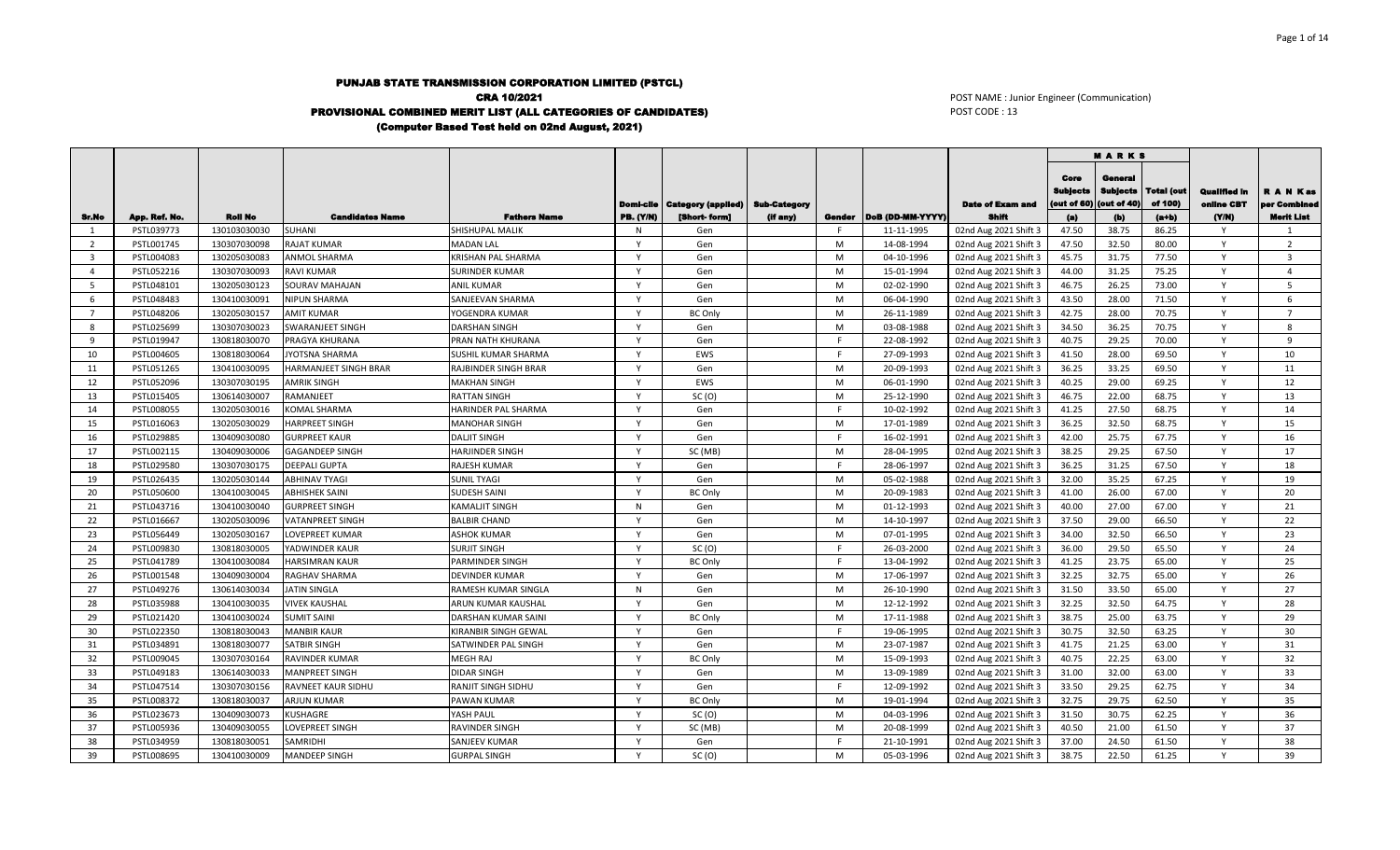|          |                          |                              |                                  |                                           |                  |                                   |          |        |                          |                                                |                                       | <b>MARKS</b>                              |                              |                                   |                           |
|----------|--------------------------|------------------------------|----------------------------------|-------------------------------------------|------------------|-----------------------------------|----------|--------|--------------------------|------------------------------------------------|---------------------------------------|-------------------------------------------|------------------------------|-----------------------------------|---------------------------|
|          |                          |                              |                                  |                                           | Domi-cile        | Category (applied)   Sub-Category |          |        |                          | <b>Date of Exam and</b>                        | Core<br><b>Bubjects</b><br>out of 60) | General<br><b>Subjects</b><br>(out of 40) | <b>Total (out</b><br>of 100) | <b>Qualified in</b><br>online CBT | R A N Kas<br>per Combined |
| Sr.No    | App. Ref. No.            | <b>Roll No</b>               | <b>Candidates Name</b>           | <b>Fathers Name</b>                       | <b>PB. (Y/N)</b> | [Short-form]                      | (If any) | Gender | DoB (DD-MM-YYYY)         | <b>Shift</b>                                   | (a)                                   | (b)                                       | $(a+b)$                      | (YM)<br>- Y                       | Merit List                |
| 40<br>41 | PSTL028987               | 130101030014                 | RAJNISH KUMAR<br>SIMRANDEEP KAUR | RAJINDER PAL VIRDI                        | $\mathsf{v}$     | Gen                               |          | M<br>F | 08-10-1987<br>13-11-1995 | 02nd Aug 2021 Shift 3                          | 31.00<br>33.75                        | 30.25<br>26.75                            | 61.25<br>60.50               | Y                                 | 40<br>41                  |
| 42       | PSTL037152<br>PSTL023761 | 130103030026<br>130307030061 | SARBJOT SINGH                    | <b>BHUPINDER SINGH</b><br>KULWINDER SINGH |                  | Gen<br>EWS                        |          | M      | 25-01-1999               | 02nd Aug 2021 Shift 3<br>02nd Aug 2021 Shift 3 | 30.75                                 | 29.00                                     | 59.75                        | Y                                 | 42                        |
| 43       | PSTL048831               | 130409030038                 | VISHAL SHARMA                    | ASHOK KUMAR SHARMA                        |                  | Gen                               |          | M      | 03-04-1989               | 02nd Aug 2021 Shift 3                          | 30.00                                 | 29.75                                     | 59.75                        | $\mathsf{v}$                      | 43                        |
| 44       | PSTL002679               | 130410030002                 | NITIN PURI                       | <b>RAM DEV PURI</b>                       | <b>V</b>         | Gen                               |          | M      | 30-03-1986               | 02nd Aug 2021 Shift 3                          | 28.75                                 | 30.50                                     | 59.25                        | Y                                 | 44                        |
| 45       | PSTL016952               | 130818030010                 | PALLAVI                          | <b>KAMESHER NATH</b>                      | Y                | Gen                               |          |        | 25-06-1986               | 02nd Aug 2021 Shift 3                          | 34.25                                 | 24.75                                     | 59.00                        | $\mathsf{Y}$                      | 45                        |
| 46       | PSTL044450               | 130410030041                 | <b>SUPREET SINGH</b>             | <b>GURWINDER SINGH</b>                    | $\mathsf{Y}$     | <b>BC Only</b>                    |          | M      | 12-03-1992               | 02nd Aug 2021 Shift 3                          | 35.25                                 | 23.50                                     | 58.75                        | $\mathsf{Y}$                      | 46                        |
| 47       | PSTL015407               | 130307030011                 | <b>MANISH KUMAR</b>              | TARLOCHAN KUMAR                           | Y                | Gen                               |          | M      | 04-02-1988               | 02nd Aug 2021 Shift 3                          | 30.25                                 | 28.50                                     | 58.75                        | Y                                 | 47                        |
| 48       | PSTL049693               | 130307030193                 | <b>KARAN MITTAL</b>              | SATISH MITTAL                             | $\mathsf{Y}$     | Gen                               |          | M      | 06-11-1990               | 02nd Aug 2021 Shift 3                          | 30.00                                 | 28.75                                     | 58.75                        | $\mathsf{Y}$                      | 48                        |
| 49       | PSTL007855               | 130307030123                 | PRIYANKA KAMBOJ                  | <b>BALKRISHAN KAMBOJ</b>                  | $\mathbf{v}$     | <b>BC Only</b>                    |          | F      | 17-03-1994               | 02nd Aug 2021 Shift 3                          | 30.00                                 | 28.75                                     | 58.75                        | $\mathsf{v}$                      | 49                        |
| 50       | PSTL027151               | 130409030023                 | <b>ASHISH KUMAR</b>              | <b>SUBHASH CHAND</b>                      | N                | Gen                               |          | M      | 14-11-1992               | 02nd Aug 2021 Shift 3                          | 27.50                                 | 31.25                                     | 58.75                        | Y                                 | 50                        |
| 51       | PSTL016997               | 130101030005                 | GAGANDEEP SINGH SAINI            | MANGE RAM SAINI                           | $\mathsf{v}$     | Gen                               |          | M      | 08-01-1993               | 02nd Aug 2021 Shift 3                          | 24.25                                 | 33.75                                     | 58.00                        | Y                                 | 51                        |
| 52       | PSTL009060               | 130614030004                 | SARABJIT KAUR                    | <b>BALDEV SINGH</b>                       | Y                | SC(0)                             |          | F      | 02-12-1992               | 02nd Aug 2021 Shift 3                          | 31.75                                 | 26.00                                     | 57.75                        | Y                                 | 52                        |
| 53       | PSTL024423               | 130307030172                 | PALAK KUMAR GIRDHAR              | SURINDER GIRDHAR                          | Y                | Gen                               |          | M      | 02-02-1991               | 02nd Aug 2021 Shift 3                          | 30.75                                 | 26.50                                     | 57.25                        | Y                                 | 53                        |
| 54       | PSTL020474               | 130307030168                 | <b>CHARANJEET KAUR</b>           | JOGINDER SINGH                            | Y                | SC(0)                             |          | F.     | 25-01-1994               | 02nd Aug 2021 Shift 3                          | 34.25                                 | 22.50                                     | 56.75                        | Y                                 | 54                        |
| 55       | PSTL012378               | 130205030138                 | SOURAV SYAL                      | <b>MALKIT SINGH</b>                       | Y                | Gen                               |          | M      | 09-07-1995               | 02nd Aug 2021 Shift 3                          | 27.75                                 | 29.00                                     | 56.75                        | Y                                 | 55                        |
| 56       | PSTL016235               | 130205030030                 | <b>BHAWANA KALSI</b>             | DARSHAN KUMAR                             | Y                | <b>BC Only</b>                    |          | F      | 14-09-1992               | 02nd Aug 2021 Shift 3                          | 33.50                                 | 23.00                                     | 56.50                        | Y                                 | 56                        |
| 57       | PSTL002496               | 130410030051                 | PANKAJ JOSHI                     | KEWAL KRISHAN JOSHI                       | $\mathsf{Y}$     | Gen                               |          | M      | 22-02-1989               | 02nd Aug 2021 Shift 3                          | 33.00                                 | 23.50                                     | 56.50                        | Y                                 | 57                        |
| 58       | PSTL032645               | 130205030054                 | <b>MANDEEP SINGH</b>             | <b>HARBHAJAN SINGH</b>                    | Y                | Gen                               |          | M      | 03-05-1991               | 02nd Aug 2021 Shift 3                          | 32.50                                 | 24.00                                     | 56.50                        | Y                                 | 58                        |
| 59       | PSTL043045               | 130307030040                 | <b>DAVINDER SINGH</b>            | PARAMJIT SINGH                            | Y                | Gen                               |          | M      | 08-07-1993               | 02nd Aug 2021 Shift 3                          | 18.75                                 | 37.50                                     | 56.25                        | Y                                 | 59                        |
| 60       | PSTL019617               | 130818030042                 | PUJA GOYAL                       | <b>VIPAN GOYAL</b>                        | Y                | Gen                               |          |        | 01-02-1994               | 02nd Aug 2021 Shift 3                          | 31.00                                 | 24.75                                     | 55.75                        | Y                                 | 60                        |
| 61       | PSTL027058               | 130614030022                 | SARBRINDER SINGH                 | RAVINDER SINGH                            |                  | Gen                               |          | M      | 26-05-1986               | 02nd Aug 2021 Shift 3                          | 22.75                                 | 33.00                                     | 55.75                        | Y                                 | 61                        |
| 62       | PSTL024395               | 130614030049                 | <b>KIRANDEEP KAUR</b>            | <b>JAGJIT SINGH</b>                       |                  | SC(0)                             |          |        | 25-06-1991               | 02nd Aug 2021 Shift 3                          | 32.00                                 | 23.50                                     | 55.50                        | Y                                 | 62                        |
| 63       | PSTL005255               | 130103030017                 | <b>RUCHI SAINI</b>               | MOHAN LAL SAINI                           | N                | Gen                               |          |        | 07-01-1992               | 02nd Aug 2021 Shift 3                          | 36.75                                 | 18.50                                     | 55.25                        | Y                                 | 63                        |
| 64       | PSTL019428               | 130307030055                 | <b>ARMAAN ASHRAF</b>             | MOHD ASHRAF                               | Y                | <b>BC Only</b>                    |          | M      | 24-12-1995               | 02nd Aug 2021 Shift 3                          | 29.50                                 | 25.25                                     | 54.75                        | Y                                 | 64                        |
| 65       | PSTL025906               | 130409030021                 | <b>SUKHRAJ SINGH</b>             | THANA SINGH                               | N                | Gen                               |          | M      | 16-09-1984               | 02nd Aug 2021 Shift 3                          | 28.25                                 | 26.50                                     | 54.75                        | Y                                 | 65                        |
| 66       | PSTL035677               | 130103030008                 | <b>TANYA SHARMA</b>              | SHIV KUMAR SHARMA                         | N                | Gen                               |          |        | 05-10-1997               | 02nd Aug 2021 Shift 3                          | 28.50                                 | 26.00                                     | 54.50                        | Y                                 | 66                        |
| 67       | PSTL028820               | 130410030030                 | SHIVAM SINGH THAKUR              | ASHOK KUMAR THAKUR                        | $\mathsf{N}$     | Gen                               |          | M      | 10-10-1996               | 02nd Aug 2021 Shift 3                          | 21.25                                 | 33.00                                     | 54.25                        | Y                                 | 67                        |
| 68       | PSTL043101               | 130205030067                 | KOMALPREET KAUR                  | <b>BALJINDER SINGH</b>                    | Y                | <b>BC Only</b>                    |          | E      | 20-06-1992               | 02nd Aug 2021 Shift 3                          | 32.75                                 | 21.25                                     | 54.00                        | Y                                 | 68                        |
| 69       | PSTL007316               | 130205030086                 | RAVINDERPAL SINGH                | <b>HARDIP SINGH</b>                       | Y                | <b>BC Only</b>                    |          | M      | 04-09-1995               | 02nd Aug 2021 Shift 3                          | 28.25                                 | 25.75                                     | 54.00                        | Y                                 | 69                        |
| 70       | PSTL005976               | 130818030065                 | <b>NAVREET KAUR</b>              | <b>BHUPINDERPAL SINGH</b>                 | $\mathsf{v}$     | Gen                               |          | E      | 18-12-1990               | 02nd Aug 2021 Shift 3                          | 27.00                                 | 26.75                                     | 53.75                        | Y                                 | 70                        |
| 71       | PSTL011801               | 130614030006                 | <b>GURPREET KAUR</b>             | <b>AMRIK SINGH</b>                        | $\mathsf{v}$     | Gen                               |          | E      | 10-12-1987               | 02nd Aug 2021 Shift 3                          | 25.75                                 | 27.75                                     | 53.50                        | Y                                 | 71                        |
| 72       | PSTL056500               | 130103030037                 | PRABAL BANSAL                    | AJAY KUMAR BANSAL                         | N                | Gen                               |          | M      | 06-12-1994               | 02nd Aug 2021 Shift 3                          | 22.00                                 | 31.25                                     | 53.25                        | Y                                 | 72                        |
| 73       | PSTL017069               | 130410030021                 | <b>ARUN KUMAR</b>                | LATE RAJINDER KUMAR                       | N                | Gen                               |          | M      | 15-03-1986               | 02nd Aug 2021 Shift 3                          | 37.75                                 | 15.25                                     | 53.00                        | Y                                 | 73                        |
| 74       | PSTL006559               | 130307030103                 | <b>NEHA GAUTAM</b>               | KAMAL SINGH GAUTAM                        | Y                | SC(0)                             |          | F      | 17-09-1997               | 02nd Aug 2021 Shift 3                          | 32.75                                 | 20.00                                     | 52.75                        | Y                                 | 74                        |
| 75       | PSTL050125               | 130818030057                 | <b>JASJEET KAUR</b>              | ANAND BIR SINGH BHALLA                    | Y                | Gen                               |          | F.     | 02-10-1991               | 02nd Aug 2021 Shift 3                          | 31.00                                 | 21.75                                     | 52.75                        | Y                                 | 75                        |
| 76       | PSTL035318               | 130818030078                 | SANDEEP KUMAR                    | SOM DUTT                                  | Y                | SC(0)                             |          | M      | 11-06-1997               | 02nd Aug 2021 Shift 3                          | 28.50                                 | 24.25                                     | 52.75                        | Y                                 | 76                        |
| 77       | PSTL033683               | 130103030024                 | <b>KOMAL SAINI</b>               | DHARAM VEER SAINI                         | N                | Gen                               |          | E      | 19-06-1998               | 02nd Aug 2021 Shift 3                          | 22.50                                 | 30.25                                     | 52.75                        | Y                                 | 77                        |
| 78       | PSTL049037               | 130103030013                 | RISHABH MUDGIL                   | VISHESH KUMAR MUDGIL                      | Y                | Gen                               |          | M      | 10-04-1995               | 02nd Aug 2021 Shift 3                          | 23.75                                 | 28.75                                     | 52.50                        | Y                                 | 78                        |
| 79       | PSTL003608               | 130205030008                 | PARMINDER SINGH                  | <b>BALJINDER SINGH</b>                    | Y                | ES-D                              |          | M      | 13-02-1995               | 02nd Aug 2021 Shift 3                          | 20.00                                 | 32.50                                     | 52.50                        | Y                                 | 79                        |
| 80       | PSTL034839               | 130205030058                 | <b>HARMANPREET SINGH</b>         | MUKHJEET SINGH                            |                  | Gen                               |          | M      | 28-03-1994               | 02nd Aug 2021 Shift 3                          | 25.50                                 | 26.75                                     | 52.25                        | <b>V</b>                          | 80                        |
| 81       | PSTL048546               | 130205030158                 | <b>TARIK</b>                     | OM PARKASH                                | Y                | Gen                               |          | M      | 02-03-1994               | 02nd Aug 2021 Shift 3                          | 28.50                                 | 23.50                                     | 52.00                        | Y                                 | 81                        |
| 82       | PSTL012538               | 130205030026                 | <b>MANMEET KAUR ARORA</b>        | RAJINDERPAL SINGH ARORA                   |                  | Gen                               |          |        | 17-06-1995               | 02nd Aug 2021 Shift 3                          | 26.25                                 | 25.75                                     | 52.00                        | Y                                 | 82                        |
| 83       | PSTL027469               | 130410030070                 | DEEPIKA                          | RAJ KUMAR                                 |                  | SC (MB)                           |          |        | 25-10-1993               | 02nd Aug 2021 Shift 3                          | 19.00                                 | 33.00                                     | 52.00                        | Y                                 | 83                        |
| 84       | PSTL014239               | 130205030028                 | <b>KRITIE RAMPAL</b>             | <b>JATINDER RAMPAL</b>                    | Y                | Gen                               |          | F      | 28-01-1999               | 02nd Aug 2021 Shift 3                          | 30.75                                 | 21.00                                     | 51.75                        | Y                                 | 84                        |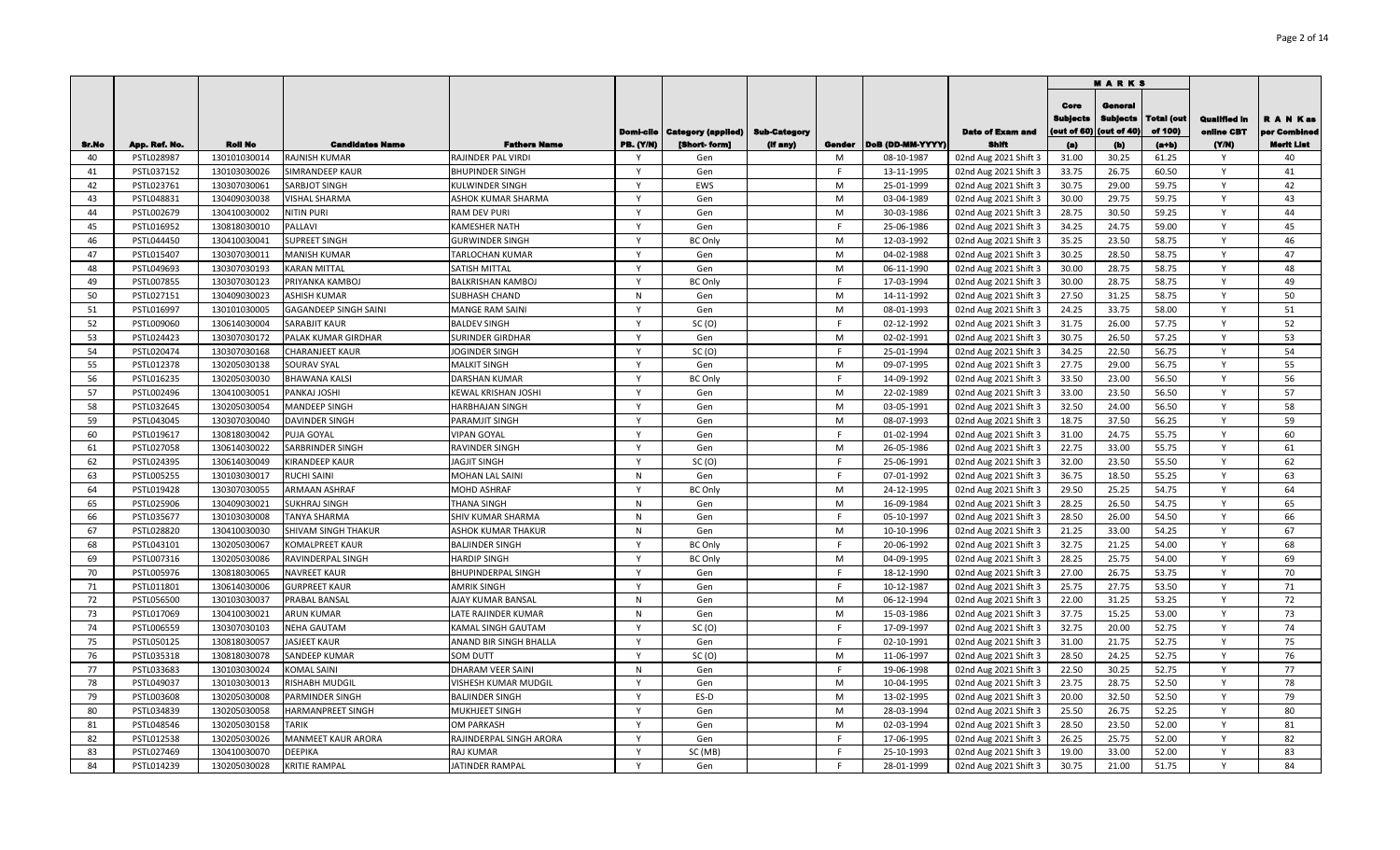|              |               |                |                             |                            |                  |                           |                     |        |                  |                         |                                        | <b>MARKS</b>                             |                       |                                   |                           |
|--------------|---------------|----------------|-----------------------------|----------------------------|------------------|---------------------------|---------------------|--------|------------------|-------------------------|----------------------------------------|------------------------------------------|-----------------------|-----------------------------------|---------------------------|
|              |               |                |                             |                            | Domi-cile        | <b>Category (applied)</b> | <b>Sub-Category</b> |        |                  | <b>Date of Exam and</b> | Core<br><b>Subjects</b><br>(out of 60) | Genera<br><b>Subjects</b><br>(out of 40) | Total (out<br>of 100) | <b>Qualified In</b><br>online CBT | R A N Kas<br>per Combined |
| <b>Sr.No</b> | App. Ref. No. | <b>Roll No</b> | <b>Candidates Name</b>      | <b>Fathers Name</b>        | <b>PB. (Y/N)</b> | [Short-form]              | (if any)            | Gender | DoB (DD-MM-YYYY) | Shift                   | (a)                                    | (b)                                      | $(a+b)$               | (YM)                              | Merit List                |
| 85           | PSTL015238    | 130410030064   | <b>MOHIT KUMAR</b>          | <b>AMARJIT SINGH</b>       | Y                | SC(0)                     |                     | M      | 25-08-1995       | 02nd Aug 2021 Shift 3   | 23.00                                  | 28.75                                    | 51.75                 | Y                                 | 85                        |
| 86           | PSTL053855    | 130307030051   | <b>MANPREET SINGH</b>       | <b>GURMAIL SINGH</b>       | Y                | Gen                       |                     | M      | 10-03-1988       | 02nd Aug 2021 Shift 3   | 34.75                                  | 16.75                                    | 51.50                 | Y                                 | 86                        |
| 87           | PSTL016898    | 130307030133   | JASWINDER SINGH             | <b>AVTAR SINGH</b>         | $\mathsf{Y}$     | <b>BC Only</b>            |                     | M      | 23-12-1997       | 02nd Aug 2021 Shift 3   | 28.75                                  | 22.50                                    | 51.25                 | Y                                 | 87                        |
| 88           | PSTL054162    | 130409030102   | HARJIT KAUR                 | <b>MANJIT SINGH</b>        | $\mathsf{Y}$     | Gen                       |                     | F.     | 10-08-1989       | 02nd Aug 2021 Shift 3   | 25.25                                  | 26.00                                    | 51.25                 | Y                                 | 88                        |
| 89           | PSTL031890    | 130101030016   | <b>HARJEET KAUR</b>         | <b>BALWANT SINGH</b>       | $\mathsf{Y}$     | EWS                       |                     | F      | 21-02-1994       | 02nd Aug 2021 Shift 3   | 26.00                                  | 25.00                                    | 51.00                 | Y                                 | 89                        |
| 90           | PSTL019821    | 130307030056   | <b>JASHANPREET KAUR</b>     | <b>SATGUR SINGH</b>        | Y                | Gen                       |                     | F      | 13-07-1996       | 02nd Aug 2021 Shift 3   | 23.00                                  | 27.50                                    | 50.50                 | Y                                 | 90                        |
| 91           | PSTL024052    | 130409030075   | <b>HARPREET ANGURAL</b>     | <b>JOGINDER PAUL</b>       | Y                | SC(0)                     |                     | M      | 01-03-1998       | 02nd Aug 2021 Shift 3   | 24.25                                  | 26.00                                    | 50.25                 | Y                                 | 91                        |
| 92           | PSTL003972    | 130205030011   | <b>CHIRAG MAHAJAN</b>       | SANJEEV KUMAR              | Y                | Gen                       |                     | M      | 08-06-1999       | 02nd Aug 2021 Shift 3   | 22.00                                  | 28.25                                    | 50.25                 | Y                                 | 92                        |
| 93           | PSTL023375    | 130205030103   | <b>DALJIT SINGH</b>         | <b>BACHAN SINGH</b>        | Y                | ES-D                      |                     | M      | 20-11-1991       | 02nd Aug 2021 Shift 3   | 20.00                                  | 30.25                                    | 50.25                 | Y                                 | 93                        |
| 94           | PSTL050312    | 130307030047   | <b>MANDEEP SINGH</b>        | <b>MOHINDER SINGH</b>      | Y                | SC(0)                     |                     | M      | 11-11-1994       | 02nd Aug 2021 Shift 3   | 18.75                                  | 31.50                                    | 50.25                 | Y                                 | 94                        |
| 95           | PSTL024360    | 130307030021   | <b>MANPREET KAUR</b>        | <b>AJIT SINGH</b>          | Y                | <b>BC Only</b>            |                     | F      | 30-07-1990       | 02nd Aug 2021 Shift 3   | 17.50                                  | 32.50                                    | 50.00                 | Y                                 | 95                        |
| 96           | PSTL034465    | 130307030065   | JAGBIR SINGH MANAK          | <b>SURINDER PAL SINGH</b>  | Y                | Gen                       |                     | M      | 03-02-1994       | 02nd Aug 2021 Shift 3   | 17.50                                  | 32.50                                    | 50.00                 | Υ                                 | 96                        |
| 97           | PSTL016818    | 130205030097   | <b>NAVPREET KAUR</b>        | PARVINDERJIT SINGH         | <b>V</b>         | <b>BC Only</b>            |                     | F      | 05-05-1992       | 02nd Aug 2021 Shift 3   | 26.50                                  | 23.25                                    | 49.75                 |                                   | 97                        |
| 98           | PSTL011455    | 130101030004   | MUKESH KUMAR                | <b>GIAN CHAND</b>          | N                | Gen                       |                     | M      | 10-08-1991       | 02nd Aug 2021 Shift 3   | 32.00                                  | 17.25                                    | 49.25                 | N                                 | 98                        |
| 99           | PSTL003693    | 130409030052   | <b>GURGEET SINGH BHOGAL</b> | <b>HARVINDER SINGH</b>     | Y                | Gen                       |                     | M      | 18-08-1995       | 02nd Aug 2021 Shift 3   | 22.00                                  | 27.25                                    | 49.25                 | N                                 | 99                        |
| 100          | PSTL023408    | 130101030009   | <b>SUKHNEET KAUR</b>        | <b>BALJINDER SINGH</b>     | <b>V</b>         | Gen                       |                     |        | 13-01-1992       | 02nd Aug 2021 Shift 3   | 17.50                                  | 31.50                                    | 49.00                 | N                                 | 100                       |
| 101          | PSTL045789    | 130307030154   | <b>GAGANDEEP KAUR</b>       | <b>GULWANT SINGH</b>       | Y                | Gen                       |                     | F      | 02-04-1994       | 02nd Aug 2021 Shift 3   | 24.00                                  | 24.75                                    | 48.75                 | N                                 | 101                       |
| 102          | PSTL021512    | 130613030007   | <b>AMARJEET SINGH</b>       | <b>GURMUKH SINGH</b>       | Y                | <b>BC Only</b>            |                     | M      | 28-06-1988       | 02nd Aug 2021 Shift 3   | 22.00                                  | 26.75                                    | 48.75                 | Y                                 | 102                       |
| 103          | PSTL055323    | 130818030089   | <b>MONICA BHATIA</b>        | SATPAL BHATIA              | $\mathsf{Y}$     | Gen                       |                     | F      | 22-12-1992       | 02nd Aug 2021 Shift 3   | 21.50                                  | 27.25                                    | 48.75                 | N                                 | 103                       |
| 104          | PSTL011396    | 130818030007   | <b>IVJYOT SINGH</b>         | <b>DHARAM SINGH</b>        | Y                | Gen                       |                     | M      | 09-06-1996       | 02nd Aug 2021 Shift 3   | 21.25                                  | 27.50                                    | 48.75                 | N                                 | 104                       |
| 105          | PSTL001744    | 130410030050   | POONAM KUMARI               | <b>TILAK RAJ</b>           | $\mathsf{Y}$     | <b>BC Only</b>            |                     | E      | 15-02-1992       | 02nd Aug 2021 Shift 3   | 21.00                                  | 27.75                                    | 48.75                 | $\mathsf{Y}$                      | 105                       |
| 106          | PSTL033676    | 130205030056   | <b>NIKHIL SHARMA</b>        | <b>RAMAN KUMAR</b>         | Y                | Gen                       |                     | M      | 16-04-1998       | 02nd Aug 2021 Shift 3   | 16.25                                  | 32.50                                    | 48.75                 | N                                 | 106                       |
| 107          | PSTL043775    | 130307030185   | PRABHJOT SINGH              | <b>KEWAL SINGH</b>         | $\mathsf{Y}$     | Gen                       |                     | M      | 08-12-1985       | 02nd Aug 2021 Shift 3   | 26.25                                  | 22.25                                    | 48.50                 | N                                 | 107                       |
| 108          | PSTL043823    | 130205030119   | <b>GAGANDEEP SINGH</b>      | <b>SUKHWINDER SINGH</b>    | Y                | <b>BC ES-D</b>            |                     | M      | 12-07-1996       | 02nd Aug 2021 Shift 3   | 24.75                                  | 23.50                                    | 48.25                 | Y                                 | 108                       |
| 109          | PSTL055145    | 130409030103   | SAHIL KOCHHAR               | PARVEEN KUMAR              | $\mathsf{Y}$     | Gen                       |                     | M      | 29-05-1993       | 02nd Aug 2021 Shift 3   | 20.00                                  | 28.25                                    | 48.25                 | N                                 | 109                       |
| 110          | PSTL031251    | 130614030052   | <b>KALPANA</b>              | <b>VIJAY KUMAR</b>         | $\mathsf{Y}$     | Gen                       |                     | F      | 08-12-1989       | 02nd Aug 2021 Shift 3   | 26.00                                  | 22.00                                    | 48.00                 | N                                 | 110                       |
| 111          | PSTL028498    | 130307030140   | <b>KOMALDEEP</b>            | <b>PALWINDER SINGH</b>     | Y                | Gen                       |                     | F      | 25-09-1992       | 02nd Aug 2021 Shift 3   | 22.50                                  | 25.50                                    | 48.00                 | N                                 | 111                       |
| 112          | PSTL039082    | 130103030028   | VARSHA                      | <b>RANBIR SINGH</b>        | N                | Gen                       |                     | F      | 26-06-1997       | 02nd Aug 2021 Shift 3   | 20.75                                  | 27.25                                    | 48.00                 | N                                 | 112                       |
| 113          | PSTL033064    | 130818030022   | <b>MANJINDER SINGH</b>      | <b>AMRIK SINGH SOHI</b>    | Y                | Gen                       |                     | M      | 30-01-1995       | 02nd Aug 2021 Shift 3   | 22.50                                  | 25.00                                    | 47.50                 | N                                 | 113                       |
| 114          | PSTL042680    | 130101030020   | SAMIKSHA JASWAL             | PAWAN KUMAR JASWAL         | N                | Gen                       |                     | F      | 31-08-1990       | 02nd Aug 2021 Shift 3   | 11.00                                  | 36.50                                    | 47.50                 | N                                 | 114                       |
| 115          | PSTL010825    | 130205030022   | HARSHPREET SINGH JEFFEY     | <b>GURMIT SINGH</b>        | $\mathsf{Y}$     | SC(0)                     |                     | M      | 11-04-1989       | 02nd Aug 2021 Shift 3   | 12.25                                  | 35.00                                    | 47.25                 | Y                                 | 115                       |
| 116          | PSTL047998    | 130205030070   | <b>RASHMEET</b>             | <b>GULZAR SINGH</b>        | $\mathsf{Y}$     | SC(0)                     |                     | F      | 17-06-1995       | 02nd Aug 2021 Shift 3   | 21.50                                  | 25.25                                    | 46.75                 | Y                                 | 116                       |
| 117          | PSTL013455    | 130205030027   | SUKHDEEP SINGH              | <b>SUKHDEV SINGH</b>       | Y                | SC (MB)                   |                     | M      | 27-01-1999       | 02nd Aug 2021 Shift 3   | 23.75                                  | 22.75                                    | 46.50                 | ٧                                 | 117                       |
| 118          | PSTL009992    | 130205030021   | <b>APOORVA RAMPAL</b>       | <b>RAJESH KUMAR</b>        | Y                | Gen                       |                     | F      | 03-04-1996       | 02nd Aug 2021 Shift 3   | 21.75                                  | 24.75                                    | 46.50                 | N                                 | 118                       |
| 119          | PSTL035153    | 130307030144   | <b>AMIT KUMAR</b>           | <b>DEEP KUMAR</b>          | v                | ES-S                      |                     | M      | 04-04-1985       | 02nd Aug 2021 Shift 3   | 17.50                                  | 29.00                                    | 46.50                 |                                   | 119                       |
| 120          | PSTL041286    | 130205030064   | <b>GAURAV SIKRI</b>         | <b>NARESH KUMAR</b>        | v                | Gen                       |                     | M      | 25-05-1987       | 02nd Aug 2021 Shift 3   | 28.00                                  | 18.25                                    | 46.25                 | N                                 | 120                       |
| 121          | PSTL007069    | 130205030015   | <b>NAINA MAHAJAN</b>        | SURINDER KUMAR             | $\mathsf{v}$     | Gen                       |                     | F      | 06-09-1999       | 02nd Aug 2021 Shift 3   | 22.75                                  | 23.50                                    | 46.25                 | N                                 | 121                       |
| 122          | PSTL044806    | 130307030043   | <b>BHAVNISH KAKRIA</b>      | <b>SURINDER PAL KAKRIA</b> | Y                | Gen                       |                     | M      | 07-06-1993       | 02nd Aug 2021 Shift 3   | 18.75                                  | 27.50                                    | 46.25                 | N                                 | 122                       |
| 123          | PSTL004251    | 130410030006   | <b>KIRSHAN SINGH</b>        | <b>JOT SINGH</b>           | N                | Gen                       |                     | M      | 03-08-1986       | 02nd Aug 2021 Shift 3   | 27.75                                  | 18.25                                    | 46.00                 | N                                 | 123                       |
| 124          | PSTL032255    | 130818030021   | <b>DEEPINDER KAUR</b>       | <b>JARNAIL SINGH</b>       | $\mathsf{Y}$     | SC (MB)                   |                     | E      | 09-02-1992       | 02nd Aug 2021 Shift 3   | 20.75                                  | 25.00                                    | 45.75                 | Y                                 | 124                       |
| 125          | PSTL045744    | 130307030120   | SIMRATPAL SINGH             | SARABJIT SINGH             | Y                | EWS                       |                     | M      | 29-07-1992       | 02nd Aug 2021 Shift 3   | 19.50                                  | 26.25                                    | 45.75                 | Y                                 | 125                       |
| 126          | PSTL048188    | 130307030158   | DEEPAK KUMAR SINGLA         | PREM CHAND                 | Y                | Gen                       |                     | M      | 31-01-1990       | 02nd Aug 2021 Shift 3   | 11.75                                  | 33.75                                    | 45.50                 | N                                 | 126                       |
| 127          | PSTL036087    | 130818030053   | PREET KANWAL KAUR           | <b>HAMIR SINGH</b>         | Y                | Gen                       |                     | F      | 06-11-1990       | 02nd Aug 2021 Shift 3   | 28.75                                  | 16.50                                    | 45.25                 | N                                 | 127                       |
| 128          | PSTL010007    | 130818030006   | <b>SHILPA VIRDI</b>         | RAVINDER KUMAR             | $\mathsf{Y}$     | SC(0)                     |                     | E      | 19-03-1995       | 02nd Aug 2021 Shift 3   | 22.00                                  | 23.25                                    | 45.25                 | Y                                 | 128                       |
| 129          | PSTL051527    | 130307030160   | <b>RAVEENA GARG</b>         | <b>SUNIL KANT</b>          | Y                | Gen                       |                     | F.     | 19-12-1995       | 02nd Aug 2021 Shift 3   | 22.00                                  | 23.25                                    | 45.25                 | N                                 | 129                       |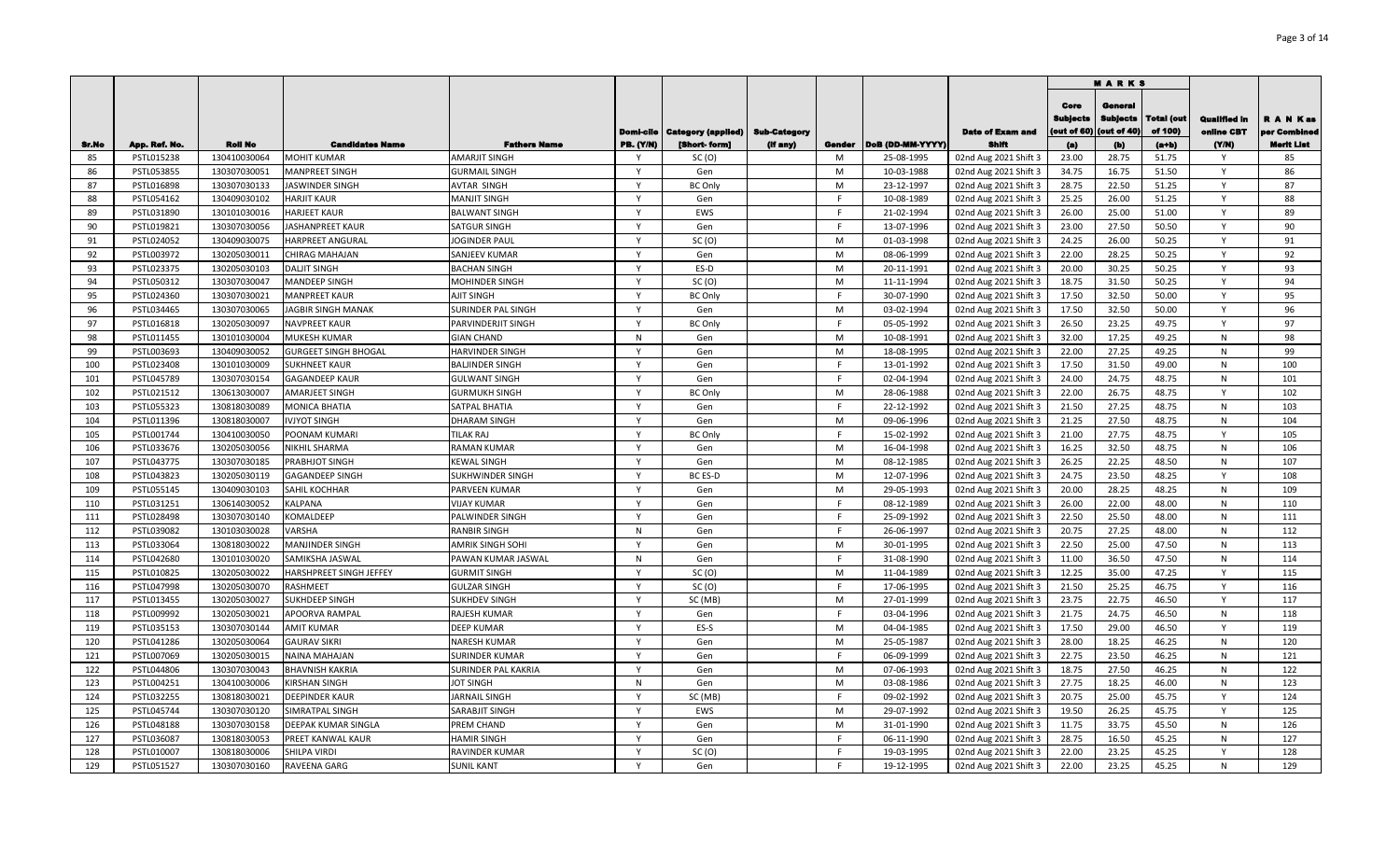|            |                          |                              |                                            |                                            |                |                           |              |        |                          |                                                |                                        | <b>MARKS</b>                              |                              |                            |                           |
|------------|--------------------------|------------------------------|--------------------------------------------|--------------------------------------------|----------------|---------------------------|--------------|--------|--------------------------|------------------------------------------------|----------------------------------------|-------------------------------------------|------------------------------|----------------------------|---------------------------|
|            |                          |                              |                                            |                                            | Domi-cile      | <b>Category (applied)</b> | Sub-Category |        |                          | <b>Date of Exam and</b>                        | Core<br><b>Subjects</b><br>(out of 60) | General<br><b>Subjects</b><br>(out of 40) | <b>Total (out</b><br>of 100) | Qualified in<br>online CBT | R A N Kas<br>per Combined |
| Sr.No      | App. Ref. No.            | <b>Roll No</b>               | <b>Candidates Name</b>                     | <b>Fathers Name</b><br><b>NARESH KUMAR</b> | PB. (Y/N)<br>v | [Short-form]              | (if any)     | Gender | DoB (DD-MM-YYYY)         | Shifi                                          | (a)                                    | (b)                                       | (a+b)                        | (Y/N)                      | <b>Merit List</b>         |
| 130<br>131 | PSTL037728<br>PSTL000024 | 130307030147<br>130205030002 | <b>KITTY DEVI</b><br>HARSIMRAN GOPAL SINGH | <b>IASBIR SINGH</b>                        | Y              | Gen<br>Gen                |              | M      | 20-11-1990<br>05-07-1993 | 02nd Aug 2021 Shift 3<br>02nd Aug 2021 Shift 3 | 29.75<br>15.00                         | 15.25<br>30.00                            | 45.00<br>45.00               | N<br>N                     | 130<br>131                |
| 132        | PSTL049733               | 130205030074                 | JASHANDEEP SINGH                           | LAKHWINDER SINGH                           | $\mathsf{v}$   | SC (MB)                   |              | M      | 06-07-1994               | 02nd Aug 2021 Shift 3                          | 15.00                                  | 30.00                                     | 45.00                        | Y                          | 132                       |
| 133        | PSTL028388               | 130307030114                 | <b>MANPREET SINGH</b>                      | <b>GURDEV SINGH</b>                        | Y              | Gen                       |              | M      | 22-07-1992               | 02nd Aug 2021 Shift 3                          | 22.75                                  | 21.75                                     | 44.50                        | N                          | 133                       |
| 134        | PSTL010519               | 130614030005                 | <b>SANDEEP KAUR</b>                        | <b>GURBAX SINGH</b>                        | Y              | SC(0)                     |              |        | 08-07-1994               | 02nd Aug 2021 Shift 3                          | 18.75                                  | 25.75                                     | 44.50                        | Y                          | 134                       |
| 135        | PSTL043929               | 130103030032                 | <b>VIDHAMJOT KAUR</b>                      | AMANPREET SINGH                            | Y              | Gen                       |              |        | 03-11-1996               | 02nd Aug 2021 Shift 3                          | 15.00                                  | 29.50                                     | 44.50                        | N                          | 135                       |
| 136        | PSTL052336               | 130101030022                 | MUKUL SHARMA                               | SUKHDEV KUMAR SHARMA                       | Y              | Gen                       |              | M      | 28-12-1996               | 02nd Aug 2021 Shift 3                          | 11.75                                  | 32.75                                     | 44.50                        | ${\sf N}$                  | 136                       |
| 137        | PSTL000419               | 130614030040                 | YOGESH KUMAR                               | KAMAL KUMAR                                | Y              | <b>BC Only</b>            |              | M      | 16-09-1991               | 02nd Aug 2021 Shift 3                          | 16.75                                  | 27.50                                     | 44.25                        | Y                          | 137                       |
| 138        | PSTL018846               | 130103030022                 | <b>HARJEET SINGH</b>                       | RAMISHER SINGH                             | Y              | <b>BC Only</b>            |              | M      | 24-11-1992               | 02nd Aug 2021 Shift 3                          | 17.50                                  | 26.50                                     | 44.00                        | Y                          | 138                       |
| 139        | PSTL028403               | 130205030111                 | VISHESH JASSAL                             | RAJINDER KUMAR                             | Y              | Gen                       |              | M      | 09-11-1995               | 02nd Aug 2021 Shift 3                          | 17.00                                  | 27.00                                     | 44.00                        | N                          | 139                       |
| 140        | PSTL052243               | 130410030097                 | <b>MANPREET SINGH</b>                      | <b>BALWINDER SINGH</b>                     | Y              | Gen                       |              | M      | 06-09-1996               | 02nd Aug 2021 Shift 3                          | 27.25                                  | 16.50                                     | 43.75                        | N                          | 140                       |
| 141        | PSTL015584               | 130409030017                 | SONE LAL PATEL                             | RAM GOVIND PATEL                           | N              | Gen                       |              | M      | 30-11-1994               | 02nd Aug 2021 Shift 3                          | 17.50                                  | 26.25                                     | 43.75                        | N                          | 141                       |
| 142        | PSTL028762               | 130410030073                 | ROHIT JINDAL                               | PAWAN KUMAR JINDAL                         | Y              | Gen                       |              | M      | 30-12-1992               | 02nd Aug 2021 Shift 3                          | 12.50                                  | 31.25                                     | 43.75                        | N                          | 142                       |
| 143        | PSTL023712               | 130307030020                 | JAGDEEP SINGH                              | DARSHAN SINGH                              | Y              | EWS                       |              | M      | 20-04-1991               | 02nd Aug 2021 Shift 3                          | 22.25                                  | 21.25                                     | 43.50                        | Y                          | 143                       |
| 144        | PSTL050578               | 130613030019                 | <b>KULVIR KAUR</b>                         | ANGREJ SINGH                               | Y              | Gen                       |              | F.     | 31-08-1991               | 02nd Aug 2021 Shift 3                          | 13.00                                  | 30.50                                     | 43.50                        | N                          | 144                       |
| 145        | PSTL047675               | 130307030157                 | KAMAL CHHABRA                              | RAMESH KUMAR                               | Y              | Gen                       |              | M      | 18-03-1986               | 02nd Aug 2021 Shift 3                          | 26.75                                  | 16.50                                     | 43.25                        | N                          | 145                       |
| 146        | PSTL038607               | 130307030086                 | <b>RAJ KUMAR</b>                           | RAJINDER KUMAR                             | Y              | <b>BC Only</b>            |              | M      | 09-03-1995               | 02nd Aug 2021 Shift 3                          | 25.75                                  | 17.50                                     | 43.25                        | Y                          | 146                       |
| 147        | PSTL040323               | 130410030083                 | TARANJIT                                   | INDERJIT SINGH                             | $\mathsf{Y}$   | Gen                       |              | F      | 07-06-1989               | 02nd Aug 2021 Shift 3                          | 16.00                                  | 27.25                                     | 43.25                        | N                          | 147                       |
| 148        | PSTL026798               | 130409030077                 | ANKIT KUMAR SIKKA                          | RAJ PAUL SIKKA                             | Y              | Gen                       |              | M      | 30-11-1996               | 02nd Aug 2021 Shift 3                          | 15.50                                  | 27.75                                     | 43.25                        | N                          | 148                       |
| 149        | PSTL043013               | 130307030039                 | <b>DINESH KUMAR</b>                        | SANTOSH KUMAR                              | Y              | EWS                       |              | M      | 15-07-1986               | 02nd Aug 2021 Shift 3                          | 15.00                                  | 28.25                                     | 43.25                        | Y                          | 149                       |
| 150        | PSTL022061               | 130409030069                 | <b>JASPREET KAUR</b>                       | JASWINDER SINGH                            | Y              | Gen                       |              |        | 11-01-1999               | 02nd Aug 2021 Shift 3                          | 19.75                                  | 23.25                                     | 43.00                        | N                          | 150                       |
| 151        | PSTL000774               | 130409030001                 | <b>MANPREET SINGH</b>                      | <b>ARNAIL SINGH</b>                        | Y              | PH(OL)                    |              | M      | 01-10-1983               | 02nd Aug 2021 Shift 3                          | 17.50                                  | 25.50                                     | 43.00                        | Y                          | 151                       |
| 152        | PSTL042511               | 130307030153                 | <b>NEHA</b>                                | NAROTAM DASS BANSAL                        | Y              | Gen                       |              |        | 09-03-1994               | 02nd Aug 2021 Shift 3                          | 15.00                                  | 28.00                                     | 43.00                        | N                          | 152                       |
| 153        | PSTL021033               | 130307030134                 | <b>DEEPAK BAWA</b>                         | RAVINDER MOHAN                             | Y              | Gen                       |              | M      | 27-10-1991               | 02nd Aug 2021 Shift 3                          | 20.25                                  | 22.50                                     | 42.75                        | N                          | 153                       |
| 154        | PSTL033263               | 130818030023                 | PRINCE KALIA                               | VINOD KUMAR KALIA                          | Y              | Gen                       |              | M      | 09-12-1995               | 02nd Aug 2021 Shift 3                          | 20.25                                  | 22.50                                     | 42.75                        | N                          | 154                       |
| 155        | PSTL031816               | 130818030075                 | <b>VIPUL SINGH GUSAIN</b>                  | <b>BIRENDRA SINGH GUSAIN</b>               | Y              | Gen                       |              | M      | 02-01-1995               | 02nd Aug 2021 Shift 3                          | 9.00                                   | 33.75                                     | 42.75                        | ${\sf N}$                  | 155                       |
| 156        | PSTL028303               | 130409030079                 | <b>SUMINDER SINGH</b>                      | <b>JASWINDER SINGH</b>                     | $\mathsf{Y}$   | Gen                       |              | M      | 05-11-1995               | 02nd Aug 2021 Shift 3                          | 26.50                                  | 16.00                                     | 42.50                        | N                          | 156                       |
| 157        | PSTL016227               | 130307030167                 | <b>SURAJ JINDAL</b>                        | AMRIT PAL                                  | Y              | Gen                       |              | M      | 16-07-1989               | 02nd Aug 2021 Shift 3                          | 20.75                                  | 21.75                                     | 42.50                        | N                          | 157                       |
| 158        | PSTL007309               | 130205030085                 | RUBANPREET KAUR                            | RAJBIR SINGH                               | N              | Gen                       |              | E      | 14-11-1998               | 02nd Aug 2021 Shift 3                          | 19.00                                  | 23.50                                     | 42.50                        | N                          | 158                       |
| 159        | PSTL015170               | 130818030069                 | ANANTVEER SINGH DHINDSA                    | BHAGWANT SINGH DHINDSA                     | Y              | Gen                       |              | M      | 12-10-1993               | 02nd Aug 2021 Shift 3                          | 17.50                                  | 25.00                                     | 42.50                        | N                          | 159                       |
| 160        | PSTL005385               | 130410030007                 | SAHIL KAUSHAL                              | RAKESH KAUSHAL                             | Y              | Gen                       |              | M      | 21-09-1993               | 02nd Aug 2021 Shift 3                          | 15.75                                  | 26.75                                     | 42.50                        | N                          | 160                       |
| 161        | PSTL009808               | 130205030088                 | HARMEEN RANDHAWA                           | RANJIT SINGH                               | Y              | Gen                       |              | F      | 05-12-1996               | 02nd Aug 2021 Shift 3                          | 14.25                                  | 28.25                                     | 42.50                        | N                          | 161                       |
| 162        | PSTL028293               | 130409030024                 | <b>RAMANDEEP SINGH</b>                     | SUKHWANT SINGH                             | Y              | Gen                       |              | M      | 30-01-1989               | 02nd Aug 2021 Shift 3                          | 24.00                                  | 18.25                                     | 42.25                        | N                          | 162                       |
| 163        | PSTL022846               | 130307030169                 | PANKAJ GUPTA                               | <b>SURESH KUMAR</b>                        | Y              | Gen                       |              | F.     | 14-07-1991               | 02nd Aug 2021 Shift 3                          | 19.50                                  | 22.75                                     | 42.25                        | N                          | 163                       |
| 164        | PSTL044072               | 130613030016                 | <b>AKSHIKA GUPTA</b>                       | SUDESH KUMAR GUPTA                         | Y              | Gen                       |              | F.     | 25-07-1990               | 02nd Aug 2021 Shift 3                          | 17.25                                  | 25.00                                     | 42.25                        | N                          | 164                       |
| 165        | PSTL029164               | 130307030115                 | <b>NISHAN SINGH</b>                        | <b>MADAN LAL</b>                           | Y              | SC(0)                     |              | M      | 26-10-1991               | 02nd Aug 2021 Shift 3                          | 12.00                                  | 30.25                                     | 42.25                        | Y                          | 165                       |
| 166        | PSTL002621               | 130205030007                 | <b>GURKIRAT SINGH</b>                      | BHUPINDER SINGH                            | $\mathsf{Y}$   | <b>BC Only</b>            |              | M      | 11-01-1998               | 02nd Aug 2021 Shift 3                          | 8.50                                   | 33.75                                     | 42.25                        | Y                          | 166                       |
| 167        | PSTL014232               | 130307030129                 | SEHRA JINDAL                               | ISHWAR KUMAR JINDAL                        | Y              | Gen                       |              |        | 24-02-1995               | 02nd Aug 2021 Shift 3                          | 17.75                                  | 24.25                                     | 42.00                        | N                          | 167                       |
| 168        | PSTL035654               | 130205030059                 | SARBJIT SINGH                              | <b>BALBIR SINGH</b>                        | Y              | SC(0)                     |              | M      | 07-01-1991               | 02nd Aug 2021 Shift 3                          | 17.00                                  | 25.00                                     | 42.00                        | Y                          | 168                       |
| 169        | PSTL047967               | 130307030189                 | <b>VARINDER SINGH</b>                      | <b>GURCHARAN SINGH</b>                     | Y              | <b>BC Only</b>            |              | M      | 20-09-1995               | 02nd Aug 2021 Shift 3                          | 15.75                                  | 26.25                                     | 42.00                        |                            | 169                       |
| 170        | PSTL032020               | 130613030012                 | <b>DINESH KUMAR</b>                        | RAGHU VEER SINGH                           | N              | Gen                       |              | M      | 01-01-1990               | 02nd Aug 2021 Shift 3                          | 25.75                                  | 16.00                                     | 41.75                        | N                          | 170                       |
| 171        | PSTL050204               | 130818030032                 | SIMRANJEET KAUR                            | <b>GURBAX SINGH</b>                        | Y              | SC(0)                     |              |        | 29-07-1996               | 02nd Aug 2021 Shift 3                          | 18.25                                  | 23.50                                     | 41.75                        | Y                          | 171                       |
| 172<br>173 | PSTL048029               | 130205030071                 | <b>GOBINDER SINGH</b>                      | DEV PARKASH SAHOTA                         | Y<br>Y         | SC (MB)                   |              | M<br>M | 02-07-1992               | 02nd Aug 2021 Shift 3                          | 12.75<br>22.25                         | 29.00                                     | 41.75<br>41.50               | Y                          | 172<br>173                |
|            | PSTL026384               | 130614030021                 | MANRAJ SINGH LADHAR                        | SATNAM SINGH LADHAR                        | Y              | Gen                       |              | M      | 21-07-1998               | 02nd Aug 2021 Shift 3                          |                                        | 19.25                                     |                              | N<br>Y                     | 174                       |
| 174        | PSTL023403               | 130409030072                 | <b>ASHISH DUGG</b>                         | <b>SAKATTAR LAL</b>                        |                | SC(0)                     |              |        | 06-08-1994               | 02nd Aug 2021 Shift 3                          | 14.25                                  | 27.25                                     | 41.50                        |                            |                           |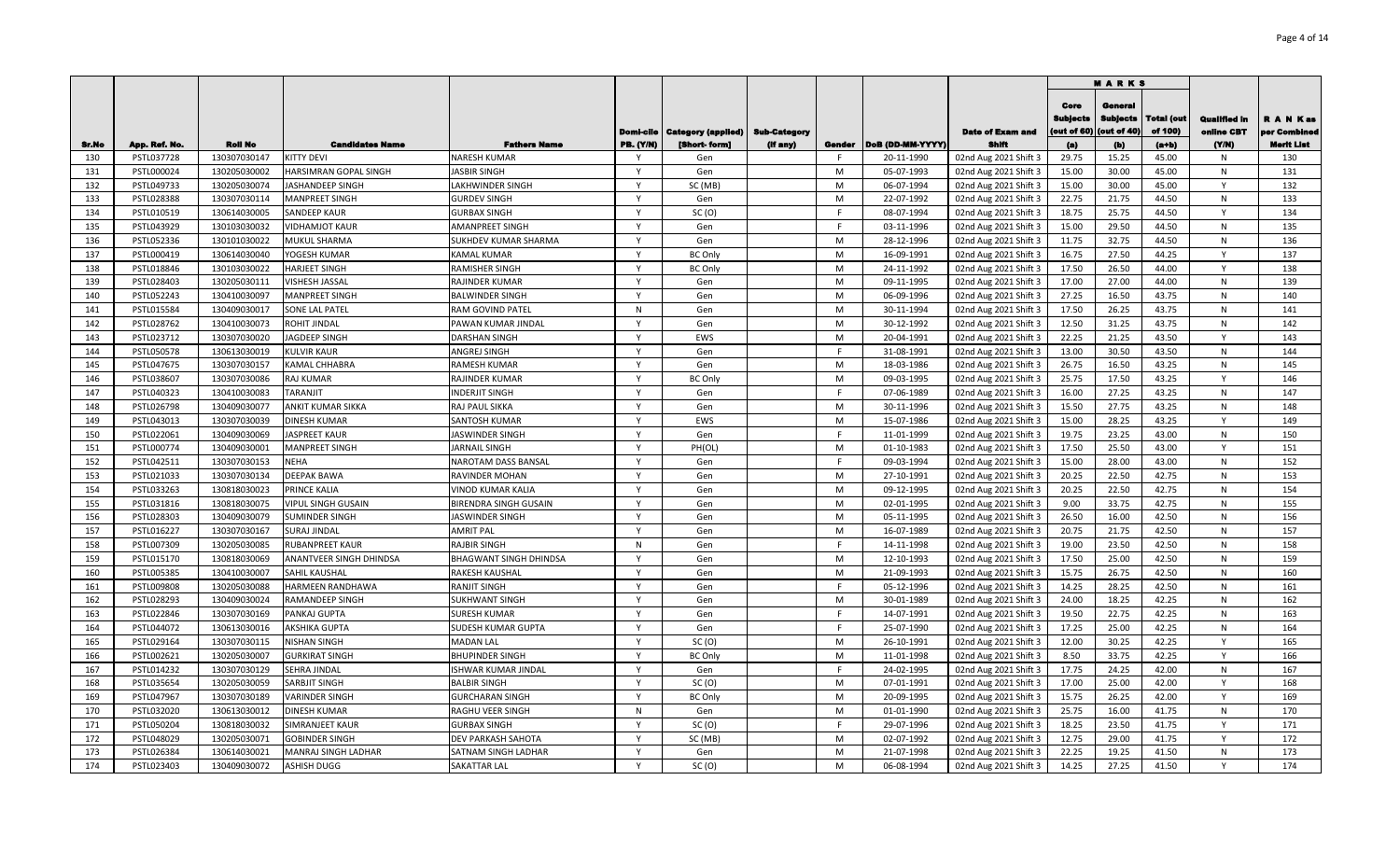|       |               |                |                               |                              |                               |                                           |                                 |        |                  |                                  |                                        | <b>MARKS</b>                                     |                                  |                                    |                                               |
|-------|---------------|----------------|-------------------------------|------------------------------|-------------------------------|-------------------------------------------|---------------------------------|--------|------------------|----------------------------------|----------------------------------------|--------------------------------------------------|----------------------------------|------------------------------------|-----------------------------------------------|
| Sr.No | App. Ref. No. | <b>Roll No</b> | <b>Candidates Name</b>        | <b>Fathers Name</b>          | Domi-cile<br><b>PB. (Y/N)</b> | <b>Category (applied)</b><br>[Short-form] | <b>Sub-Category</b><br>(if any) | Gender | DoB (DD-MM-YYYY) | <b>Date of Exam and</b><br>Shift | Core<br>Sublects<br>(out of 60)<br>(a) | General<br><b>Subjects</b><br>(out of 40)<br>(b) | Total (out<br>of 100)<br>$(a+b)$ | Qualified in<br>online CBT<br>(YM) | R A N Kas<br>er Combined<br><b>Merit List</b> |
| 175   | PSTL010968    | 130613030004   | LAKHWINDER PAL                | <b>BALBIR CHAND</b>          | Y                             | SC(0)                                     |                                 | M      | 22-10-1995       | 02nd Aug 2021 Shift 3            | 20.25                                  | 21.00                                            | 41.25                            | Y                                  | 175                                           |
| 176   | PSTL026247    | 130410030027   | ROHIT JOSHI                   | VINOD JOSHI                  | Y                             | Gen                                       |                                 | M      | 02-06-1991       | 02nd Aug 2021 Shift 3            | 19.75                                  | 21.50                                            | 41.25                            | N                                  | 176                                           |
| 177   | PSTL009853    | 130205030020   | SIDDHARTH RAI                 | <b>GANESH KUMAR</b>          | Y                             | SC(0)                                     |                                 | M      | 02-02-1999       | 02nd Aug 2021 Shift 3            | 16.25                                  | 25.00                                            | 41.25                            | Y                                  | 177                                           |
| 178   | PSTL034429    | 130409030088   | <b>KULWINDER KAUR</b>         | HARJINDER PAL SINGH          | Y                             | Gen                                       |                                 | E      | 13-06-1991       | 02nd Aug 2021 Shift 3            | 15.00                                  | 26.25                                            | 41.25                            | N                                  | 178                                           |
| 179   | PSTL017375    | 130307030016   | YOGESH GARG                   | <b>RAVINDER KUMAR</b>        | Y                             | Gen                                       |                                 | M      | 06-12-1991       | 02nd Aug 2021 Shift 3            | 14.50                                  | 26.75                                            | 41.25                            | N                                  | 179                                           |
| 180   | PSTL007390    | 130818030066   | SHIFALI                       | <b>SHIV KUMAR</b>            | Y                             | SC(0)                                     |                                 |        | 27-06-1998       | 02nd Aug 2021 Shift 3            | 14.50                                  | 26.50                                            | 41.00                            | Y                                  | 180                                           |
| 181   | PSTL031401    | 130103030023   | <b>GAGANDEEP KAUR</b>         | <b>RANJEET SINGH</b>         | N                             | Gen                                       |                                 |        | 06-05-2000       | 02nd Aug 2021 Shift 3            | 14.25                                  | 26.75                                            | 41.00                            | N                                  | 181                                           |
| 182   | PSTL003241    | 130818030063   | <b>NAVPREET KAUR</b>          | <b>AVTAR SINGH</b>           | Y                             | SC(0)                                     |                                 |        | 03-12-1997       | 02nd Aug 2021 Shift 3            | 12.25                                  | 28.75                                            | 41.00                            | Y                                  | 182                                           |
| 183   | PSTL018502    | 130205030034   | RAMANDEEP SINGH               | <b>SALWANT SINGH</b>         | Y                             | <b>BC Only</b>                            |                                 | M      | 10-09-1996       | 02nd Aug 2021 Shift 3            | 16.75                                  | 24.00                                            | 40.75                            | Y                                  | 183                                           |
| 184   | PSTL050452    | 130818030033   | <b>RAVI KUMAR</b>             | <b>RAMESH KUMAR</b>          | $\mathsf{v}$                  | SC(0)                                     |                                 | M      | 13-11-1982       | 02nd Aug 2021 Shift 3            | 21.00                                  | 19.50                                            | 40.50                            | Y                                  | 184                                           |
| 185   | PSTL053244    | 130818030061   | <b>MANPREET KAUR</b>          | <b>SHAMSHER SINGH</b>        | $\mathsf{Y}$                  | SC(0)                                     |                                 |        | 29-06-1988       | 02nd Aug 2021 Shift 3            | 18.50                                  | 22.00                                            | 40.50                            | Y                                  | 185                                           |
| 186   | PSTL034010    | 130409030086   | <b>SIKANDER SINGH</b>         | <b>SULAKHAN SINGH</b>        | Y                             | SC (MB)                                   |                                 | M      | 27-08-1988       | 02nd Aug 2021 Shift 3            | 13.25                                  | 27.00                                            | 40.25                            | Y                                  | 186                                           |
| 187   | PSTL016073    | 130205030140   | <b>CHARANDEEP SHARMA</b>      | <b>KUNDAN LAL</b>            | $\mathsf{Y}$                  | Gen                                       |                                 | M      | 25-01-1992       | 02nd Aug 2021 Shift 3            | 20.00                                  | 20.00                                            | 40.00                            | N                                  | 187                                           |
| 188   | PSTL009797    | 130409030011   | <b>SAHIL KUMAR</b>            | <b>BALJEET SINGH</b>         | N                             | Gen                                       |                                 | M      | 20-01-1992       | 02nd Aug 2021 Shift 3            | 17.75                                  | 22.25                                            | 40.00                            | N                                  | 188                                           |
| 189   | PSTL053121    | 130614030037   | <b>GURDEEP SINGH</b>          | <b>GURBINDER SINGH</b>       | $\mathsf{v}$                  | Gen                                       |                                 | M      | 17-03-1998       | 02nd Aug 2021 Shift 3            | 15.00                                  | 25.00                                            | 40.00                            | N                                  | 189                                           |
| 190   | PSTL029018    | 130410030074   | <b>AMRITPAL SINGH BHINDER</b> | <b>BAHADUR SINGH BHINDER</b> | $\mathsf{v}$                  | Gen                                       |                                 | M      | 17-06-1990       | 02nd Aug 2021 Shift 3            | 10.00                                  | 30.00                                            | 40.00                            | N                                  | 190                                           |
| 191   | PSTL044217    | 130205030068   | <b>VIKRAM SINGH</b>           | <b>SULAKHAN SINGH</b>        | $\mathsf{v}$                  | <b>BC Only</b>                            |                                 | M      | 12-08-1997       | 02nd Aug 2021 Shift 3            | 10.00                                  | 30.00                                            | 40.00                            | Y                                  | 191                                           |
| 192   | PSTL035542    | 130307030032   | <b>SURJIT SINGH</b>           | <b>CHIMAN SINGH</b>          | $\mathsf{v}$                  | SC (MB)                                   |                                 | M      | 12-07-1991       | 02nd Aug 2021 Shift 3            | 24.00                                  | 15.75                                            | 39.75                            | N                                  | 192                                           |
| 193   | PSTL021207    | 130307030019   | <b>RANJEET SINGH</b>          | <b>JASVEER SINGH</b>         | $\mathsf{Y}$                  | Gen                                       |                                 | M      | 24-02-1990       | 02nd Aug 2021 Shift 3            | 19.25                                  | 20.50                                            | 39.75                            | N                                  | 193                                           |
| 194   | PSTL025155    | 130103030005   | POONAM                        | <b>MADAN SINGH</b>           | N                             | Gen                                       |                                 | F      | 20-07-1993       | 02nd Aug 2021 Shift 3            | 15.50                                  | 24.25                                            | 39.75                            | N                                  | 194                                           |
| 195   | PSTL023239    | 130818030044   | <b>SANDEEP KAUR</b>           | <b>GURMAIL SINGH</b>         | $\mathsf{Y}$                  | SC(0)                                     |                                 | E      | 16-06-1993       | 02nd Aug 2021 Shift 3            | 12.75                                  | 27.00                                            | 39.75                            | N                                  | 195                                           |
| 196   | PSTL030407    | 130307030027   | <b>GURMUKH SINGH</b>          | <b>SURINDER SINGH</b>        | Y                             | SC(0)                                     |                                 | M      | 28-07-1993       | 02nd Aug 2021 Shift 3            | 13.75                                  | 25.75                                            | 39.50                            | N                                  | 196                                           |
| 197   | PSTL009327    | 130410030058   | <b>VIVEK TAKHI</b>            | <b>SATNAM SINGH</b>          | $\mathsf{Y}$                  | SC(0)                                     |                                 | M      | 19-11-1993       | 02nd Aug 2021 Shift 3            | 12.75                                  | 26.75                                            | 39.50                            | N                                  | 197                                           |
| 198   | PSTL045844    | 130307030121   | HIMANSHU JINDAL               | PREM CHAND                   | <b>V</b>                      | Gen                                       |                                 | M      | 02-07-1995       | 02nd Aug 2021 Shift 3            | 12.25                                  | 27.25                                            | 39.50                            | N                                  | 198                                           |
| 199   | PSTL051963    | 130205030161   | <b>RANJIT KUMAR</b>           | <b>BALDEV KRISHAN</b>        |                               | BC ES-S                                   |                                 | M      | 01-01-1976       | 02nd Aug 2021 Shift 3            | 20.00                                  | 19.25                                            | 39.25                            | N                                  | 199                                           |
| 200   | PSTL012771    | 130410030013   | ARVINDERJEET SINGH            | <b>BALJIT SINGH</b>          | <b>V</b>                      | SC(0)                                     |                                 | M      | 25-12-1998       | 02nd Aug 2021 Shift 3            | 18.75                                  | 20.50                                            | 39.25                            | N                                  | 200                                           |
| 201   | PSTL034121    | 130307030178   | <b>PUNEET SINGLA</b>          | RAJNISH KUMAR                | V                             | Gen                                       |                                 | M      | 26-02-1997       | 02nd Aug 2021 Shift 3            | 11.75                                  | 27.50                                            | 39.25                            | N                                  | 201                                           |
| 202   | PSTL000948    | 130614030001   | <b>GURMEET KAUR</b>           | <b>SANTOKH SINGH</b>         | $\mathbf{v}$                  | <b>BC Only</b>                            |                                 |        | 15-07-1985       | 02nd Aug 2021 Shift 3            | 20.50                                  | 18.50                                            | 39.00                            | N                                  | 202                                           |
| 203   | PSTL051463    | 130410030046   | SHUBHAM SHARMA                | <b>DINESH KUMAR</b>          | $\mathsf{Y}$                  | Gen                                       |                                 | M      | 07-03-1997       | 02nd Aug 2021 Shift 3            | 14.00                                  | 25.00                                            | 39.00                            | N                                  | 203                                           |
| 204   | PSTL022417    | 130410030068   | <b>TARWINDERJIT SINGH</b>     | <b>JAGJEEWAN SINGH</b>       | $\mathsf{v}$                  | <b>BC Only</b>                            |                                 | M      | 10-01-1992       | 02nd Aug 2021 Shift 3            | 12.75                                  | 26.25                                            | 39.00                            | N                                  | 204                                           |
| 205   | PSTL015651    | 130307030131   | <b>JASSIMRAT KAUR</b>         | <b>GURDIAL SINGH</b>         | $\mathsf{Y}$                  | Gen                                       |                                 |        | 26-09-1992       | 02nd Aug 2021 Shift 3            | 9.50                                   | 29.50                                            | 39.00                            | N                                  | 205                                           |
| 206   | PSTL017154    | 130205030032   | <b>KAPIL SETH</b>             | PAWAN KUMAR SETH             | $\mathsf{Y}$                  | Gen                                       |                                 | M      | 02-06-1998       | 02nd Aug 2021 Shift 3            | 20.00                                  | 18.75                                            | 38.75                            | N                                  | 206                                           |
| 207   | PSTL047732    | 130410030044   | SIMERVIR SINGH                | <b>SUKHWANT SINGH</b>        | $\mathsf{v}$                  | SC(0)                                     |                                 | M      | 12-10-1997       | 02nd Aug 2021 Shift 3            | 15.00                                  | 23.75                                            | 38.75                            | N                                  | 207                                           |
| 208   | PSTL033734    | 130614030026   | LAXMI NARAYAN                 | <b>BANWARI LAL</b>           | $\mathsf{N}$                  | Gen                                       |                                 | M      | 13-01-1984       | 02nd Aug 2021 Shift 3            | 14.75                                  | 24.00                                            | 38.75                            | N                                  | 208                                           |
| 209   | PSTL003882    | 130205030009   | <b>ABHILASH MEHRA</b>         | <b>RAJINDER KUMAR</b>        | $\mathsf{Y}$                  | <b>BC Only</b>                            |                                 | M      | 25-09-2000       | 02nd Aug 2021 Shift 3            | 8.50                                   | 30.25                                            | 38.75                            | N                                  | 209                                           |
| 210   | PSTL035969    | 130818030052   | <b>AMANVEER KAUR</b>          | <b>JASBIR SINGH</b>          | $\mathsf{Y}$                  | Gen                                       |                                 | E      | 13-02-1996       | 02nd Aug 2021 Shift 3            | 7.25                                   | 31.50                                            | 38.75                            | N                                  | 210                                           |
| 211   | PSTL016576    | 130205030095   | RAJAT SHARMA                  | RAVINDER KUMAR               | <b>V</b>                      | Gen                                       |                                 | M      | 01-08-1993       | 02nd Aug 2021 Shift 3            | 19.50                                  | 19.00                                            | 38.50                            | N                                  | 211                                           |
| 212   | PSTL033870    | 130818030076   | VAANI MAHAJAN                 | SANJAY                       | $\mathsf{Y}$                  | Gen                                       |                                 | F.     | 29-09-1999       | 02nd Aug 2021 Shift 3            | 19.00                                  | 19.50                                            | 38.50                            | N                                  | 212                                           |
| 213   | PSTL054350    | 130613030020   | <b>MANPREET SINGH</b>         | <b>PARMJIT SINGH</b>         | Y                             | Gen                                       |                                 | M      | 29-07-1992       | 02nd Aug 2021 Shift 3            | 16.25                                  | 22.25                                            | 38.50                            | N                                  | 213                                           |
| 214   | PSTL026599    | 130205030145   | PALWINDER SINGH               | <b>NACHHATER SINGH</b>       | $\mathsf{Y}$                  | SC(0)                                     |                                 | M      | 23-12-1991       | 02nd Aug 2021 Shift 3            | 14.75                                  | 23.75                                            | 38.50                            | N                                  | 214                                           |
| 215   | PSTL023961    | 130614030019   | RAJINDER PAL KAUR             | HARWINDER SINGH              | $\mathsf{Y}$                  | Gen                                       |                                 | F.     | 15-09-1993       | 02nd Aug 2021 Shift 3            | 11.00                                  | 27.50                                            | 38.50                            | N                                  | 215                                           |
| 216   | PSTL014339    | 130410030016   | <b>DEVINDER</b>               | <b>BHAJAN LAL</b>            | Y                             | Gen                                       |                                 | M      | 26-07-1997       | 02nd Aug 2021 Shift 3            | 8.75                                   | 29.75                                            | 38.50                            | N                                  | 216                                           |
| 217   | PSTL050831    | 130307030048   | <b>BALWINDER SINGH</b>        | <b>GURMEET SINGH</b>         | Y                             | Gen                                       |                                 | M      | 03-12-1993       | 02nd Aug 2021 Shift 3            | 20.50                                  | 17.75                                            | 38.25                            | N                                  | 217                                           |
| 218   | PSTL009971    | 130307030054   | <b>PARDEEP SINGH</b>          | <b>JEET SINGH</b>            |                               | SC(0)                                     |                                 | M      | 01-08-1984       | 02nd Aug 2021 Shift 3            | 14.00                                  | 24.25                                            | 38.25                            | N                                  | 218                                           |
| 219   | PSTL020849    | 130818030071   | <b>JYOTI JASSAL</b>           | <b>RAKESH KUMAR</b>          | Y                             | <b>BC Only</b>                            |                                 |        | 17-01-1994       | 02nd Aug 2021 Shift 3            | 16.25                                  | 21.75                                            | 38.00                            | N                                  | 219                                           |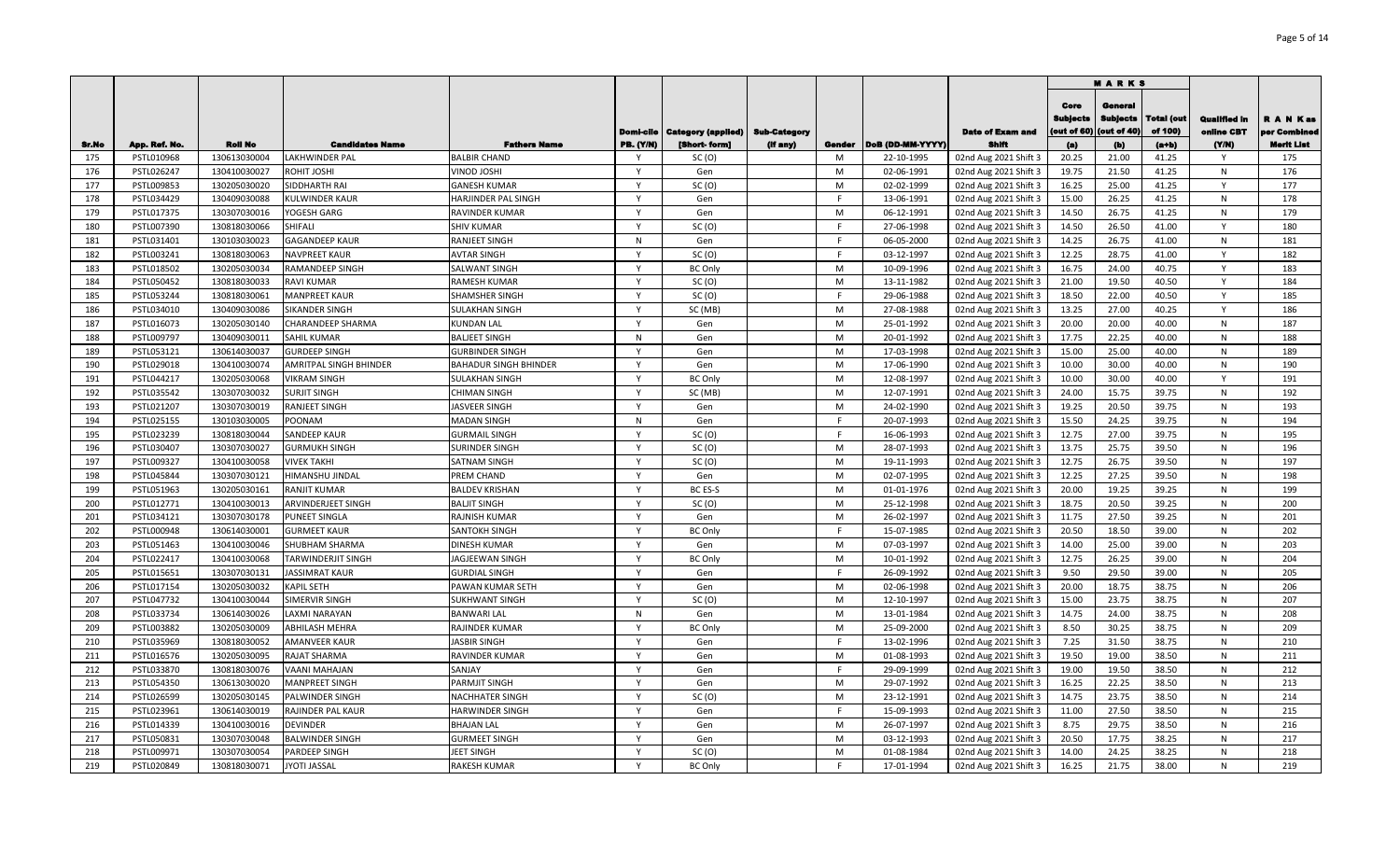|       |               |                |                         |                        |                              |                                       |                     |        |                  |                         |                                       | <b>MARKS</b>                              |                              |                                   |                               |
|-------|---------------|----------------|-------------------------|------------------------|------------------------------|---------------------------------------|---------------------|--------|------------------|-------------------------|---------------------------------------|-------------------------------------------|------------------------------|-----------------------------------|-------------------------------|
|       |               |                |                         |                        |                              | <b>Domi-cile   Category (applied)</b> | <b>Sub-Category</b> |        |                  | <b>Date of Exam and</b> | Core<br><b>Subjects</b><br>out of 60) | General<br><b>Subjects</b><br>(out of 40) | <b>Total (out</b><br>of 100) | <b>Qualified In</b><br>online CBT | <b>RANKas</b><br>per Combined |
| Sr.No | App. Ref. No. | <b>Roll No</b> | <b>Candidates Name</b>  | <b>Fathers Name</b>    | <b>PB.</b> (Y/N)             | [Short-form]                          | (if any)            | Gender | DoB (DD-MM-YYYY) | Shifi                   | (a)                                   | (b)                                       | $(a+b)$                      | (YM)                              | <b>Merit List</b>             |
| 220   | PSTL007391    | 130409030057   | YUVRAJ SINGH            | RAMESH KUMAR           | - Y                          | SC (MB)                               |                     | M      | 11-07-1993       | 02nd Aug 2021 Shift 3   | 8.75                                  | 29.25                                     | 38.00                        | N                                 | 220                           |
| 221   | PSTL017980    | 130409030066   | <b>TUSHAR GUPTA</b>     | RAKESH GUPTA           | $\mathsf{v}$                 | Gen                                   |                     | M      | 18-05-2000       | 02nd Aug 2021 Shift 3   | 14.75                                 | 22.75                                     | 37.50                        | N                                 | 221                           |
| 222   | PSTL036153    | 130818030079   | <b>AMARJOT KAUR</b>     | PARAMJEET SINGH        |                              | Gen                                   |                     | E      | 05-02-1989       | 02nd Aug 2021 Shift 3   | 11.75                                 | 25.75                                     | 37.50                        | N                                 | 222                           |
| 223   | PSTL003967    | 130614030002   | HARMANDEEP SINGH        | <b>ASPAL SINGH</b>     | $\mathsf{v}$                 | SC(0)                                 |                     | M      | 19-08-1989       | 02nd Aug 2021 Shift 3   | 11.25                                 | 26.25                                     | 37.50                        | N                                 | 223                           |
| 224   | PSTL028292    | 130307030026   | SURINDER KUMAR          | <b>KALA RAM</b>        | $\mathsf{v}$<br>$\mathsf{Y}$ | EWS                                   |                     | M      | 07-05-1991       | 02nd Aug 2021 Shift 3   | 8.75                                  | 28.75                                     | 37.50                        | N                                 | 224                           |
| 225   | PSTL017697    | 130410030067   | <b>GURKIRAT SINGH</b>   | <b>DALIP KUMAR</b>     |                              | SC(0)                                 |                     | M      | 19-10-1991       | 02nd Aug 2021 Shift 3   | 15.50                                 | 21.75                                     | 37.25                        | ${\sf N}$                         | 225                           |
| 226   | PSTL038767    | 130307030034   | KULDEEPSINGH            | RAM SINGH              | $\mathsf{Y}$<br>$\mathsf{v}$ | <b>BC Only</b>                        |                     | M      | 22-08-1995       | 02nd Aug 2021 Shift 3   | 13.50                                 | 23.75                                     | 37.25                        | N                                 | 226                           |
| 227   | PSTL003962    | 130205030010   | <b>VISHAL KUMAR</b>     | YASH PAL               |                              | SC(0)                                 |                     | M      | 11-04-1991       | 02nd Aug 2021 Shift 3   | 11.00                                 | 26.25                                     | 37.25                        | ${\sf N}$                         | 227                           |
| 228   | PSTL037629    | 130205030114   | LOVEPREET SINGH         | HARBHAJAN SINGH        | Y                            | SC (MB)                               |                     | M      | 27-08-1992       | 02nd Aug 2021 Shift 3   | 12.75                                 | 24.25                                     | 37.00                        | ${\sf N}$                         | 228                           |
| 229   | PSTL055846    | 130614030039   | NEELAM                  | <b>BARKHA RAM</b>      | Y                            | SC(0)                                 |                     | F      | 17-01-1980       | 02nd Aug 2021 Shift 3   | 12.50                                 | 24.50                                     | 37.00                        | N                                 | 229                           |
| 230   | PSTL047860    | 130103030011   | <b>JAGTAR SINGH</b>     | KULDEEP SINGH          | Y                            | SC(0)                                 |                     | M      | 15-08-1992       | 02nd Aug 2021 Shift 3   | 11.75                                 | 25.25                                     | 37.00                        | ${\sf N}$                         | 230                           |
| 231   | PSTL015883    | 130613030005   | MEHAK CHHABRA           | JETINDER SINGH CHHABRA | Y                            | Gen                                   |                     | F.     | 25-09-1996       | 02nd Aug 2021 Shift 3   | 5.75                                  | 31.25                                     | 37.00                        | N                                 | 231                           |
| 232   | PSTL038625    | 130410030037   | <b>JASMEET SINGH</b>    | DALER SINGH            | Y                            | <b>BC Only</b>                        |                     | M      | 25-07-1996       | 02nd Aug 2021 Shift 3   | 14.75                                 | 22.00                                     | 36.75                        | N                                 | 232                           |
| 233   | PSTL028515    | 130410030029   | <b>GURVINDER SINGH</b>  | RAGHUBIR SINGH         | Y                            | <b>BC Only</b>                        |                     | M      | 07-04-1991       | 02nd Aug 2021 Shift 3   | 13.75                                 | 23.00                                     | 36.75                        | N                                 | 233                           |
| 234   | PSTL027732    | 130103030006   | UMA DEVI                | JASPAL SINGH           | Y                            | Gen                                   |                     | F      | 03-02-1993       | 02nd Aug 2021 Shift 3   | 3.75                                  | 33.00                                     | 36.75                        | N                                 | 234                           |
| 235   | PSTL001947    | 130614030041   | MANPREET SINGH          | <b>GURPREET SINGH</b>  | Y                            | Gen                                   |                     | M      | 18-03-2000       | 02nd Aug 2021 Shift 3   | 15.00                                 | 21.50                                     | 36.50                        | N                                 | 235                           |
| 236   | PSTL044197    | 130818030082   | PARNEET KAUR            | INDERJIT SINGH         | Y                            | Gen                                   |                     | F      | 26-08-1997       | 02nd Aug 2021 Shift 3   | 13.50                                 | 23.00                                     | 36.50                        | ${\sf N}$                         | 236                           |
| 237   | PSTL041307    | 130614030054   | JASPREET SINGH          | MANJIT SINGH           | $\mathsf{Y}$                 | Gen                                   |                     | M      | 10-11-1987       | 02nd Aug 2021 Shift 3   | 13.75                                 | 22.50                                     | 36.25                        | N                                 | 237                           |
| 238   | PSTL030645    | 130103030007   | RITIKA RANI             | PAWAN KUMAR            | $\mathsf{Y}$                 | EWS                                   |                     | F.     | 04-07-1991       | 02nd Aug 2021 Shift 3   | 4.75                                  | 31.50                                     | 36.25                        | ${\sf N}$                         | 238                           |
| 239   | PSTL015114    | 130205030093   | <b>NAVJOT SINGH</b>     | AVTAR SINGH            | $\mathsf{v}$                 | Gen                                   |                     | M      | 01-05-1993       | 02nd Aug 2021 Shift 3   | 17.50                                 | 18.50                                     | 36.00                        | N                                 | 239                           |
| 240   | PSTL037359    | 130409030091   | SHIVAM                  | ROHIT                  | $\mathsf{v}$                 | Gen                                   |                     | M      | 03-12-2001       | 02nd Aug 2021 Shift 3   | 15.50                                 | 20.50                                     | 36.00                        | N                                 | 240                           |
| 241   | PSTL026062    | 130614030020   | <b>HARDEEP SINGH</b>    | <b>ASPAL SINGH</b>     | $\mathsf{v}$                 | Gen                                   |                     | M      | 06-04-1986       | 02nd Aug 2021 Shift 3   | 18.00                                 | 17.75                                     | 35.75                        | N                                 | 241                           |
| 242   | PSTL050316    | 130818030084   | <b>ODH SINGH</b>        | RANJIT SINGH           | $\mathsf{v}$                 | SC(0)                                 |                     | M      | 18-06-1987       | 02nd Aug 2021 Shift 3   | 13.00                                 | 22.50                                     | 35.50                        | N                                 | 242                           |
| 243   | PSTL029775    | 130307030176   | <b>PUNEET KUMAR</b>     | SHIV KUMAR SHARMA      |                              | Gen                                   |                     | M      | 05-08-1989       | 02nd Aug 2021 Shift 3   | 8.75                                  | 26.75                                     | 35.50                        | N                                 | 243                           |
| 244   | PSTL011552    | 130409030060   | SUKHBIR SINGH           | BALWINDER SINGH        | Y                            | ES-S                                  |                     | M      | 17-01-1986       | 02nd Aug 2021 Shift 3   | 15.25                                 | 20.00                                     | 35.25                        | N                                 | 244                           |
| 245   | PSTL018570    | 130613030006   | NARESH KUMAR            | SOHAN LAL              | $\mathsf{Y}$                 | ES-D                                  |                     | M      | 21-01-1988       | 02nd Aug 2021 Shift 3   | 11.50                                 | 23.75                                     | 35.25                        | N                                 | 245                           |
| 246   | PSTL041188    | 130307030150   | SANDEEP KAUR            | SUKHMANDER SINGH       | Y                            | EWS                                   |                     | E      | 04-05-1992       | 02nd Aug 2021 Shift 3   | 11.25                                 | 24.00                                     | 35.25                        | N                                 | 246                           |
| 247   | PSTL017606    | 130614030010   | RAJNEESH KUMARI         | SUSHIL KUMAR           | $\mathsf{Y}$                 | SC(0)                                 |                     | E      | 18-12-1995       | 02nd Aug 2021 Shift 3   | 7.25                                  | 28.00                                     | 35.25                        | ${\sf N}$                         | 247                           |
| 248   | PSTL005070    | 130409030054   | <b>VISHAL ARORA</b>     | <b>JATINDER PALI</b>   | $\mathsf{v}$                 | Gen                                   |                     | M      | 17-07-1992       | 02nd Aug 2021 Shift 3   | 4.00                                  | 31.25                                     | 35.25                        | ${\sf N}$                         | 248                           |
| 249   | PSTL045735    | 130307030119   | <b>HARPREET SINGH</b>   | <b>BALDEV SINGH</b>    | Y                            | <b>BC Only</b>                        |                     | M      | 20-10-1995       | 02nd Aug 2021 Shift 3   | 23.50                                 | 11.50                                     | 35.00                        | ${\sf N}$                         | 249                           |
| 250   | PSTL008590    | 130818030003   | PARAMJEET SINGH         | SAUDAGAR SINGH         | Y                            | SC(0)                                 |                     | M      | 26-10-1985       | 02nd Aug 2021 Shift 3   | 19.25                                 | 15.75                                     | 35.00                        | ${\sf N}$                         | 250                           |
| 251   | PSTL015141    | 130410030018   | BHUPINDER PARTAP SINGH  | CHHINDERPAL SINGH      | Y                            | SC (MB)                               |                     | M      | 27-07-1999       | 02nd Aug 2021 Shift 3   | 18.75                                 | 16.25                                     | 35.00                        | ${\sf N}$                         | 251                           |
| 252   | PSTL035143    | 130205030001   | ROHIT WANDRA            | AMARJIT                | Y                            | PH(OL)                                |                     | M      | 16-06-1989       | 02nd Aug 2021 Shift 3   | 17.50                                 | 17.50                                     | 35.00                        | N                                 | 252                           |
| 253   | PSTL034748    | 130614030027   | <b>KAMALPREET KAUR</b>  | <b>BALJIT SINGH</b>    | Y                            | Gen                                   |                     | F.     | 14-02-1990       | 02nd Aug 2021 Shift 3   | 13.50                                 | 21.50                                     | 35.00                        | $\mathsf{N}$                      | 253                           |
| 254   | PSTL002864    | 130409030007   | SAHIL MITTAL            | VINOD KUMAR MITTAL     | $\mathsf{N}$                 | Gen                                   |                     | M      | 29-09-1991       | 02nd Aug 2021 Shift 3   | 7.50                                  | 27.50                                     | 35.00                        | N                                 | 254                           |
| 255   | PSTL053772    | 130205030163   | ROBIN SINGH             | <b>GURPREET SINGH</b>  | Y                            | Gen                                   |                     | M      | 24-01-1999       | 02nd Aug 2021 Shift 3   | 6.00                                  | 29.00                                     | 35.00                        | $\mathsf{N}$                      | 255                           |
| 256   | PSTL014092    | 130409030016   | <b>INDERPREET SINGH</b> | JOGRAJ SINGH           | Y                            | SC(0)                                 |                     | M      | 13-07-1995       | 02nd Aug 2021 Shift 3   | 22.75                                 | 12.00                                     | 34.75                        | N                                 | 256                           |
| 257   | PSTL027349    | 130410030069   | NITIKA                  | DAVINDER KUMAR         | Y                            | Gen                                   |                     | F      | 17-09-1999       | 02nd Aug 2021 Shift 3   | 18.25                                 | 16.50                                     | 34.75                        | $\mathsf{N}$                      | 257                           |
| 258   | PSTL004772    | 130409030053   | <b>JASPREET SINGH</b>   | DALJIT SINGH           | Y                            | <b>BC Only</b>                        |                     | M      | 05-11-1993       | 02nd Aug 2021 Shift 3   | 12.25                                 | 22.50                                     | 34.75                        | N                                 | 258                           |
| 259   | PSTL008795    | 130409030010   | SIMRANJEET SINGH        | HARINDER SINGH         | $\mathsf{Y}$                 | Gen                                   |                     | M      | 30-07-1998       | 02nd Aug 2021 Shift 3   | 9.25                                  | 25.50                                     | 34.75                        | ${\sf N}$                         | 259                           |
| 260   | PSTL037223    | 130307030067   | <b>HIMMAT KUMAR</b>     | AASHA NAND             |                              | SC(0)                                 |                     | M      | 26-06-1993       | 02nd Aug 2021 Shift 3   | 8.25                                  | 26.50                                     | 34.75                        | N                                 | 260                           |
| 261   | PSTL031630    | 130409030083   | ASHISH                  | <b>PARVEEN KUMAR</b>   | $\mathsf{v}$                 | Gen                                   |                     | M      | 23-12-1990       | 02nd Aug 2021 Shift 3   | 16.75                                 | 17.75                                     | 34.50                        | N                                 | 261                           |
| 262   | PSTL045115    | 130614030031   | <b>GURPREET KAUR</b>    | HARDEEP SINGH          | $\mathsf{v}$                 | SC(0)                                 |                     |        | 07-03-1994       | 02nd Aug 2021 Shift 3   | 14.25                                 | 20.25                                     | 34.50                        | N                                 | 262                           |
| 263   | PSTL033585    | 130613030013   | ARVIND DIGRA            | SAT PAL                |                              | SC(0)                                 |                     | M      | 19-07-1988       | 02nd Aug 2021 Shift 3   | 13.00                                 | 21.50                                     | 34.50                        | N                                 | 263                           |
| 264   | PSTL038009    | 130818030054   | PRANJAL KALORIA         | NAND KISHORE KALORIA   | $\mathsf{Y}$                 | SC(0)                                 |                     | E      | 22-12-1997       | 02nd Aug 2021 Shift 3   | 10.50                                 | 24.00                                     | 34.50                        | N                                 | 264                           |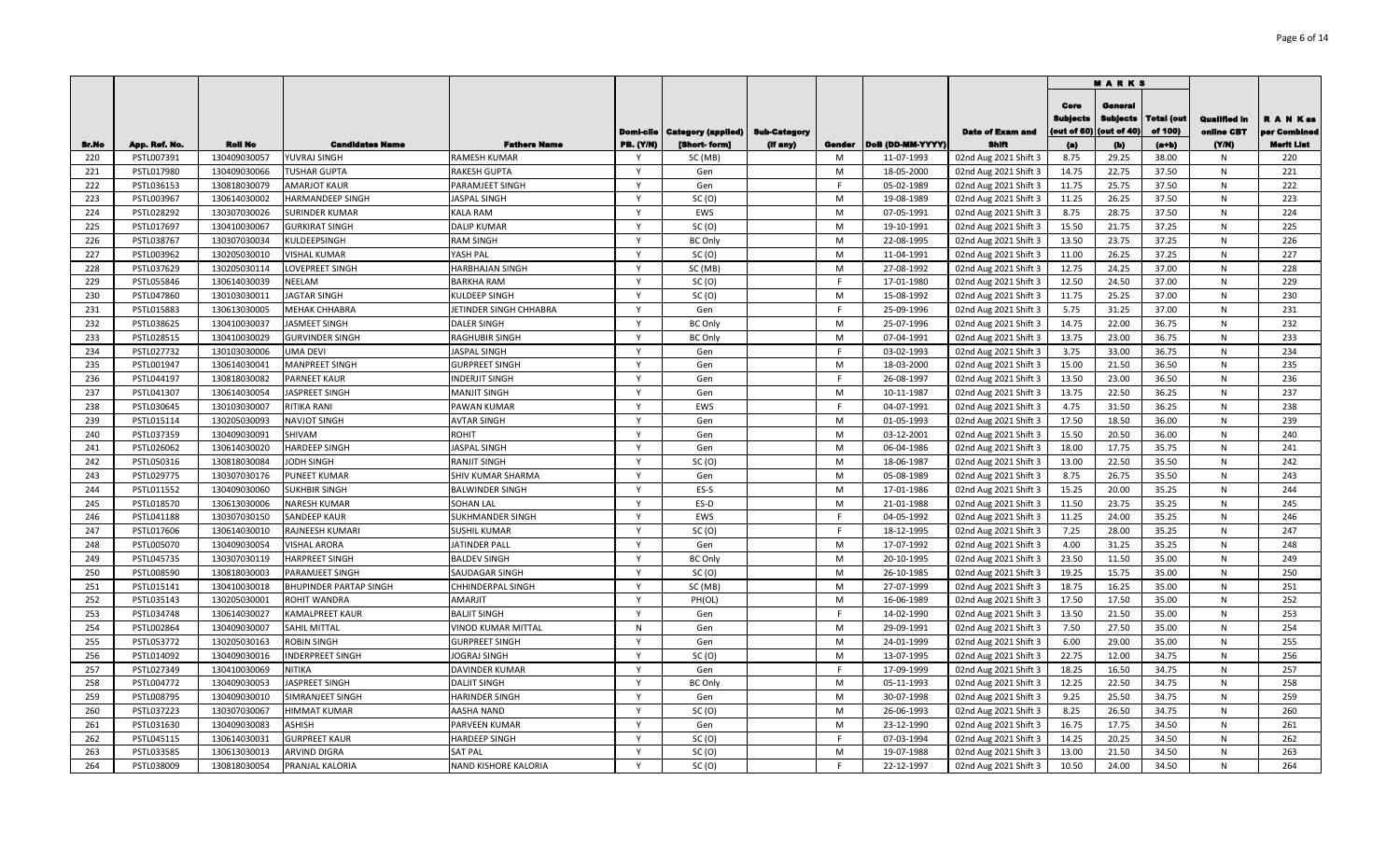|            |                          |                              |                                              |                                     |                     |                                  |                     |        |                          |                                                |                                       | <b>MARKS</b>                              |                              |                                   |                               |
|------------|--------------------------|------------------------------|----------------------------------------------|-------------------------------------|---------------------|----------------------------------|---------------------|--------|--------------------------|------------------------------------------------|---------------------------------------|-------------------------------------------|------------------------------|-----------------------------------|-------------------------------|
|            |                          |                              |                                              |                                     |                     | Domi-cile   Category (applied)   | <b>Sub-Category</b> |        |                          | <b>Date of Exam and</b>                        | Core<br><b>Subjects</b><br>out of 60) | General<br><b>Subjects</b><br>(out of 40) | <b>Total (out</b><br>of 100) | <b>Qualified In</b><br>online CBT | <b>RANKas</b><br>per Combined |
| Sr.No      | App. Ref. No.            | <b>Roll No</b>               | <b>Candidates Name</b>                       | <b>Fathers Name</b>                 | <b>PB.</b> (Y/N)    | [Short-form]                     | (If any)            | Gender | DoB (DD-MM-YYYY)         | Shifi                                          | (a)                                   | (b)                                       | $(a+b)$                      | (YM)                              | <b>Merit List</b>             |
| 265        | PSTL040322               | 130205030063                 | <b>GURPREET SINGH</b>                        | <b>AVTAR SINGH</b>                  | - Y<br>$\mathsf{v}$ | ES-D                             |                     | M      | 07-03-1994               | 02nd Aug 2021 Shift 3                          | 7.75                                  | 26.75                                     | 34.50                        | N                                 | 265                           |
| 266<br>267 | PSTL053117               | 130307030094                 | <b>BHUSHAN KUMAR</b>                         | RAI SINGH                           |                     | SC (MB)<br>EWS                   |                     | M<br>E | 17-08-1994               | 02nd Aug 2021 Shift 3                          | 6.00<br>20.25                         | 28.50                                     | 34.50<br>34.25               | N                                 | 266<br>267                    |
| 268        | PSTL027771               | 130818030018                 | KONIKA RANI                                  | MUKESH KUMAR<br><b>BALBIR SINGH</b> | Y                   |                                  |                     | F      | 19-05-1995<br>25-06-1997 | 02nd Aug 2021 Shift 3                          | 20.25                                 | 14.00<br>14.00                            | 34.25                        | N                                 | 268                           |
| 269        | PSTL053670<br>PSTL011646 | 130614030038<br>130103030019 | PARAMJIT KAUR<br>SUMEET OBERAI               | GURBAKSH SINGH OBERAI               | $\mathsf{v}$        | SC(O)ES-D<br>Gen                 |                     | M      | 28-08-1990               | 02nd Aug 2021 Shift 3                          | 8.25                                  | 26.00                                     | 34.25                        | N<br>$\mathsf{N}$                 | 269                           |
| 270        |                          | 130307030045                 |                                              | JASPAL SINGH                        | $\mathsf{Y}$        | SC(0)                            |                     | M      | 26-08-1997               | 02nd Aug 2021 Shift 3                          | 2.00                                  | 32.25                                     | 34.25                        | $\mathsf{N}$                      | 270                           |
| 271        | PSTL047631               | 130307030159                 | RAJINDER SINGH MAHI                          |                                     | $\mathsf{Y}$        |                                  |                     | M      |                          | 02nd Aug 2021 Shift 3                          | 9.50                                  | 24.50                                     | 34.00                        | $\mathsf{N}$                      | 271                           |
| 272        | PSTL049296<br>PSTL010240 | 130307030109                 | <b>GAURAV CHOWDHARY</b><br><b>ARUNA RANI</b> | RAJINDER KUMAR<br>UDEEK CHAND       | $\mathsf{Y}$        | <b>BC Only</b><br><b>BC Only</b> |                     | E      | 08-11-1997<br>16-03-1992 | 02nd Aug 2021 Shift 3<br>02nd Aug 2021 Shift 3 | 9.25                                  | 24.75                                     | 34.00                        | ${\sf N}$                         | 272                           |
| 273        | PSTL035829               | 130409030090                 | <b>NEERAJ KUMAR</b>                          | <b>BALBIR DASS</b>                  | Y                   | SC(0)                            |                     | M      | 03-02-1991               |                                                | 6.50                                  | 27.50                                     | 34.00                        | ${\sf N}$                         | 273                           |
| 274        | PSTL022060               | 130205030040                 | <b>MANPREET KAUR</b>                         | JATINDER SINGH                      | Y                   | <b>BC Only</b>                   |                     | F      | 03-02-1990               | 02nd Aug 2021 Shift 3<br>02nd Aug 2021 Shift 3 | 19.25                                 | 14.50                                     | 33.75                        | $\mathsf{N}$                      | 274                           |
| 275        | PSTL028002               | 130307030083                 | <b>SUBHASH SINGH</b>                         | LACHHMAN SINGH                      | Y                   | SC(0)                            |                     | M      | 02-01-1983               |                                                | 15.00                                 | 18.75                                     | 33.75                        | ${\sf N}$                         | 275                           |
| 276        | PSTL001838               | 130409030005                 | MUNISH KUMAR                                 | TARSEM LAL                          | Y                   | SC(0)                            |                     | M      | 14-04-2000               | 02nd Aug 2021 Shift 3<br>02nd Aug 2021 Shift 3 | 12.00                                 | 21.75                                     | 33.75                        | $\mathsf{N}$                      | 276                           |
| 277        | PSTL023993               | 130818030014                 | DIPTANSHU GOYAL                              | SANJEEV KUMAR                       | Y                   | Gen                              |                     | M      | 10-08-2001               | 02nd Aug 2021 Shift 3                          | 11.50                                 | 22.25                                     | 33.75                        | N                                 | 277                           |
| 278        | PSTL019577               | 130101030007                 | <b>JASWINDER SINGH</b>                       | <b>VASDEV SINGH</b>                 | Y                   | Gen                              |                     | M      | 06-05-1986               | 02nd Aug 2021 Shift 3                          | 11.25                                 | 22.50                                     | 33.75                        | $\mathsf{N}$                      | 278                           |
| 279        | PSTL014739               | 130307030009                 | KARAM JIT SINGH SANDHU                       | MAJOR SINGH SANDHU                  | Y                   | ES-S                             |                     | M      | 01-01-1972               | 02nd Aug 2021 Shift 3                          | 10.00                                 | 23.75                                     | 33.75                        | $\mathsf{N}$                      | 279                           |
| 280        | PSTL033593               | 130307030177                 | CHIRAG KUKAR                                 | VIJAY KUMAR KUKAR                   | Y                   | Gen                              |                     | M      | 14-04-1991               | 02nd Aug 2021 Shift 3                          | 8.75                                  | 25.00                                     | 33.75                        | N                                 | 280                           |
| 281        | PSTL022646               | 130614030018                 | <b>KAMALDEEP KAUR</b>                        | <b>GURDEV SINGH</b>                 | Y                   | SC(0)                            |                     | F      | 27-07-1994               | 02nd Aug 2021 Shift 3                          | 8.50                                  | 25.25                                     | 33.75                        | ${\sf N}$                         | 281                           |
| 282        | PSTL053338               | 130103030034                 | HARMANJEET SINGH                             | <b>JASWINDER SINGH</b>              | $\mathsf{Y}$        | EWS                              |                     | M      | 19-02-1994               | 02nd Aug 2021 Shift 3                          | 6.25                                  | 27.50                                     | 33.75                        | $\mathsf{N}$                      | 282                           |
| 283        | PSTL023340               | 130307030171                 | NEERAJ JULKA                                 | CHARANJIT JULKA                     | $\mathsf{Y}$        | Gen                              |                     | M      | 04-02-1986               | 02nd Aug 2021 Shift 3                          | 20.25                                 | 13.25                                     | 33.50                        | ${\sf N}$                         | 283                           |
| 284        | PSTL000522               | 130205030003                 | RHYTHM SHARMA                                | NAVAL KISHORE                       |                     | Gen                              |                     | F      | 30-08-1994               | 02nd Aug 2021 Shift 3                          | 18.75                                 | 14.75                                     | 33.50                        | N                                 | 284                           |
| 285        | PSTL009348               | 130205030018                 | SAURAB SHARMA                                | <b>BALDEV PARKASH</b>               | $\mathsf{v}$        | Gen                              |                     | M      | 22-08-1985               | 02nd Aug 2021 Shift 3                          | 15.50                                 | 18.00                                     | 33.50                        | N                                 | 285                           |
| 286        | PSTL047627               | 130818030030                 | <b>GURSIMRAN SINGH</b>                       | HARVINDER SINGH                     | Y                   | SC(0)                            |                     | M      | 15-09-1989               | 02nd Aug 2021 Shift 3                          | 10.25                                 | 23.25                                     | 33.50                        | N                                 | 286                           |
| 287        | PSTL029290               | 130818030048                 | NARINDERPAL SINGH                            | <b>SOHAN SINGH</b>                  | $\mathsf{v}$        | Gen                              |                     | M      | 23-08-1992               | 02nd Aug 2021 Shift 3                          | 1.75                                  | 31.75                                     | 33.50                        | N                                 | 287                           |
| 288        | PSTL043758               | 130409030096                 | AMAN SALARIA                                 | <b>NARESH KUMAR</b>                 |                     | ES-D                             |                     | M      | 05-08-1996               | 02nd Aug 2021 Shift 3                          | 7.00                                  | 26.25                                     | 33.25                        | N                                 | 288                           |
| 289        | PSTL030925               | 130205030053                 | SHUBHAM                                      | <b>DAULAT RAM</b>                   | Y                   | SC(0)                            |                     | M      | 12-01-1995               | 02nd Aug 2021 Shift 3                          | 5.00                                  | 28.25                                     | 33.25                        | N                                 | 289                           |
| 290        | PSTL054075               | 130103030035                 | SAHIL NAGPAL                                 | SHAM SUNDER NAGPAL                  | $\mathsf{Y}$        | Gen                              |                     | M      | 11-01-1989               | 02nd Aug 2021 Shift 3                          | 4.50                                  | 28.75                                     | 33.25                        | N                                 | 290                           |
| 291        | PSTL026480               | 130307030024                 | PAWAN KUMAR                                  | LACHHMI NARAYAN                     | $\mathsf{Y}$        | <b>BC Only</b>                   |                     | M      | 15-12-1984               | 02nd Aug 2021 Shift 3                          | 18.50                                 | 14.50                                     | 33.00                        | N                                 | 291                           |
| 292        | PSTL006156               | 130410030054                 | JAGDEEP SINGH                                | <b>BALDEV SINGH</b>                 | $\mathsf{Y}$        | <b>BC Only</b>                   |                     | M      | 27-05-1990               | 02nd Aug 2021 Shift 3                          | 17.00                                 | 16.00                                     | 33.00                        | ${\sf N}$                         | 292                           |
| 293        | PSTL029990               | 130818030049                 | <b>BALPREET KAUR</b>                         | SUKHVINDER SINGH                    | $\mathsf{v}$        | <b>BC Only</b>                   |                     | E      | 30-03-1993               | 02nd Aug 2021 Shift 3                          | 12.50                                 | 20.50                                     | 33.00                        | ${\sf N}$                         | 293                           |
| 294        | PSTL048075               | 130409030036                 | AJITPAL SINGH                                | PARMINDER SINGH                     | Y                   | Gen                              |                     | M      | 01-11-1997               | 02nd Aug 2021 Shift 3                          | 12.50                                 | 20.50                                     | 33.00                        | ${\sf N}$                         | 294                           |
| 295        | PSTL050636               | 130614030036                 | ABHISHEK NEGI                                | JANARDAN SINGH NEGH                 | Y                   | Gen                              |                     | M      | 27-07-1992               | 02nd Aug 2021 Shift 3                          | 8.75                                  | 24.25                                     | 33.00                        | ${\sf N}$                         | 295                           |
| 296        | PSTL017393               | 130614030009                 | NEERAJ CHOWDHARY                             | SHIVINDER KUMAR                     | Y                   | Gen                              |                     | M      | 15-01-1992               | 02nd Aug 2021 Shift 3                          | 12.75                                 | 20.00                                     | 32.75                        | ${\sf N}$                         | 296                           |
| 297        | PSTL053857               | 130410030099                 | PRATIBHA                                     | BHUPINDER PAUL SINGH                | Y                   | SC(0)                            |                     | E      | 23-01-1995               | 02nd Aug 2021 Shift 3                          | 11.25                                 | 21.50                                     | 32.75                        | N                                 | 297                           |
| 298        | PSTL049045               | 130307030191                 | <b>SANT SINGH</b>                            | MOHINDER SINGH                      | Y                   | EWS                              |                     | M      | 22-07-1990               | 02nd Aug 2021 Shift 3                          | 10.00                                 | 22.50                                     | 32.50                        | N                                 | 298                           |
| 299        | PSTL035459               | 130409030089                 | MANJINDER SINGH                              | RAGHBIR SINGH                       | Y                   | BC ES-S                          |                     | M      | 25-12-1982               | 02nd Aug 2021 Shift 3                          | 7.75                                  | 24.75                                     | 32.50                        | N                                 | 299                           |
| 300        | PSTL050812               | 130409030100                 | <b>SHUBHNEET KAUR</b>                        | RATTAN SINGH                        | Y                   | EWS                              |                     | F      | 05-11-1988               | 02nd Aug 2021 Shift 3                          | 7.50                                  | 25.00                                     | 32.50                        | N                                 | 300                           |
| 301        | PSTL018695               | 130614030011                 | ASHOK KUMAR                                  | B R KHANDWAHA                       | $\mathsf{N}$        | Gen                              |                     | M      | 05-11-1985               | 02nd Aug 2021 Shift 3                          | 6.25                                  | 26.25                                     | 32.50                        | N                                 | 301                           |
| 302        | PSTL030695               | 130409030027                 | SAHIL BAMOO                                  | SATISH KUMAR                        | $\mathsf{N}$        | Gen                              |                     | M      | 13-10-1999               | 02nd Aug 2021 Shift 3                          | 15.25                                 | 17.00                                     | 32.25                        | ${\sf N}$                         | 302                           |
| 303        | PSTL031759               | 130410030076                 | DAVINDER SINGH                               | AMARJIT SINGH                       | Y                   | Gen                              |                     | M      | 22-12-1992               | 02nd Aug 2021 Shift 3                          | 13.50                                 | 18.75                                     | 32.25                        | N                                 | 303                           |
| 304        | PSTL021334               | 130307030135                 | <b>SUMIT MODGIL</b>                          | <b>BALDEV KRISHAN</b>               | $\mathsf{Y}$        | Gen                              |                     | M      | 25-07-1995               | 02nd Aug 2021 Shift 3                          | 11.75                                 | 20.50                                     | 32.25                        | ${\sf N}$                         | 304                           |
| 305        | PSTL005200               | 130307030102                 | <b>MANPREET KAUR</b>                         | PARBHINDER SINGH                    | $\mathsf{v}$        | Gen                              |                     | F      | 23-11-1998               | 02nd Aug 2021 Shift 3                          | 18.00                                 | 14.00                                     | 32.00                        | N                                 | 305                           |
| 306        | PSTL056096               | 130307030097                 | HARPREET KAUR                                | RAM PAL                             | $\mathsf{v}$        | SC(0)                            |                     | E      | 01-09-1990               | 02nd Aug 2021 Shift 3                          | 17.00                                 | 15.00                                     | 32.00                        | N                                 | 306                           |
| 307        | PSTL026252               | 130818030046                 | <b>RUPINDER KAUR</b>                         | SALWINDER SINGH                     | $\mathsf{v}$        | Gen                              |                     | E      | 22-09-1989               | 02nd Aug 2021 Shift 3                          | 14.25                                 | 17.75                                     | 32.00                        | N                                 | 307                           |
| 308        | PSTL038806               | 130409030093                 | LOVEDEEP SINGH                               | KULWANT SINGH                       |                     | SC(0)                            |                     | M      | 22-07-1991               | 02nd Aug 2021 Shift 3                          | 11.50                                 | 20.50                                     | 32.00                        | N                                 | 308                           |
| 309        | PSTL054926               | 130818030035                 | <b>AMANDEEP SINGH</b>                        | <b>AMARJEET SINGH</b>               | Y                   | SC(0)                            |                     | M      | 04-02-1990               | 02nd Aug 2021 Shift 3                          | 14.00                                 | 17.75                                     | 31.75                        | N                                 | 309                           |
|            |                          |                              |                                              |                                     |                     |                                  |                     |        |                          |                                                |                                       |                                           |                              |                                   |                               |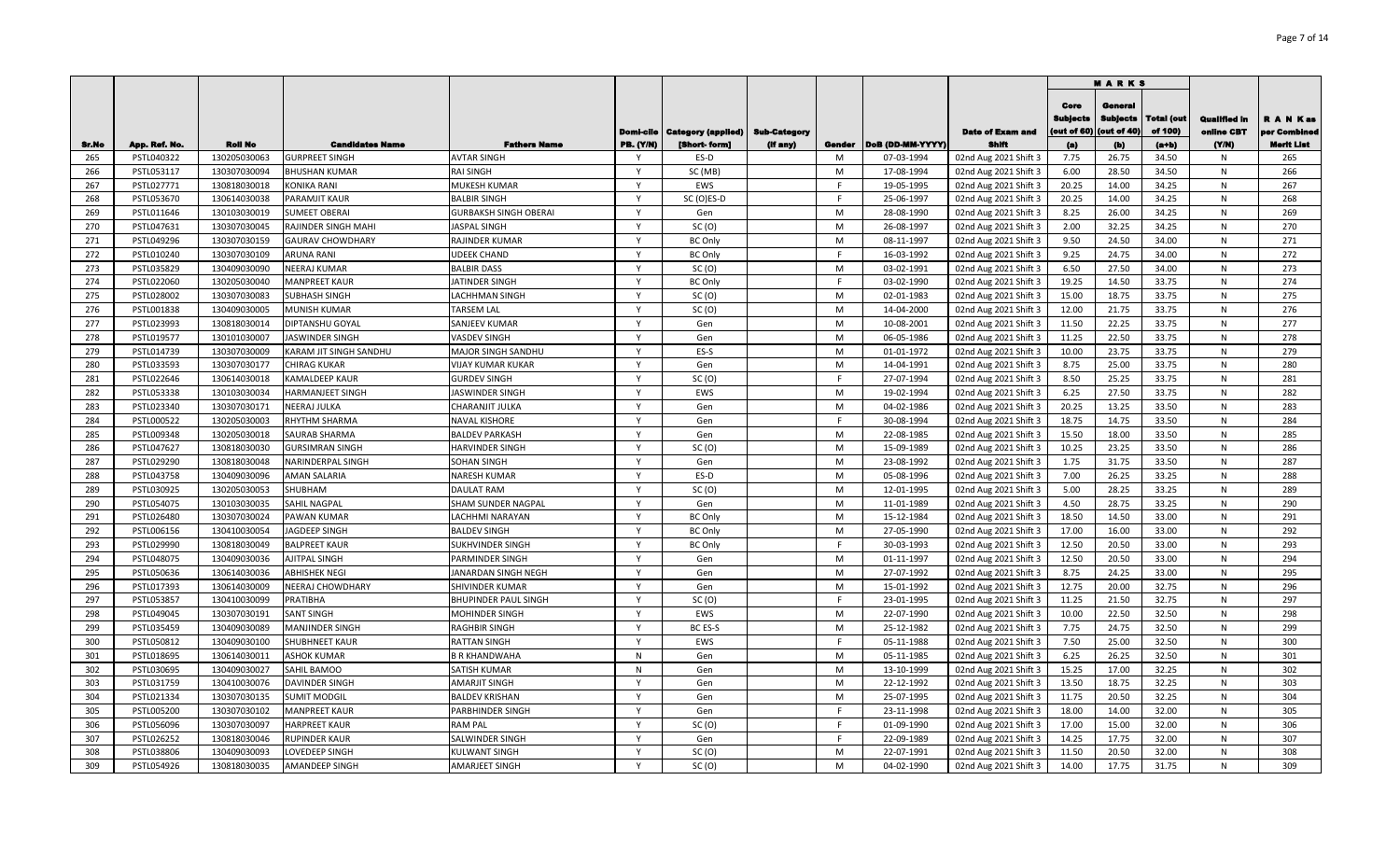|            |                          |                              |                                          |                                     |                              |                                |                     |              |                          |                                                |                                       | <b>MARKS</b>                              |                              |                                   |                           |
|------------|--------------------------|------------------------------|------------------------------------------|-------------------------------------|------------------------------|--------------------------------|---------------------|--------------|--------------------------|------------------------------------------------|---------------------------------------|-------------------------------------------|------------------------------|-----------------------------------|---------------------------|
|            |                          |                              |                                          |                                     |                              | Domi-cile   Category (applied) | <b>Sub-Category</b> |              |                          | <b>Date of Exam and</b>                        | Core<br><b>Subjects</b><br>out of 60) | General<br><b>Subjects</b><br>(out of 40) | <b>Total (out</b><br>of 100) | <b>Qualified in</b><br>online CBT | R A N Kas<br>per Combined |
| Sr.No      | App. Ref. No.            | <b>Roll No</b>               | <b>Candidates Name</b>                   | <b>Fathers Name</b>                 | <b>PB.</b> (Y/N)             | [Short-form]                   | (if any)            | Gender       | DoB (DD-MM-YYYY)         | Shif                                           | (a)                                   | (b)                                       | $(a+b)$                      | (YM)                              | Merit List                |
| 310        | PSTL015666               | 130103030020                 | YOGITA SHARMA                            | <b>BABU RAM</b>                     | - Y                          | Gen                            |                     | -F           | 03-02-1989               | 02nd Aug 2021 Shift 3                          | 12.50                                 | 19.25                                     | 31.75                        | N                                 | 310                       |
| 311        | PSTL026998               | 130818030017                 | PRABHJOT RANDHAWA                        | RAWEL SINGH RANDHAWA                | $\mathsf{v}$<br>$\mathsf{v}$ | Gen                            |                     | F.           | 02-01-1991               | 02nd Aug 2021 Shift 3                          | 8.50                                  | 23.25                                     | 31.75                        | $\mathsf{N}$                      | 311                       |
| 312        | PSTL000011               | 130410030048                 | GAGANDEEP SINGH                          | DARSHAN SINGH                       | $\mathsf{v}$                 | <b>BC Only</b>                 |                     | M            | 04-04-1992               | 02nd Aug 2021 Shift 3                          | 7.25                                  | 24.25                                     | 31.50                        | N                                 | 312                       |
| 313        | PSTL045165               | 130409030097                 | NAVNEET                                  | <b>KRISHAN KUMAR</b>                | <sup>V</sup>                 | SC (O)ES-D                     |                     | M            | 11-12-1993               | 02nd Aug 2021 Shift 3                          | 6.75<br>17.50                         | 24.75                                     | 31.50                        | N                                 | 313<br>314                |
| 314        | PSTL006276               | 130818030002                 | RAJINDER                                 | RAM BHAWAN                          | $\mathsf{v}$                 | <b>BC Only</b>                 |                     | M<br>E       | 19-10-1992               | 02nd Aug 2021 Shift 3                          |                                       | 13.75                                     | 31.25                        | N                                 | 315                       |
| 315        | PSTL022421               | 130818030012                 | <b>BIRKAMAL KAUR</b>                     | SUKHBIR SINGH                       | $\mathsf{v}$                 | Gen                            |                     | M            | 08-02-1996               | 02nd Aug 2021 Shift 3                          | 11.25                                 | 20.00<br>21.25                            | 31.25                        | $\mathsf{N}$<br>${\sf N}$         | 316                       |
| 316<br>317 | PSTL006357               | 130614030042<br>130205030073 | ASEEM SHARMA<br>KARAMVIR SINGH           | RAMSEH KUMAR                        | $\mathsf{v}$                 | Gen<br>Gen                     |                     | M            | 16-08-1987               | 02nd Aug 2021 Shift 3                          | 10.00<br>9.75                         | 21.50                                     | 31.25<br>31.25               | ${\sf N}$                         | 317                       |
|            | PSTL049642               | 130410030075                 |                                          | MOHINDER SINGH                      | $\mathsf{v}$                 |                                |                     | M            | 29-09-1990<br>02-04-1996 | 02nd Aug 2021 Shift 3                          | 8.00                                  | 23.25                                     | 31.25                        | $\mathsf{N}$                      | 318                       |
| 318<br>319 | PSTL030205<br>PSTL027212 | 130307030062                 | SACHINDEEP SINGH<br><b>GURJANT SINGH</b> | <b>MAKHAN SINGH</b><br>SATNAM SINGH | $\mathsf{v}$                 | SC (MB)<br>SC (MB)             |                     | M            | 20-02-1991               | 02nd Aug 2021 Shift 3<br>02nd Aug 2021 Shift 3 | 7.25                                  | 24.00                                     | 31.25                        | ${\sf N}$                         | 319                       |
| 320        | PSTL028385               | 130101030013                 | <b>GAGANDEEP SINGH</b>                   | <b>MANOHAR SINGH</b>                | $\mathsf{v}$                 | SC(0)                          |                     | M            | 09-02-1993               | 02nd Aug 2021 Shift 3                          | 6.75                                  | 24.50                                     | 31.25                        | ${\sf N}$                         | 320                       |
| 321        | PSTL031984               | 130307030142                 | <b>AMANPREET KAUR HARIKE</b>             | <b>IAGMEET SINGH</b>                | $\mathsf{v}$                 | Gen                            |                     | E            | 27-06-1995               | 02nd Aug 2021 Shift 3                          | 5.25                                  | 26.00                                     | 31.25                        | ${\sf N}$                         | 321                       |
| 322        | PSTL025581               | 130307030022                 | HARMANJOT                                | <b>ADARSH KUMAR</b>                 | $\mathsf{v}$                 | Gen                            |                     | M            | 01-09-1993               | 02nd Aug 2021 Shift 3                          | 14.25                                 | 16.75                                     | 31.00                        | $\mathsf{N}$                      | 322                       |
| 323        | PSTL045376               | 130307030044                 | <b>GURPREET SINGH</b>                    | <b>IASWANT SINGH</b>                | $\mathsf{v}$                 |                                |                     | M            | 03-01-1992               | 02nd Aug 2021 Shift 3                          | 12.25                                 | 18.75                                     | 31.00                        | $\mathsf{N}$                      | 323                       |
| 324        | PSTL023137               | 130307030113                 | <b>MEDHA</b>                             | VIRENDER GOEL                       | Y                            | <b>BC Only</b><br>Gen          |                     | F.           | 11-06-1997               | 02nd Aug 2021 Shift 3                          | 8.00                                  | 23.00                                     | 31.00                        | $\mathsf{N}$                      | 324                       |
| 325        | PSTL054820               | 130410030100                 | <b>DINESH GAKHAR</b>                     | SHAM LAL GAKHAR                     | $\mathsf{Y}$                 | Gen                            |                     | M            | 16-03-1987               | 02nd Aug 2021 Shift 3                          | 11.75                                 | 19.00                                     | 30.75                        | $\mathsf{N}$                      | 325                       |
| 326        | PSTL019753               | 130614030047                 | <b>BALJEET SINGH</b>                     | <b>BALRAJ SINGH</b>                 | $\mathsf{Y}$                 | Gen                            |                     | M            | 21-05-1994               | 02nd Aug 2021 Shift 3                          | 4.50                                  | 26.25                                     | 30.75                        | ${\sf N}$                         | 326                       |
| 327        | PSTL000318               | 130409030048                 | SANDEEP KUMAR                            | MADAN LAL                           | Y                            | SC(0)                          |                     | M            | 15-03-1987               | 02nd Aug 2021 Shift 3                          | 3.00                                  | 27.75                                     | 30.75                        | $\mathsf{N}$                      | 327                       |
| 328        | PSTL015399               | 130409030064                 | <b>HARLEEN KAUR</b>                      | HARVINDER SINGH                     | $\mathsf{v}$                 | Gen                            |                     | E            | 18-03-1997               | 02nd Aug 2021 Shift 3                          | 20.00                                 | 10.50                                     | 30.50                        | ${\sf N}$                         | 328                       |
| 329        | PSTL049460               | 130205030125                 | NEERAJ KATRU                             | PUNJAB DAS                          | $\mathsf{Y}$                 | SC(0)                          |                     | M            | 18-09-1988               | 02nd Aug 2021 Shift 3                          | 12.50                                 | 18.00                                     | 30.50                        | ${\sf N}$                         | 329                       |
| 330        | PSTL015471               | 130205030094                 | <b>JAGDEEP KAUR</b>                      | <b>HARINDER SINGH</b>               | <b>V</b>                     | SC(0)                          |                     | E            | 20-08-1993               | 02nd Aug 2021 Shift 3                          | 12.50                                 | 18.00                                     | 30.50                        | ${\sf N}$                         | 330                       |
| 331        | PSTL029718               | 130307030085                 | <b>GURPREET SINGH</b>                    | <b>IAGTAR SINGH</b>                 | $\mathsf{v}$                 | <b>BC Only</b>                 |                     | M            | 28-03-1994               | 02nd Aug 2021 Shift 3                          | 12.50                                 | 18.00                                     | 30.50                        | N                                 | 331                       |
| 332        | PSTL002407               | 130205030006                 | PANKAJ ARYA                              | <b>GURMEET SINGH</b>                | <b>V</b>                     | SC (O)ES-D                     |                     | M            | 29-07-1994               | 02nd Aug 2021 Shift 3                          | 12.50                                 | 18.00                                     | 30.50                        | N                                 | 332                       |
| 333        | PSTL036695               | 130410030036                 | SUMIT KUMAR JOSHI                        | <b>SURAJ PARKASH</b>                | $\mathsf{v}$                 | Gen                            |                     | M            | 12-10-1991               | 02nd Aug 2021 Shift 3                          | 11.75                                 | 18.75                                     | 30.50                        | N                                 | 333                       |
| 334        | PSTL021671               | 130205030142                 | <b>MANJINDER PAL SINGH</b>               | <b>RAM SINGH</b>                    | $\mathsf{v}$                 | Gen                            |                     | M            | 25-09-1985               | 02nd Aug 2021 Shift 3                          | 16.25                                 | 14.00                                     | 30.25                        | $\mathsf{N}$                      | 334                       |
| 335        | PSTL045523               | 130410030087                 | <b>GURJANT SINGH</b>                     | BALWINDER SINGH                     | $\mathsf{Y}$                 | Gen                            |                     | M            | 12-09-1991               | 02nd Aug 2021 Shift 3                          | 13.75                                 | 16.50                                     | 30.25                        | N                                 | 335                       |
| 336        | PSTL052850               | 130307030196                 | MOHD. MUNEER ANSARI                      | MOHD. BASHIR ANSARI                 | $\mathsf{Y}$                 | <b>BC Only</b>                 |                     | M            | 22-07-1990               | 02nd Aug 2021 Shift 3                          | 6.25                                  | 24.00                                     | 30.25                        | N                                 | 336                       |
| 337        | PSTL052006               | 130409030043                 | SIMRANJEET SINGH                         | KHUSHAL SINGH                       | $\mathsf{v}$                 | Gen                            |                     | M            | 07-07-1997               | 02nd Aug 2021 Shift 3                          | 10.00                                 | 20.00                                     | 30.00                        | $\mathsf{N}$                      | 337                       |
| 338        | PSTL009113               | 130410030057                 | <b>NIDHI</b>                             | SANTOSH KUMAR                       | Y                            | SC(0)                          |                     | F.           | 14-02-1998               | 02nd Aug 2021 Shift 3                          | 6.25                                  | 23.75                                     | 30.00                        | $\mathsf{N}$                      | 338                       |
| 339        | PSTL041231               | 130409030094                 | KOMAL VIJ                                | MUKESH KUMAR VIJ                    | $\mathsf{v}$                 | Gen                            |                     | F            | 02-09-1986               | 02nd Aug 2021 Shift 3                          | 4.50                                  | 25.50                                     | 30.00                        | ${\sf N}$                         | 339                       |
| 340        | PSTL043168               | 130307030184                 | NISHA RANI                               | RAMESH KUMAR                        | $\mathsf{v}$                 | <b>BC Only</b>                 |                     | E            | 02-06-1993               | 02nd Aug 2021 Shift 3                          | 10.75                                 | 19.00                                     | 29.75                        | N                                 | 340                       |
| 341        | PSTL025131               | 130205030104                 | <b>RAHUL KUMAR</b>                       | <b>BACHAN LAL</b>                   | Y                            | ES-D                           |                     | M            | 03-09-1992               | 02nd Aug 2021 Shift 3                          | 5.50                                  | 24.25                                     | 29.75                        | N                                 | 341                       |
| 342        | PSTL018969               | 130205030036                 | <b>VIPAN KUMAR</b>                       | ONKAR CHAND SHARMA                  | $\mathsf{Y}$                 | Gen                            |                     | M            | 02-11-1984               | 02nd Aug 2021 Shift 3                          | 15.00                                 | 14.50                                     | 29.50                        | N                                 | 342                       |
| 343        | PSTL048533               | 130103030012                 | <b>GURPREET SINGH</b>                    | <b>GURMEET SINGH</b>                | $\mathsf{Y}$                 | Gen                            |                     | M            | 09-04-1989               | 02nd Aug 2021 Shift 3                          | 9.25                                  | 20.25                                     | 29.50                        | N                                 | 343                       |
| 344        | PSTL021231               | 130614030016                 | SRISHTI SHARMA                           | ROSHAN LAL                          | Y                            | EWS                            |                     | -F           | 18-09-1991               | 02nd Aug 2021 Shift 3                          | 4.75                                  | 24.75                                     | 29.50                        | N                                 | 344                       |
| 345        | PSTL022280               | 130614030017                 | MANDEEP                                  | RAJESH KUMAR                        | Y                            | SC (MB)                        |                     | F            | 24-11-1997               | 02nd Aug 2021 Shift 3                          | 13.50                                 | 15.75                                     | 29.25                        | $\mathsf{N}$                      | 345                       |
| 346        | PSTL037344               | 130205030151                 | HANDEEP SINGH                            | MAGHAR SINGH                        | Y                            | <b>BC Only</b>                 |                     | M            | 25-01-1989               | 02nd Aug 2021 Shift 3                          | 6.00                                  | 23.25                                     | 29.25                        | N                                 | 346                       |
| 347        | PSTL036743               | 130103030009                 | <b>ASMITA SHARMA</b>                     | SOM DUTT VASUDEVA                   | Y                            | Gen                            |                     | F.           | 28-07-1995               | 02nd Aug 2021 Shift 3                          | 0.50                                  | 28.75                                     | 29.25                        | $\mathsf{N}$                      | 347                       |
| 348        | PSTL010086               | 130409030012                 | AMIT PAL                                 | MOHINDER SINGH                      | $\mathsf{v}$                 | Gen                            |                     | M            | 12-06-1995               | 02nd Aug 2021 Shift 3                          | 12.25                                 | 16.75                                     | 29.00                        | N                                 | 348                       |
| 349        | PSTL028344               | 130205030052                 | <b>MUKHTAR SINGH</b>                     | DALBIR SINGH                        | $\mathsf{Y}$                 | SC(0)                          |                     | M            | 18-03-1995               | 02nd Aug 2021 Shift 3                          | 11.25                                 | 17.75                                     | 29.00                        | $\mathsf{N}$                      | 349                       |
| 350        | PSTL055551               | 130307030096                 | <b>AMRIT PAL KAUR</b>                    | NAGINDER SINGH                      | <b>V</b>                     | SC (MB)                        |                     | E            | 03-09-1984               | 02nd Aug 2021 Shift 3                          | 7.00                                  | 22.00                                     | 29.00                        | N                                 | 350                       |
| 351        | PSTL020239               | 130307030057                 | KHAJAAN SINGH                            | AMAR SINGH                          | <b>V</b>                     | <b>BC Only</b>                 |                     | M            | 24-09-1992               | 02nd Aug 2021 Shift 3                          | 6.50                                  | 22.50                                     | 29.00                        | N                                 | 351                       |
| 352        | PSTL027907               | 130307030001                 | <b>JAGDEEP SINGH</b>                     | <b>GURCHARAN SINGH</b>              | <b>V</b>                     | PH(OL)                         |                     | M            | 15-11-1988               | 02nd Aug 2021 Shift 3                          | 12.50                                 | 16.25                                     | 28.75                        | N                                 | 352                       |
| 353        | PSTL000314               | 130410030049                 | SHIV KUMAR SIDHU                         | DARSHAN LAL SIDHU                   | Y                            | SC (MB)                        |                     | M            | 08-08-1990               | 02nd Aug 2021 Shift 3                          | 11.25                                 | 17.50                                     | 28.75                        | N                                 | 353                       |
| 354        | PSTL045337               | 130307030070                 | <b>SIMMY GARG</b>                        | <b>D</b> GARG                       | $\mathsf{Y}$                 | Gen                            |                     | $\mathsf{F}$ | 29-06-1990               | 02nd Aug 2021 Shift 3                          | 8.75                                  | 20.00                                     | 28.75                        | $\mathsf{N}$                      | 354                       |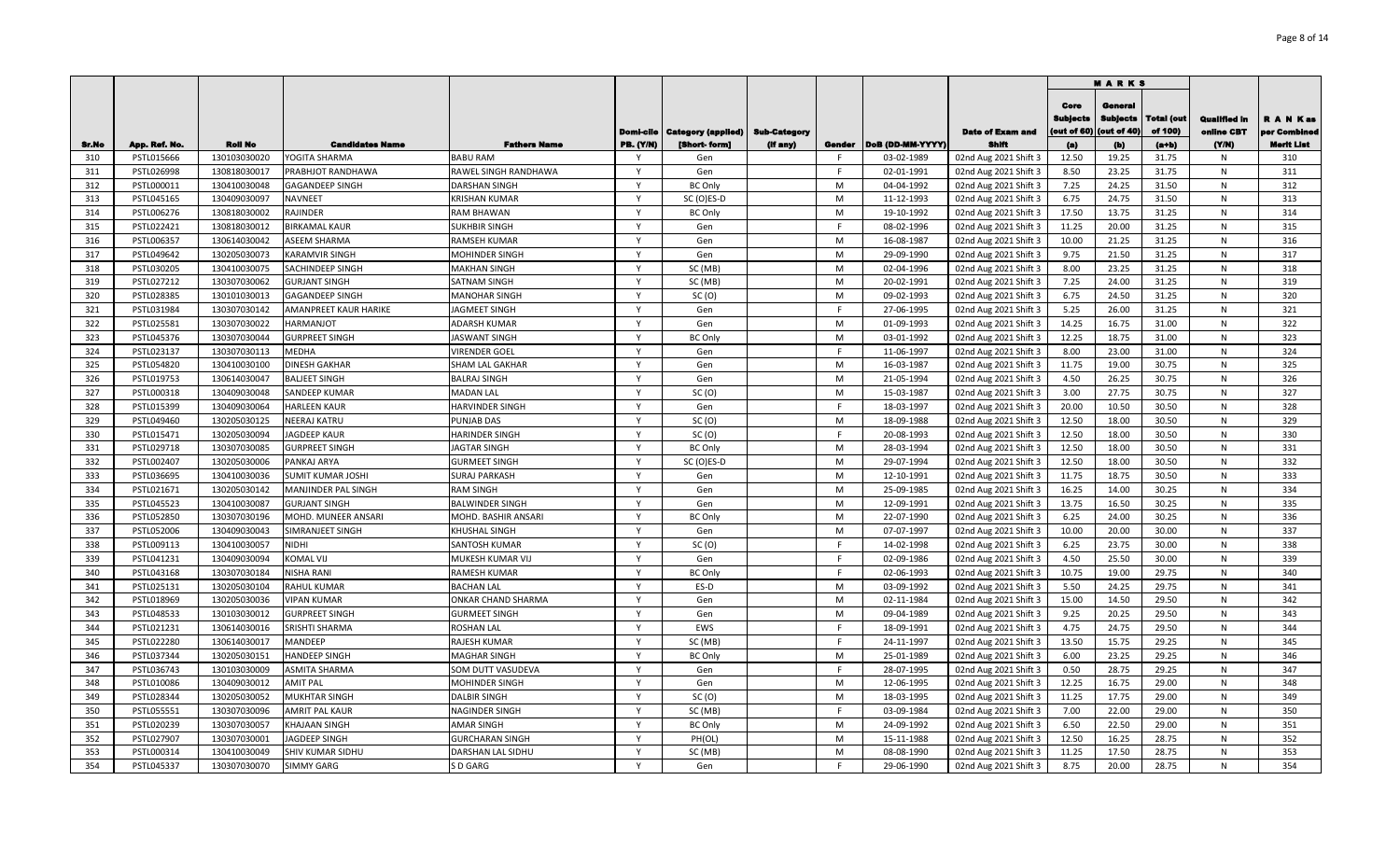|            |                          |                              |                                     |                                              |                   |                           |                     |         |                          |                                                |                                       | MARKS                                     |                       |                                   |                           |
|------------|--------------------------|------------------------------|-------------------------------------|----------------------------------------------|-------------------|---------------------------|---------------------|---------|--------------------------|------------------------------------------------|---------------------------------------|-------------------------------------------|-----------------------|-----------------------------------|---------------------------|
|            |                          |                              |                                     |                                              | Domi-cile         | <b>Category (applied)</b> | <b>Sub-Category</b> |         |                          | <b>Date of Exam and</b>                        | Core<br><b>Sublects</b><br>out of 60) | General<br><b>Subjects</b><br>(out of 40) | Total (out<br>of 100) | <b>Qualified In</b><br>oniine CBT | R A N Kas<br>per Combinee |
| Sr.No      | App. Ref. No.            | <b>Roll No</b>               | <b>Candidates Name</b>              | <b>Fathers Name</b>                          | <b>PB.</b> (Y/N)  | [Short-form]              | (If any)            | Gender  | DoB (DD-MM-YYYY)         | Shift                                          | (a)                                   | (b)                                       | $(a+b)$               | (YM)                              | <b>Merit List</b>         |
| 355        | PSTL026219               | 130307030139                 | <b>DEEPANSHU SHARMA</b>             | <b>SANJAY SHARMA</b>                         |                   | Gen                       |                     | M       | 20-12-1993               | 02nd Aug 2021 Shift 3                          | 5.00                                  | 23.75                                     | 28.75                 | N.                                | 355                       |
| 356        | PSTL016647               | 130307030132                 | <b>AMANDEEP KAUR</b>                | <b>GURMAIL SINGH</b>                         | $\mathsf{Y}$      | SC(0)                     |                     | F.      | 01-04-2000               | 02nd Aug 2021 Shift 3                          | 16.00                                 | 12.50                                     | 28.50                 | N                                 | 356                       |
| 357        | PSTL043049               | 130818030080                 | OMESH GARG                          | SANJEEV KUMAR GARG                           | Y                 | Gen                       |                     | M       | 14-06-1996               | 02nd Aug 2021 Shift 3                          | 13.50                                 | 15.00                                     | 28.50                 | N                                 | 357                       |
| 358        | PSTL031148               | 130613030011                 | LAKHVINDER KAUR                     | <b>SAWARN SINGH</b>                          | $\mathsf{Y}$      | <b>BC Only</b>            |                     |         | 03-03-1989               | 02nd Aug 2021 Shift 3                          | 12.00                                 | 16.50                                     | 28.50                 | N                                 | 358                       |
| 359        | PSTL055278               | 130410030101                 | <b>KAMALPREET KAUR</b>              | <b>MAJHAIL SINGH</b>                         | $\mathsf{Y}$      | Gen                       |                     | E       | 09-01-1988               | 02nd Aug 2021 Shift 3                          | 11.25                                 | 17.25                                     | 28.50                 | N                                 | 359                       |
| 360        | PSTL008406               | 130307030124                 | SIMRANJEET KAUR                     | <b>SEWAK SINGH</b>                           | Y                 | Gen                       |                     | F.      | 15-11-1989               | 02nd Aug 2021 Shift 3                          | 7.50                                  | 21.00                                     | 28.50                 | N                                 | 360                       |
| 361        | PSTL030784               | 130101030015                 | SURINDER SINGH DHALIO               | <b>MOHINDER SINGH</b>                        | $\mathsf{v}$      | Gen                       |                     | M       | 29-01-1992               | 02nd Aug 2021 Shift 3                          | 0.25                                  | 28.25                                     | 28.50                 | N                                 | 361                       |
| 362        | PSTL054674               | 130205030127                 | RAHUL VOHRA                         | <b>DALIP VOHRA</b>                           | Y                 | Gen                       |                     | M       | 13-08-1988               | 02nd Aug 2021 Shift 3                          | 14.75                                 | 13.50                                     | 28.25                 | N                                 | 362                       |
| 363        | PSTL020078               | 130614030014                 | RAJNEET KAUR                        | <b>CHARAN SINGH</b>                          | Y                 | <b>BC Only</b>            |                     | F.      | 19-02-1993               | 02nd Aug 2021 Shift 3                          | 14.25                                 | 14.00                                     | 28.25                 | N                                 | 363                       |
| 364        | PSTL021815               | 130307030060                 | <b>SUKHJINDER SINGH</b>             | <b>JASWANT SINGH</b>                         | Y                 | <b>BC Only</b>            |                     | M       | 17-08-1998               | 02nd Aug 2021 Shift 3                          | 12.75                                 | 15.50                                     | 28.25                 | N                                 | 364                       |
| 365        | PSTL042474               | 130614030030                 | PRABHMEHAK KAUR                     | PARDEEP SINGH KATARIA                        | Y                 | Gen                       |                     | F.      | 25-07-1994               | 02nd Aug 2021 Shift 3                          | 7.75                                  | 20.50                                     | 28.25                 | N                                 | 365                       |
| 366        | PSTL022876               | 130410030025                 | RAHUL SAINI                         | <b>ASHOK KUMAR</b>                           | Y                 | <b>BC Only</b>            |                     | M       | 25-07-1995               | 02nd Aug 2021 Shift 3                          | 7.00                                  | 21.25                                     | 28.25                 | N                                 | 366                       |
| 367        | PSTL048364               | 130613030017                 | <b>RAM PAL</b>                      | <b>VINOD KUMAR</b>                           | Y                 | SC(0)                     |                     | M       | 20-10-1995               | 02nd Aug 2021 Shift 3                          | 9.25                                  | 18.75                                     | 28.00                 | N                                 | 367                       |
| 368        | PSTL017421               | 130205030033                 | <b>AMANDEEP KAUR</b>                | DEV PARKASH SAHOTA                           | Y                 | SC (MB)                   |                     | F.      | 16-07-1990               | 02nd Aug 2021 Shift 3                          | 6.75                                  | 21.25                                     | 28.00                 | N                                 | 368                       |
| 369        | PSTL011592               | 130410030060                 | <b>RAJ SINGH</b>                    | <b>SHER SINGH</b>                            | Y                 | SC(0)                     |                     | M       | 18-08-1997               | 02nd Aug 2021 Shift 3                          | 6.00                                  | 22.00                                     | 28.00                 | N                                 | 369                       |
| 370        | PSTL052784               | 130818030060                 | SAKSHI SINGH                        | <b>KAMAL SINGH</b>                           | Y                 | EWS                       |                     | F.      | 29-01-1999               | 02nd Aug 2021 Shift 3                          | 4.75                                  | 23.00                                     | 27.75                 | N                                 | 370                       |
| 371        | PSTL044170               | 130307030117                 | KULVINDER KAUR                      | <b>AVTAR SINGH</b>                           | Y                 | Gen                       |                     |         | 06-02-1992               | 02nd Aug 2021 Shift 3                          | 13.75                                 | 13.75                                     | 27.50                 | N                                 | 371                       |
| 372        | PSTL029032               | 130307030084                 | <b>NAVEEN KUMAR</b>                 | <b>BIHARI LAL</b>                            | Y                 | EWS                       |                     | M       | 11-06-1987               | 02nd Aug 2021 Shift 3                          | 9.25                                  | 18.25                                     | 27.50                 | N                                 | 372                       |
| 373        | PSTL037238               | 130410030079                 | <b>BALWANT SINGH</b>                | <b>SURJIT SINGH</b>                          |                   | SC(0)                     |                     | M       | 25-05-1980               | 02nd Aug 2021 Shift 3                          | 6.25                                  | 21.25                                     | 27.50                 | N                                 | 373                       |
| 374        | PSTL020524               | 130103030004                 | <b>DALVEER SINGH</b>                | <b>RAMNATH</b>                               | <b>V</b>          | SC (MB)                   |                     | M       | 18-09-1992               | 02nd Aug 2021 Shift 3                          | 6.25                                  | 21.25                                     | 27.50                 | N                                 | 374                       |
| 375        | PSTL027371               | 130307030082                 | AMANDEEP SINGH                      | AJMER SINGH                                  | Y                 | Gen                       |                     | M       | 22-06-1990               | 02nd Aug 2021 Shift 3                          | 3.75                                  | 23.75                                     | 27.50                 | N                                 | 375                       |
| 376        | PSTL024021               | 130818030015                 | <b>KIRANPREET KAUR</b>              | <b>LACHHMAN SINGH</b>                        | $\mathsf{v}$      | SC(0)                     |                     |         | 13-12-1989               | 02nd Aug 2021 Shift 3                          | 3.50                                  | 24.00                                     | 27.50                 | N                                 | 376                       |
| 377        | PSTL003146               | 130410030003                 | <b>MANMOHAN SINGH</b>               | <b>AMARJEET SINGH</b>                        | $\mathsf{N}$      | Gen                       |                     | M       | 03-10-1995               | 02nd Aug 2021 Shift 3                          | 11.25                                 | 16.00                                     | 27.25                 | N                                 | 377                       |
| 378        | PSTL038162               | 130307030033                 | <b>BIKRAMJIT SINGH</b>              | <b>INDERJIT SINGH</b>                        | $\mathsf{Y}$      | SC (MB)                   |                     | M       | 07-03-1986               | 02nd Aug 2021 Shift 3                          | 6.00                                  | 21.25                                     | 27.25                 | N                                 | 378                       |
| 379        | PSTL020497               | 130307030018                 | <b>JASBIR SINGH</b>                 | <b>KUNDAN SINGH</b>                          | $\mathsf{v}$      | ES-S                      |                     | M       | 12-04-1982               | 02nd Aug 2021 Shift 3                          | 4.50                                  | 22.75                                     | 27.25                 | N                                 | 379                       |
| 380        | PSTL041393               | 130205030117                 | PAHULPREET SINGH                    | <b>SUKHJIT SINGH</b>                         | $\mathsf{v}$      | Gen                       |                     | M       | 03-09-1999               | 02nd Aug 2021 Shift 3                          | 4.25                                  | 23.00                                     | 27.25                 | N                                 | 380                       |
| 381        | PSTL030007               | 130409030026                 | KAMALJEET SINGH                     | <b>KRISHAN SINGH</b>                         | $\mathsf{v}$      | Gen                       |                     | M       | 27-01-1995               | 02nd Aug 2021 Shift 3                          | 15.75                                 | 11.25                                     | 27.00                 | N                                 | 381                       |
| 382        | PSTL037305               | 130205030061                 | <b>RAHUL KUMAR</b>                  | <b>MANGAL PRASAD</b>                         | Y<br>$\mathsf{v}$ | <b>BC Only</b>            |                     | M<br>F. | 17-07-1997               | 02nd Aug 2021 Shift 3                          | 11.25                                 | 15.75                                     | 27.00                 | N                                 | 382                       |
| 383        | PSTL050499               | 130205030126                 | KANCHAN                             | <b>KEWAL KRISHAN</b>                         |                   | SC(0)                     |                     |         | 28-10-1995               | 02nd Aug 2021 Shift 3                          | 4.75                                  | 22.25                                     | 27.00                 | N                                 | 383                       |
| 384        | PSTL013560               | 130307030110                 | JAGDEEP SINGH                       | <b>RAJINDER SINGH</b>                        | Y                 | SC(0)                     |                     | M       | 06-02-1988               | 02nd Aug 2021 Shift 3                          | 2.50                                  | 24.50                                     | 27.00                 | N                                 | 384                       |
| 385        | PSTL018455               | 130101030006                 | <b>ROHIT KUMAR</b>                  | <b>ROHTASH KUMAR</b>                         | Y<br>$\mathsf{Y}$ | SC (MB)                   |                     | M       | 04-10-1996               | 02nd Aug 2021 Shift 3                          | 13.00                                 | 13.75                                     | 26.75                 | N                                 | 385                       |
| 386        | PSTL020522               | 130307030079                 | HARVINDER KUMAR                     | <b>HANS RAJ</b>                              | Y                 | <b>BC Only</b>            |                     | M<br>M  | 14-12-1988               | 02nd Aug 2021 Shift 3                          | 5.50                                  | 21.25                                     | 26.75                 | N                                 | 386                       |
| 387        | PSTL023872               | 130818030013                 | MANDEEP SINGH                       | SANTOKH SINGH                                | Y                 | SC (MB)                   |                     | M       | 18-02-1990               | 02nd Aug 2021 Shift 3                          | 17.50                                 | 9.00                                      | 26.50                 | N<br>N                            | 387<br>388                |
| 388<br>389 | PSTL050276<br>PSTL036199 | 130614030035<br>130818030025 | <b>VISHAL SINGH</b>                 | <b>MOHINDER LAL</b><br><b>AMARJEET SINGH</b> | Y                 | <b>BC Only</b><br>SC(0)   |                     | M       | 02-12-1998               | 02nd Aug 2021 Shift 3                          | 9.75<br>10.25                         | 16.75<br>16.00                            | 26.50<br>26.25        |                                   | 389                       |
| 390        | PSTL051832               | 130818030059                 | PARMINDER SINGH<br>PREETINDER SINGH | <b>AMRITPAL SINGH</b>                        | Y                 |                           |                     | M       | 29-10-1995<br>05-02-1996 | 02nd Aug 2021 Shift 3<br>02nd Aug 2021 Shift 3 | 10.00                                 | 16.25                                     | 26.25                 | N<br>N                            | 390                       |
| 391        | PSTL020505               | 130205030037                 | RITU ATTRI                          |                                              |                   | Gen<br>SC(0)              |                     |         | 10-10-1999               |                                                | 10.00                                 | 16.25                                     | 26.25                 |                                   | 391                       |
| 392        | PSTL011075               | 130409030014                 | <b>KARUN KUMAR</b>                  | <b>ASHOK KUMAR</b><br>PIYAR CHAND            | $\mathsf{v}$      | Gen                       |                     | M       | 25-01-1989               | 02nd Aug 2021 Shift 3                          | 8.00                                  | 18.25                                     | 26.25                 | N<br>N                            | 392                       |
| 393        | PSTL003782               | 130205030082                 | <b>SAHIL ATTRI</b>                  | <b>JOGINDER PAL</b>                          | Y                 | SC (O)                    |                     | M       | 17-08-1998               | 02nd Aug 2021 Shift 3<br>02nd Aug 2021 Shift 3 | 7.00                                  | 19.25                                     | 26.25                 | N                                 | 393                       |
| 394        | PSTL047740               | 130410030089                 | PANKAJ                              | <b>ASHOK KUMAR</b>                           | <b>Y</b>          | Gen                       |                     | M       | 20-06-1991               | 02nd Aug 2021 Shift 3                          | 6.00                                  | 20.25                                     | 26.25                 | N                                 | 394                       |
| 395        | PSTL050750               | 130818030034                 | VIKRAMJIT SINGH                     | IQBAL SINGH                                  | Y                 | SC(0)                     |                     | M       | 07-02-1995               | 02nd Aug 2021 Shift 3                          | 5.25                                  | 21.00                                     | 26.25                 | N                                 | 395                       |
| 396        | PSTL041508               | 130307030036                 | <b>GAGANDEEP KAUR</b>               | <b>BALKAR SINGH</b>                          | $\mathsf{Y}$      | SC (MB)                   |                     |         | 16-09-1994               | 02nd Aug 2021 Shift 3                          | 15.25                                 | 10.75                                     | 26.00                 | N                                 | 396                       |
| 397        | PSTL037660               | 130103030027                 | TAJINDER KAUR                       | <b>MALKIAT SINGH</b>                         | $\mathsf{Y}$      | <b>BC Only</b>            |                     | F       | 31-03-1980               | 02nd Aug 2021 Shift 3                          | 7.75                                  | 18.25                                     | 26.00                 | N                                 | 397                       |
| 398        | PSTL047941               | 130818030056                 | <b>GURPREET SINGH</b>               | <b>HARBANS SINGH</b>                         | Y                 | SC (O)ES-D                |                     | M       | 22-01-1988               | 02nd Aug 2021 Shift 3                          | 13.50                                 | 12.25                                     | 25.75                 | N                                 | 398                       |
| 399        | PSTL054134               | 130409030044                 | <b>HARKANWAL SINGH</b>              | <b>JAGTAR SINGH</b>                          | Y                 | Gen                       |                     | M       | 12-05-1997               | 02nd Aug 2021 Shift 3                          | 8.50                                  | 17.25                                     | 25.75                 | N                                 | 399                       |
|            |                          |                              |                                     |                                              |                   |                           |                     |         |                          |                                                |                                       |                                           |                       |                                   |                           |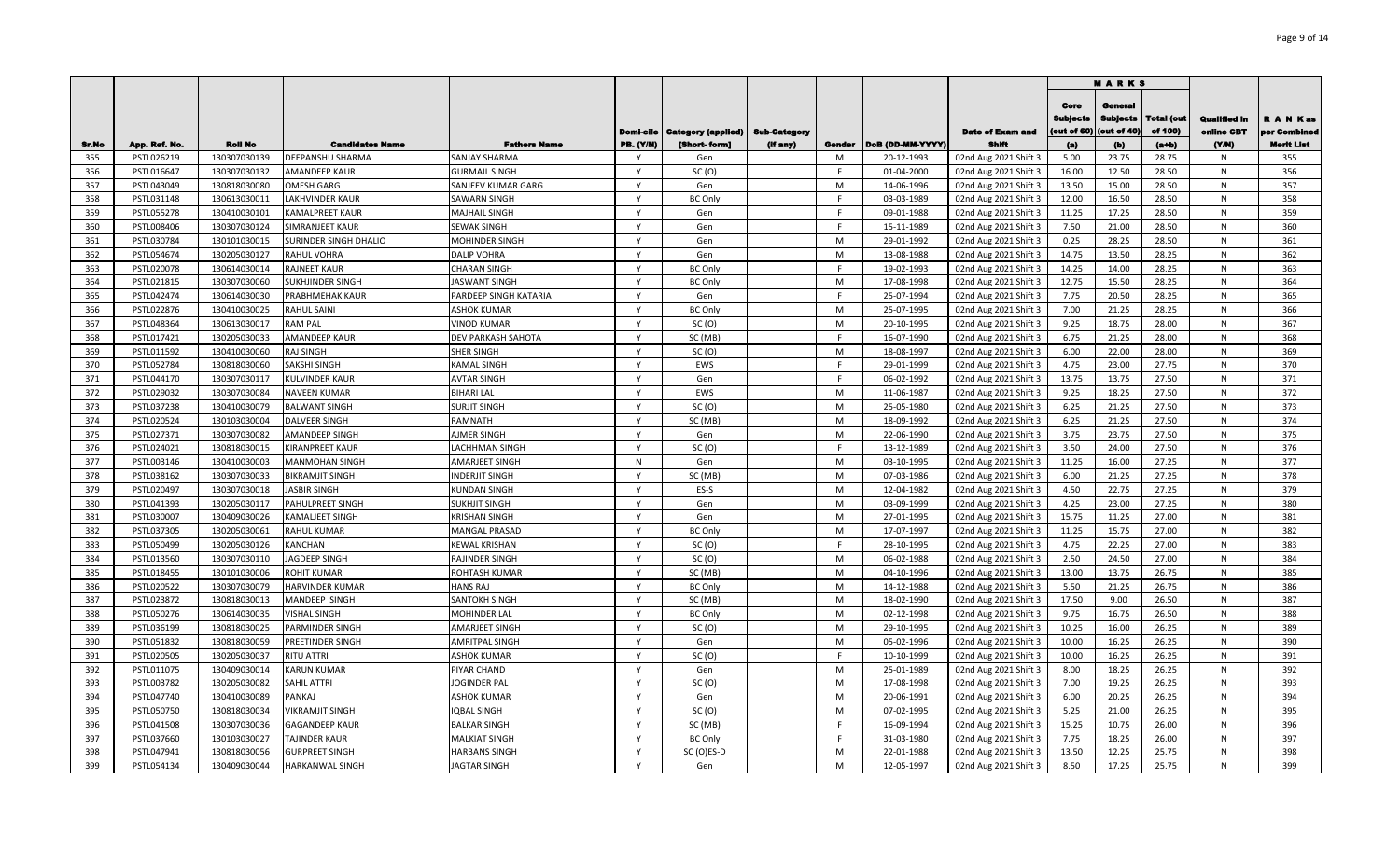|              |                          |                                |                                        |                                   |                  |                                   |          |              |                          |                                                |                                        | <b>MARKS</b>                             |                       |                                   |                           |
|--------------|--------------------------|--------------------------------|----------------------------------------|-----------------------------------|------------------|-----------------------------------|----------|--------------|--------------------------|------------------------------------------------|----------------------------------------|------------------------------------------|-----------------------|-----------------------------------|---------------------------|
|              |                          |                                |                                        |                                   | Domi-cile        | Category (applied)   Sub-Category |          |              |                          | <b>Date of Exam and</b>                        | Core<br><b>Subjects</b><br>(out of 60) | Genera<br><b>Subjects</b><br>(out of 40) | Total (out<br>of 100) | <b>Qualified in</b><br>online CBT | R A N Kas<br>per Combinee |
| Sr.No<br>400 | App. Ref. No.            | <b>Roll No</b><br>130307030112 | <b>Candidates Name</b><br><b>HAPPY</b> | <b>Fathers Name</b><br>ROOP SINGH | <b>PB. (Y/N)</b> | [Short-form]                      | (If any) | Gender<br>F. | DoB (DD-MM-YYYY)         | Shift                                          | (a)<br>10.75                           | (b)<br>14.75                             | $(a+b)$<br>25.50      | (YM)<br>N                         | <b>Merit List</b><br>400  |
| 401          | PSTL018239<br>PSTL033247 | 130205030148                   | PRABJIT SINGH                          | RANJIT SINGH                      | <b>V</b>         | <b>BC Only</b><br>SC(0)           |          | M            | 22-08-1997<br>26-10-1983 | 02nd Aug 2021 Shift 3<br>02nd Aug 2021 Shift 3 | 7.75                                   | 17.75                                    | 25.50                 | N                                 | 401                       |
| 402          | PSTL014856               | 130103030002                   | <b>JASKARAN SINGH</b>                  | SATWINDER SINGH                   | $\mathbf{v}$     | Gen                               |          | M            | 01-12-1997               | 02nd Aug 2021 Shift 3                          | 5.25                                   | 20.25                                    | 25.50                 | N                                 | 402                       |
| 403          | PSTL052434               | 130409030101                   | TANU KAISTHA                           | KAPIL KAISTHA                     | N                | Gen                               |          | F            | 19-09-1985               | 02nd Aug 2021 Shift 3                          | 11.00                                  | 14.25                                    | 25.25                 | N                                 | 403                       |
| 404          | PSTL000039               | 130409030047                   | <b>NAVJOT SINGH</b>                    | <b>BALKAR SINGH</b>               | $\mathsf{Y}$     | SC(0)                             |          | M            | 26-06-1999               | 02nd Aug 2021 Shift 3                          | 15.00                                  | 10.00                                    | 25.00                 | N                                 | 404                       |
| 405          | PSTL035970               | 130818030024                   | NAVJOT SINGH                           | <b>TARSEM SINGH</b>               | $\mathsf{Y}$     | SC(0)                             |          | M            | 11-08-1998               | 02nd Aug 2021 Shift 3                          | 10.75                                  | 14.25                                    | 25.00                 | N                                 | 405                       |
| 406          | PSTL026494               | 130614030050                   | <b>GAURAV MALHOTRA</b>                 | <b>VIJAY KUMAR</b>                | $\mathsf{Y}$     | Gen                               |          | M            | 01-06-1988               | 02nd Aug 2021 Shift 3                          | 10.00                                  | 15.00                                    | 25.00                 | N                                 | 406                       |
| 407          | PSTL044375               | 130410030086                   | HARWINDER SINGH                        | <b>GURBACHAN SINGH</b>            | $\mathsf{Y}$     | SC(0)                             |          | M            | 17-05-1990               | 02nd Aug 2021 Shift 3                          | 10.00                                  | 15.00                                    | 25.00                 | N                                 | 407                       |
| 408          | PSTL017124               | 130103030003                   | HARPREET SINGH                         | DARSHAN SINGH                     | $\mathsf{Y}$     | SC(0)                             |          | M            | 18-11-1993               | 02nd Aug 2021 Shift 3                          | 7.50                                   | 17.50                                    | 25.00                 | N                                 | 408                       |
| 409          | PSTL022882               | 130307030170                   | KANWAR PARMVIR SINGH                   | PARMJIT SINGH                     | $\mathsf{v}$     | SC(0)                             |          | M            | 11-12-1990               | 02nd Aug 2021 Shift 3                          | 3.75                                   | 21.25                                    | 25.00                 | N                                 | 409                       |
| 410          | PSTL011461               | 130205030137                   | MANDEEP SHARMA                         | <b>BIR BHUSHAN DEV</b>            | Y                | Gen                               |          | M            | 24-01-1987               | 02nd Aug 2021 Shift 3                          | 2.00                                   | 23.00                                    | 25.00                 | N                                 | 410                       |
| 411          | PSTL026705               | 130410030028                   | ABDUL GUFFAR SHEIKH                    | ABDUL SATTAR SHEIKH               | Y                | BC ES-D                           |          | M            | 14-07-1994               | 02nd Aug 2021 Shift 3                          | $-2.50$                                | 27.50                                    | 25.00                 | N                                 | 411                       |
| 412          | PSTL044609               | 130307030089                   | LOVEJEET SINGH                         | IASWANT SINGH                     | Y                | SC(0)                             |          | M            | 03-05-1993               | 02nd Aug 2021 Shift 3                          | 9.00                                   | 15.75                                    | 24.75                 | N                                 | 412                       |
| 413          | PSTL013793               | 130307030008                   | HARMANPREET KAUR                       | ANOOP SINGH                       | $\mathsf{Y}$     | Gen                               |          | F.           | 10-06-1995               | 02nd Aug 2021 Shift 3                          | 11.25                                  | 13.25                                    | 24.50                 | N                                 | 413                       |
| 414          | PSTL009240               | 130818030004                   | RAVDEEP SINGH                          | AMARJIT SINGH                     | Y                | <b>BC Only</b>                    |          | M            | 06-06-1997               | 02nd Aug 2021 Shift 3                          | 10.50                                  | 14.00                                    | 24.50                 | N                                 | 414                       |
| 415          | PSTL007995               | 130307030005                   | <b>GURJEET SINGH</b>                   | LAKHWINDER SINGH                  | Y                | Gen                               |          | M            | 20-08-1988               | 02nd Aug 2021 Shift 3                          | 6.75                                   | 17.75                                    | 24.50                 | N                                 | 415                       |
| 416          | PSTL019789               | 130614030013                   | MANJIT SINGH                           | HIMAT SINGH                       | Y                | Gen                               |          | M            | 16-10-1993               | 02nd Aug 2021 Shift 3                          | 5.00                                   | 19.50                                    | 24.50                 | N                                 | 416                       |
| 417          | PSTL024212               | 130205030043                   | RACHIT PRASHER                         | RAJIV PRASHER                     | <b>V</b>         | Gen                               |          | M            | 15-07-1997               | 02nd Aug 2021 Shift 3                          | 14.25                                  | 9.75                                     | 24.00                 | N                                 | 417                       |
| 418          | PSTL043751               | 130307030042                   | SANDEEP KUMAR                          | <b>KRISHAN KUMAR</b>              | <b>V</b>         | <b>BC Only</b>                    |          | M            | 31-01-1988               | 02nd Aug 2021 Shift 3                          | 13.50                                  | 10.50                                    | 24.00                 | N                                 | 418                       |
| 419          | PSTL031719               | 130307030029                   | RAJ KUMAR                              | <b>TARSEM CHAND</b>               | <b>V</b>         | Gen                               |          | M            | 08-11-1994               | 02nd Aug 2021 Shift 3                          | 11.75                                  | 12.25                                    | 24.00                 | N                                 | 419                       |
| 420          | PSTL011730               | 130205030025                   | ABHISHEK                               | NARESH KUMAR                      | <b>V</b>         | Gen                               |          | M            | 16-05-1996               | 02nd Aug 2021 Shift 3                          | 11.00                                  | 13.00                                    | 24.00                 | N                                 | 420                       |
| 421          | PSTL022987               | 130409030071                   | AGDEEP                                 | RAMAN KUMAR                       | <b>V</b>         | SC(0)                             |          | F            | 24-08-1996               | 02nd Aug 2021 Shift 3                          | 9.00                                   | 15.00                                    | 24.00                 | N                                 | 421                       |
| 422          | PSTL001167               | 130205030004                   | KARANDEEP SINGH                        | <b>RANBIR SINGH</b>               | Y                | <b>BC Only</b>                    |          | M            | 19-05-1991               | 02nd Aug 2021 Shift 3                          | 6.25                                   | 17.75                                    | 24.00                 | N                                 | 422                       |
| 423          | PSTL042408               | 130101030019                   | RAHUL                                  | <b>SHAM SUNDER</b>                | Y                | Gen                               |          | M            | 16-11-1991               | 02nd Aug 2021 Shift 3                          | 3.75                                   | 20.25                                    | 24.00                 | N                                 | 423                       |
| 424          | PSTL039883               | 130205030116                   | SIKANDER SINGH                         | SATPAL SINGH                      | $\mathsf{Y}$     | Gen                               |          | M            | 14-09-1989               | 02nd Aug 2021 Shift 3                          | 13.75                                  | 10.00                                    | 23.75                 | N                                 | 424                       |
| 425          | PSTL003477               | 130410030004                   | <b>IASPREET SINGH</b>                  | <b>MOHAN SINGH</b>                | $\mathsf{Y}$     | SC(0)                             |          | M            | 07-11-1992               | 02nd Aug 2021 Shift 3                          | 13.25                                  | 10.50                                    | 23.75                 | N                                 | 425                       |
| 426          | PSTL019845               | 130614030048                   | AMRITPAL KAUR                          | <b>BALDEV SINGH</b>               | $\mathsf{Y}$     | SC(0)                             |          | F.           | 20-12-1991               | 02nd Aug 2021 Shift 3                          | 11.25                                  | 12.50                                    | 23.75                 | N                                 | 426                       |
| 427          | PSTL015936               | 130307030014                   | <b>ANIL MITTAL</b>                     | DHARMPAL MITTAL                   | $\mathsf{Y}$     | Gen                               |          | M            | 05-08-1997               | 02nd Aug 2021 Shift 3                          | 11.25                                  | 12.50                                    | 23.75                 | N                                 | 427                       |
| 428          | PSTL006896               | 130205030014                   | BHUPINDER SINGH                        | SAROOP SINGH                      | Y                | SC(0)                             |          | M            | 24-08-1994               | 02nd Aug 2021 Shift 3                          | 10.00                                  | 13.75                                    | 23.75                 | N                                 | 428                       |
| 429          | PSTL024275               | 130307030137                   | <b>BEANT KAUR</b>                      | THANA SINGH                       | $\mathsf{Y}$     | SC (MB)                           |          | F.           | 15-06-1984               | 02nd Aug 2021 Shift 3                          | 8.50                                   | 15.25                                    | 23.75                 | N                                 | 429                       |
| 430          | PSTL002690               | 130205030081                   | PRABHJOT SINGH                         | SUCHA SINGH                       | Y                | Gen                               |          | M            | 15-12-1992               | 02nd Aug 2021 Shift 3                          | 7.50                                   | 16.25                                    | 23.75                 | N                                 | 430                       |
| 431          | PSTL036621               | 130409030031                   | RAJAT DHINGRA                          | GHANSHYAM DHINGRA                 | N                | Gen                               |          | M            | 23-04-1994               | 02nd Aug 2021 Shift 3                          | 7.50                                   | 16.25                                    | 23.75                 | N                                 | 431                       |
| 432          | PSTL002983               | 130818030001                   | HARPREET SINGH                         | JANG SINGH                        | Y                | SC (O)                            |          | M            | 06-08-1995               | 02nd Aug 2021 Shift 3                          | 7.50                                   | 16.25                                    | 23.75                 | N                                 | 432                       |
| 433          | PSTL016519               | 130410030020                   | <b>DEEPAK SAINI</b>                    | <b>DALJIT KUMAR</b>               | $\mathsf{Y}$     | <b>BC Only</b>                    |          | M            | 18-12-1991               | 02nd Aug 2021 Shift 3                          | 6.75                                   | 17.00                                    | 23.75                 | N                                 | 433                       |
| 434          | PSTL000164               | 130410030001                   | <b>GURPREET SINGH</b>                  | SURINDERPAL SINGH                 | Y                | SC(0)                             |          | M            | 22-09-1987               | 02nd Aug 2021 Shift 3                          | 6.25                                   | 17.50                                    | 23.75                 | N                                 | 434                       |
| 435          | PSTL029024               | 130205030112                   | YUVRAJ KRISHAN                         | KEWAL KRISHAN                     | $\mathsf{Y}$     | SC(0)                             |          | M            | 24-12-1993               | 02nd Aug 2021 Shift 3                          | 5.25                                   | 18.50                                    | 23.75                 | N                                 | 435                       |
| 436          | PSTL015786               | 130409030018                   | KANAV BADHAN                           | SUKHDEV SINGH                     | <b>V</b>         | SC(0)                             |          | M            | 27-12-1993               | 02nd Aug 2021 Shift 3                          | 4.75                                   | 19.00                                    | 23.75                 | N                                 | 436                       |
| 437          | PSTL010960               | 130205030023                   | HARSIMRAN SINGH                        | HARCHARAN SINGH                   | N                | Gen                               |          | M            | 08-01-1990               | 02nd Aug 2021 Shift 3                          | 4.00                                   | 19.75                                    | 23.75                 | N                                 | 437                       |
| 438          | PSTL041970               | 130613030015                   | PARVEEN KUMAR                          | PRITAM CHAND                      | <b>V</b>         | SC(0)                             |          | M            | 13-09-1987               | 02nd Aug 2021 Shift 3                          | 10.75                                  | 12.75                                    | 23.50                 | N                                 | 438                       |
| 439          | PSTL016090               | 130409030065                   | AMANPREET KAUR                         | <b>MANJIT SINGH</b>               | <b>V</b>         | SC(0)                             |          | F            | 30-01-1988               | 02nd Aug 2021 Shift 3                          | 9.25                                   | 14.00                                    | 23.25                 | N                                 | 439                       |
| 440          | PSTL015569               | 130614030008                   | <b>VINOD RANA</b>                      | <b>VIJAY PAL</b>                  | $\mathbf{v}$     | EWS                               |          | M            | 28-01-1991               | 02nd Aug 2021 Shift 3                          | 8.75                                   | 14.50                                    | 23.25                 | N                                 | 440                       |
| 441          | PSTL026774               | 130307030081                   | <b>HARDEEP SINGH</b>                   | CHAMKAUR SINGH                    | $\mathsf{Y}$     | <b>BC Only</b>                    |          | M            | 28-06-1993               | 02nd Aug 2021 Shift 3                          | 8.75                                   | 14.50                                    | 23.25                 | N                                 | 441                       |
| 442          | PSTL044207               | 130205030120                   | MANJINDER SINGH                        | <b>HAKUMAT SINGH</b>              | Y                | <b>BC Only</b>                    |          | M            | 02-08-1990               | 02nd Aug 2021 Shift 3                          | 8.00                                   | 15.25                                    | 23.25                 | N                                 | 442                       |
| 443          | PSTL002341               | 130205030133                   | <b>MOHIT SAHOTA</b>                    | <b>BAHADUR SINGH SAHOTA</b>       | Y                | SC (MB)                           |          | M            | 21-04-1994               | 02nd Aug 2021 Shift 3                          | 7.00                                   | 16.25                                    | 23.25                 | N                                 | 443                       |
| 444          | PSTL022026               | 130205030039                   | <b>MANBIRPAL SINGH</b>                 | <b>SUKHDEV SINGH</b>              | Y                | <b>BC Only</b>                    |          | M            | 06-12-1985               | 02nd Aug 2021 Shift 3                          | 8.25                                   | 14.75                                    | 23.00                 | N                                 | 444                       |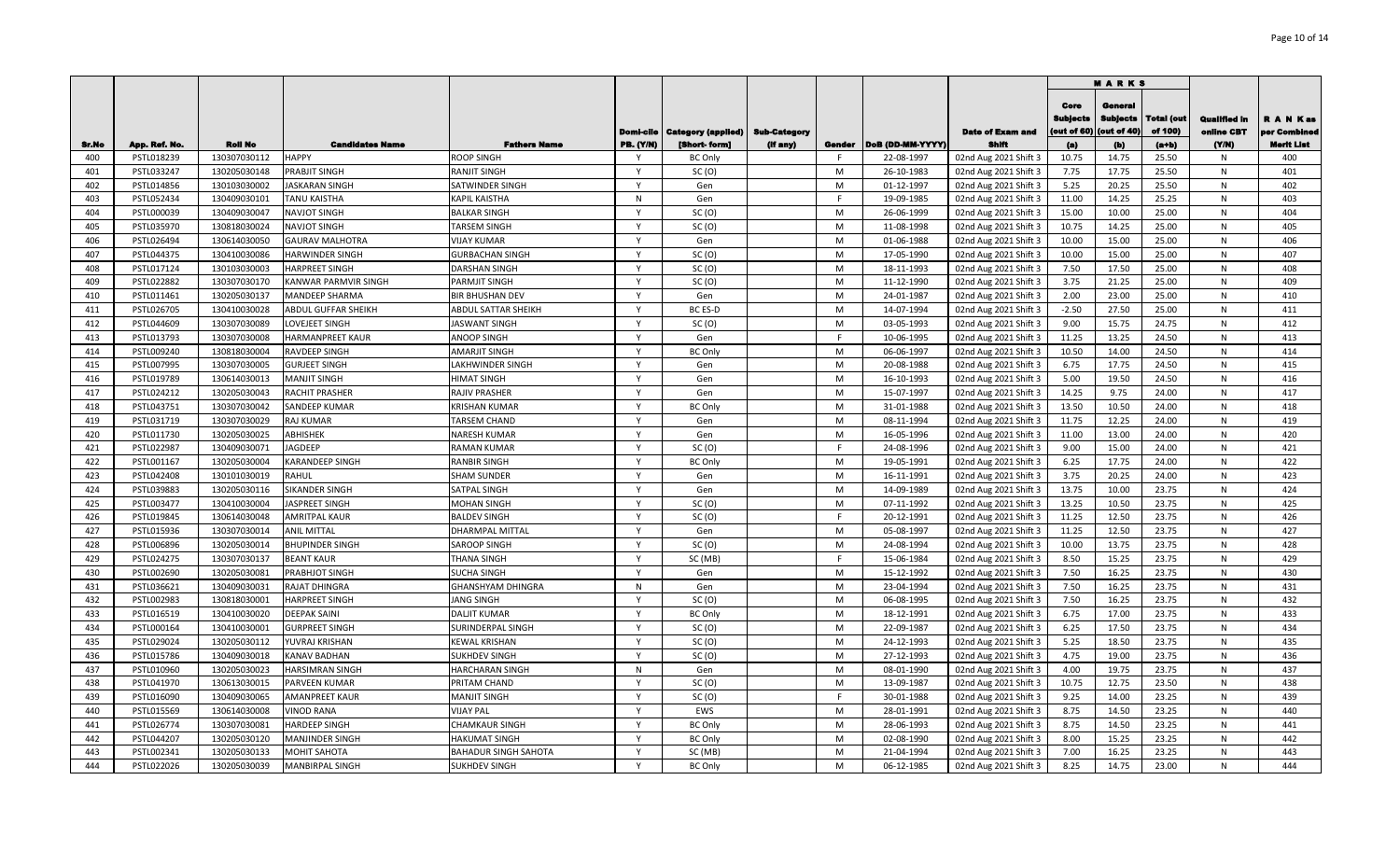|              |                             |                |                        |                                            |                              |                                   |          |             |                  |                                |                                 | <b>MARKS</b>                              |                       |                                   |                                                |
|--------------|-----------------------------|----------------|------------------------|--------------------------------------------|------------------------------|-----------------------------------|----------|-------------|------------------|--------------------------------|---------------------------------|-------------------------------------------|-----------------------|-----------------------------------|------------------------------------------------|
|              |                             | <b>Roll No</b> | <b>Candidates Name</b> |                                            | Domi-cile                    | Category (appiled)   Sub-Category |          |             | DoB (DD-MM-YYYY) | <b>Date of Exam and</b>        | Core<br>Subjects<br>(out of 60) | General<br><b>Subjects</b><br>(out of 40) | Total (out<br>of 100) | <b>Qualified in</b><br>online CBT | R A N Kas<br>per Combinee<br><b>Merit List</b> |
| Sr.No<br>445 | App. Ref. No.<br>PSTL028856 | 130613030008   | <b>GURPREET SINGH</b>  | <b>Fathers Name</b><br><b>HARNEK SINGH</b> | <b>PB. (Y/N)</b><br><b>V</b> | [Short- form]<br>SC (MB)          | (if any) | Gender<br>M | 20-10-1992       | Shift<br>02nd Aug 2021 Shift 3 | (a)<br>8.25                     | (b)<br>14.75                              | (a+b)<br>23.00        | (Y/N)<br>N.                       | 445                                            |
| 446          | PSTL009323                  | 130613030003   | RAMANDEEP KAUR         | RAJINDER SINGH                             | Y                            | Gen                               |          | F           | 06-04-1990       | 02nd Aug 2021 Shift 3          | 7.25                            | 15.75                                     | 23.00                 | N                                 | 446                                            |
| 447          | PSTL038926                  | 130818030027   | SUKHPREET SINGH        | <b>AVTAR SINGH</b>                         |                              | <b>BC Only</b>                    |          | M           | 21-06-1988       | 02nd Aug 2021 Shift 3          | 6.75                            | 16.25                                     | 23.00                 | N                                 | 447                                            |
| 448          | PSTL013285                  | 130410030061   | <b>IATINDER KUMAR</b>  | SUBHASH CHAND                              | γ                            | SC(0)                             |          | M           | 15-10-1998       | 02nd Aug 2021 Shift 3          | 6.25                            | 16.75                                     | 23.00                 | N                                 | 448                                            |
| 449          | PSTL048654                  | 130409030098   | SOHA                   | MALKEET SINGH                              | $\mathbf{v}$                 | SC (MB)                           |          | E           | 22-11-1997       | 02nd Aug 2021 Shift 3          | 5.50                            | 17.50                                     | 23.00                 | N                                 | 449                                            |
| 450          | PSTL048802                  | 130818030031   | SHEFALI SHARMA         | RAJ KUMAR NABH SHARMA                      | $\mathsf{Y}$                 | Gen                               |          | E           | 15-11-1988       | 02nd Aug 2021 Shift 3          | 12.00                           | 10.75                                     | 22.75                 | N                                 | 450                                            |
| 451          | PSTL029013                  | 130307030174   | <b>HARJOT SINGH</b>    | <b>AMRITPAL SINGH</b>                      | Y                            | Gen                               |          | M           | 06-06-1993       | 02nd Aug 2021 Shift 3          | 9.50                            | 13.25                                     | 22.75                 | N                                 | 451                                            |
| 452          | PSTL010296                  | 130409030002   | LOVEPREET SINGH        | SATNAM SINGH                               | Y                            | PH(OA)                            |          | M           | 16-01-1989       | 02nd Aug 2021 Shift 3          | 4.25                            | 18.50                                     | 22.75                 | $\mathsf{N}$                      | 452                                            |
| 453          | PSTL008464                  | 130307030106   | SANTOSH KUMAR          | MUNNA LAL                                  | $\mathsf{Y}$                 | SC(0)                             |          | M           | 24-12-1988       | 02nd Aug 2021 Shift 3          | 10.00                           | 12.50                                     | 22.50                 | N                                 | 453                                            |
| 454          | PSTL002763                  | 130818030062   | AMANDEEP KAUR          | HARVINDER SINGH                            | $\mathsf{Y}$                 | Gen                               |          | F.          | 08-08-1990       | 02nd Aug 2021 Shift 3          | 9.25                            | 13.25                                     | 22.50                 | N                                 | 454                                            |
| 455          | PSTL020181                  | 130409030020   | HARJIT SINGH           | <b>BUDH SINGH</b>                          | $\mathsf{Y}$                 | SC(0)                             |          | M           | 20-07-1988       | 02nd Aug 2021 Shift 3          | 8.75                            | 13.75                                     | 22.50                 | N                                 | 455                                            |
| 456          | PSTL054167                  | 130409030045   | <b>SUNIL KUMAR</b>     | <b>DHARAM PAL</b>                          | $\mathsf{Y}$                 | SC(0)                             |          | M           | 14-10-1985       | 02nd Aug 2021 Shift 3          | 7.50                            | 15.00                                     | 22.50                 | N                                 | 456                                            |
| 457          | PSTL028422                  | 130307030063   | RAMANPREET SINGH       | KULWANT SINGH                              | Y                            | Gen                               |          | M           | 27-11-1991       | 02nd Aug 2021 Shift 3          | 6.25                            | 16.25                                     | 22.50                 | N                                 | 457                                            |
| 458          | PSTL013345                  | 130410030062   | VINOD KUMAR BALI       | <b>VIJAY KUMAR</b>                         | Y                            | SC (MB)                           |          | M           | 07-05-1997       | 02nd Aug 2021 Shift 3          | 6.25                            | 16.25                                     | 22.50                 | N                                 | 458                                            |
| 459          | PSTL033391                  | 130101030017   | <b>BIKRAMJIT SINGH</b> | PARAMJIT SINGH                             | Y                            | SC(0)                             |          | M           | 11-12-1994       | 02nd Aug 2021 Shift 3          | 1.25                            | 21.25                                     | 22.50                 | N                                 | 459                                            |
| 460          | PSTL027733                  | 130205030109   | SHAMMI                 | SOM RAJ                                    | Y                            | SC(0)                             |          | M           | 26-02-1999       | 02nd Aug 2021 Shift 3          | 8.75                            | 13.25                                     | 22.00                 | N                                 | 460                                            |
| 461          | PSTL020515                  | 130307030058   | <b>NAPINDER SINGH</b>  | <b>GEJA SINGH</b>                          | Y                            | <b>BC Only</b>                    |          | M           | 28-02-1990       | 02nd Aug 2021 Shift 3          | 5.25                            | 16.75                                     | 22.00                 | N                                 | 461                                            |
| 462          | PSTL043645                  | 130307030041   | HARJINDER SINGH        | HARDEEP SINGH                              | Y                            | SC(0)                             |          | M           | 12-06-1994       | 02nd Aug 2021 Shift 3          | 3.50                            | 18.50                                     | 22.00                 | N                                 | 462                                            |
| 463          | PSTL018651                  | 130307030017   | <b>SUKHWANT SINGH</b>  | DASHMESH SINGH                             | Y                            | SC(0)                             |          | M           | 19-02-1993       | 02nd Aug 2021 Shift 3          | 12.25                           | 9.25                                      | 21.50                 | N                                 | 463                                            |
| 464          | PSTL012873                  | 130818030038   | <b>MANJOT KAUR</b>     | SUKHMINDER SINGH                           | Y                            | Gen                               |          | F.          | 18-11-1996       | 02nd Aug 2021 Shift 3          | 6.75                            | 14.75                                     | 21.50                 | N                                 | 464                                            |
| 465          | PSTL020381                  | 130614030015   | PARAMPREET SINGH       | <b>INDERJIT SINGH</b>                      |                              | SC(0)                             |          | M           | 16-03-1990       | 02nd Aug 2021 Shift 3          | 6.25                            | 15.25                                     | 21.50                 | N                                 | 465                                            |
| 466          | PSTL025828                  | 130101030001   | SANDEEP KAUR           | <b>JOGA SINGH</b>                          | Y                            | PH(OL)                            |          | E           | 07-08-1990       | 02nd Aug 2021 Shift 3          | 1.50                            | 20.00                                     | 21.50                 | N                                 | 466                                            |
| 467          | PSTL034012                  | 130410030034   | SURAJ YADAV            | SANTOSHI RAM                               | Y                            | Gen                               |          | M           | 07-05-1994       | 02nd Aug 2021 Shift 3          | $-1.25$                         | 22.75                                     | 21.50                 | N                                 | 467                                            |
| 468          | PSTL049295                  | 130307030046   | <b>QBAL SINGH</b>      | <b>GURPAL SINGH</b>                        | Y                            | Gen                               |          | M           | 29-10-1987       | 02nd Aug 2021 Shift 3          | 7.50                            | 13.75                                     | 21.25                 | N                                 | 468                                            |
| 469          | PSTL030539                  | 130307030028   | <b>AMRITPAL KAUR</b>   | PRITPAL SINGH                              | $\mathsf{Y}$                 | SC(0)                             |          | E           | 03-02-1995       | 02nd Aug 2021 Shift 3          | 7.50                            | 13.75                                     | 21.25                 | $\mathsf{N}$                      | 469                                            |
| 470          | PSTL050613                  | 130205030076   | <b>SUKHJIT SINGH</b>   | NATHA SINGH                                | Y                            | <b>BC Only</b>                    |          | M           | 07-09-1985       | 02nd Aug 2021 Shift 3          | 4.25                            | 17.00                                     | 21.25                 | N                                 | 470                                            |
| 471          | PSTL041673                  | 130307030038   | <b>GURJEET SINGH</b>   | <b>SURJIT SINGH</b>                        | $\mathsf{Y}$                 | SC(0)                             |          | M           | 14-07-1997       | 02nd Aug 2021 Shift 3          | 11.25                           | 9.75                                      | 21.00                 | $\mathsf{N}$                      | 471                                            |
| 472          | PSTL011395                  | 130307030126   | DEEPAK SHARMA          | DAVINDER KUMAR                             | $\mathsf{Y}$                 | Gen                               |          | M           | 29-12-1998       | 02nd Aug 2021 Shift 3          | 8.00                            | 13.00                                     | 21.00                 | N                                 | 472                                            |
| 473          | PSTL005682                  | 130410030053   | HARDEEP SINGH          | <b>SOHAN LAL</b>                           | $\mathsf{Y}$                 | SC(0)                             |          | M           | 13-07-1983       | 02nd Aug 2021 Shift 3          | 7.50                            | 13.25                                     | 20.75                 | N                                 | 473                                            |
| 474          | PSTL007204                  | 130307030075   | <b>SAMIN RATHORE</b>   | NARINDER KUMAR RATHORE                     | $\mathsf{Y}$                 | SC(0)                             |          | F.          | 21-08-1994       | 02nd Aug 2021 Shift 3          | 2.25                            | 18.50                                     | 20.75                 | N                                 | 474                                            |
| 475          | PSTL010580                  | 130409030059   | VIKRAM                 | CHHINDER PAL                               | Y                            | <b>BC Only</b>                    |          | M           | 10-07-1994       | 02nd Aug 2021 Shift 3          | $-0.50$                         | 21.25                                     | 20.75                 | N                                 | 475                                            |
| 476          | PSTL039449                  | 130205030154   | ARVINDER SINGH         | SOHAN SINGH                                | Y                            | Gen                               |          | M           | 25-12-1998       | 02nd Aug 2021 Shift 3          | 6.25                            | 14.25                                     | 20.50                 | N                                 | 476                                            |
| 477          | PSTL009572                  | 130409030058   | JATINDEEP BHARDWAJ     | <b>BODH RAJ</b>                            | Y                            | SC(0)                             |          | M           | 06-11-1997       | 02nd Aug 2021 Shift 3          | 4.25                            | 16.25                                     | 20.50                 | N                                 | 477                                            |
| 478          | PSTL007030                  | 130410030056   | <b>JORAWAR SINGH</b>   | RAJBIR SINGH                               | $\mathsf{Y}$                 | SC(0)                             |          | M           | 27-07-1997       | 02nd Aug 2021 Shift 3          | 13.25                           | 7.00                                      | 20.25                 | N                                 | 478                                            |
| 479          | PSTL014688                  | 130410030017   | <b>KRISHAN KUMAR</b>   | <b>SUKHDEV RAJ</b>                         | Y                            | ES-S                              |          | M           | 20-05-1978       | 02nd Aug 2021 Shift 3          | 9.00                            | 11.25                                     | 20.25                 | N                                 | 479                                            |
| 480          | PSTL028639                  | 130410030072   | NAVDEEP KAUR           | <b>BHULLA SINGH</b>                        | Y                            | <b>BC Only</b>                    |          | F           | 10-11-1990       | 02nd Aug 2021 Shift 3          | 7.50                            | 12.75                                     | 20.25                 | N                                 | 480                                            |
| 481          | PSTL039684                  | 130613030014   | SOPHIYA CHUGH          | DINESH CHUGH                               | Y                            | Gen                               |          | F.          | 28-11-1996       | 02nd Aug 2021 Shift 3          | 7.25                            | 13.00                                     | 20.25                 | N                                 | 481                                            |
| 482          | PSTL038839                  | 130307030035   | <b>SUNIL KUMAR</b>     | NATHU RAM                                  | Y                            | SC(0)                             |          | M           | 17-05-1990       | 02nd Aug 2021 Shift 3          | 11.50                           | 8.50                                      | 20.00                 | N                                 | 482                                            |
| 483          | PSTL030510                  | 130614030051   | PARAMJOT SAINI         | BHUPINDER SINGH                            | <b>V</b>                     | Gen                               |          | F           | 12-09-1986       | 02nd Aug 2021 Shift 3          | 10.75                           | 9.25                                      | 20.00                 | N                                 | 483                                            |
| 484          | PSTL032787                  | 130818030050   | KAMALJEET KAUR         | <b>JAGMAIL SINGH</b>                       | <b>V</b>                     | SC(0)                             |          | F           | 07-04-1998       | 02nd Aug 2021 Shift 3          | 10.25                           | 9.75                                      | 20.00                 | N                                 | 484                                            |
| 485          | PSTL001840                  | 130409030050   | KULDEEP SINGH          | <b>VEER SINGH</b>                          | Y                            | SC(0)                             |          | M           | 01-04-1995       | 02nd Aug 2021 Shift 3          | 7.50                            | 12.50                                     | 20.00                 | N                                 | 485                                            |
| 486          | PSTL006382                  | 130410030008   | SURINDER KUMAR         | <b>RAM LAL</b>                             | N                            | Gen                               |          | M           | 21-02-1987       | 02nd Aug 2021 Shift 3          | 5.00                            | 15.00                                     | 20.00                 | $\mathsf{N}$                      | 486                                            |
| 487          | PSTL018707                  | 130205030035   | PRABHJOT KAUR          | <b>BALDEV SINGH</b>                        | $\mathsf{Y}$                 | Gen                               |          | E           | 12-04-1988       | 02nd Aug 2021 Shift 3          | 5.00                            | 15.00                                     | 20.00                 | N                                 | 487                                            |
| 488          | PSTL033881                  | 130307030030   | <b>IASKARAN SINGH</b>  | <b>KABAL SINGH</b>                         | Y                            | Gen                               |          | M           | 31-07-1989       | 02nd Aug 2021 Shift 3          | 2.00                            | 18.00                                     | 20.00                 | N                                 | 488                                            |
| 489          | PSTL031134                  | 130613030010   | NAVINDERJIT SINGH      | <b>TARJIT SINGH</b>                        | Y                            | <b>BC Only</b>                    |          | M           | 30-09-1986       | 02nd Aug 2021 Shift 3          | 11.25                           | 8.50                                      | 19.75                 | N                                 | 489                                            |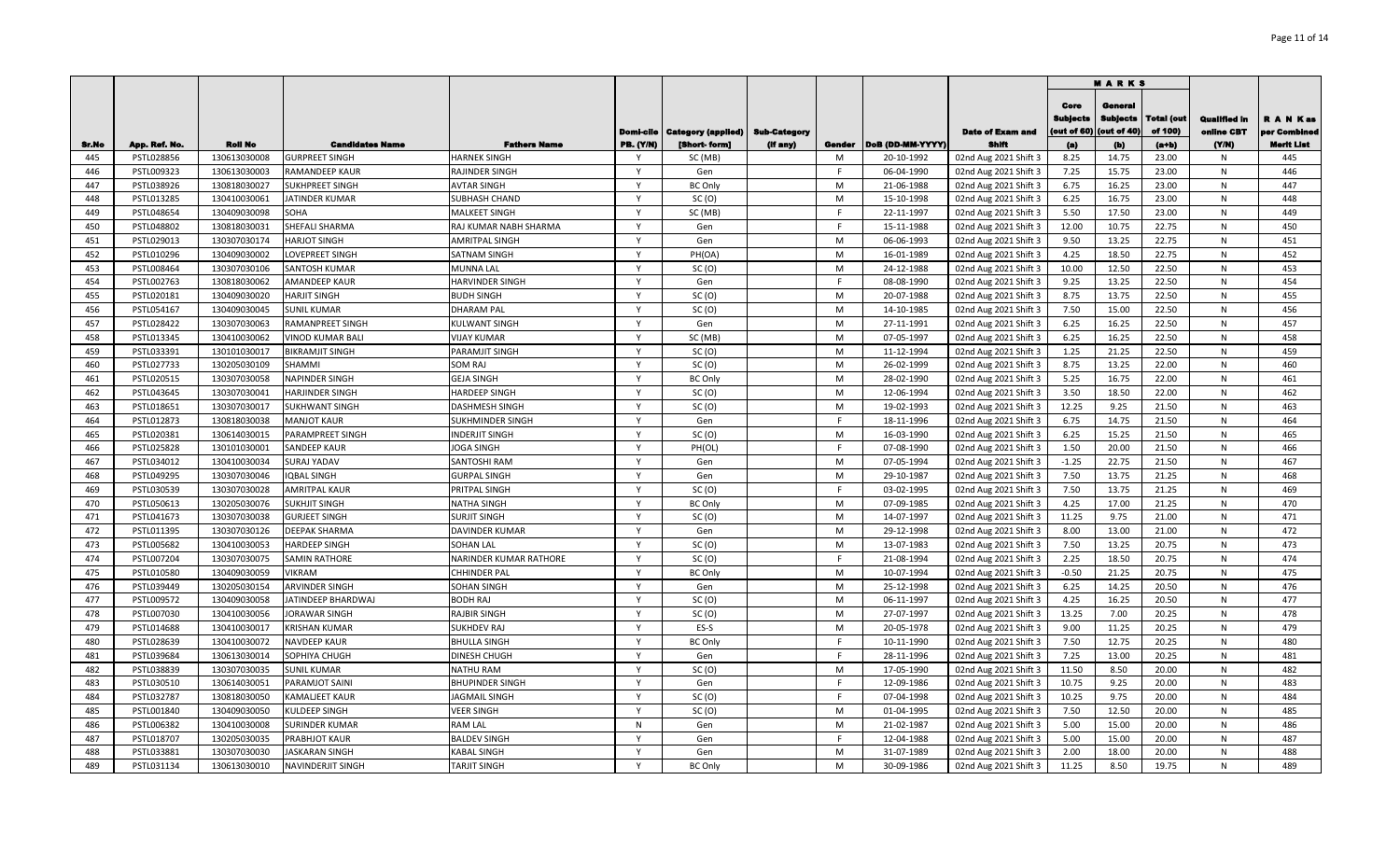|              |                             |                                |                                              |                                   |                   |                                          |          |             |                                |                                |                                        | <b>MARKS</b>                              |                              |                            |                           |
|--------------|-----------------------------|--------------------------------|----------------------------------------------|-----------------------------------|-------------------|------------------------------------------|----------|-------------|--------------------------------|--------------------------------|----------------------------------------|-------------------------------------------|------------------------------|----------------------------|---------------------------|
|              |                             |                                |                                              |                                   | Domi-cile         | <b>Category (applied)   Sub-Category</b> |          |             |                                | <b>Date of Exam and</b>        | Core<br><b>Subjects</b><br>(out of 60) | General<br><b>Subjects</b><br>(out of 40) | <b>Total (out</b><br>of 100) | Qualified in<br>online CBT | R A N Kas<br>per Combined |
| Sr.No<br>490 | App. Ref. No.<br>PSTL053071 | <b>Roll No</b><br>130410030098 | <b>Candidates Name</b><br><b>SUMIT BEHAL</b> | <b>Fathers Name</b><br>TARSEM LAL | <b>PB.</b> (Y/N)  | [Short- form]<br>Gen                     | (if any) | Gender<br>M | DoB (DD-MM-YYYY)<br>18-11-1985 | Shift<br>02nd Aug 2021 Shift 3 | (a)<br>10.50                           | (b)<br>9.25                               | $(a+b)$<br>19.75             | (YM)<br>N                  | <b>Merit List</b><br>490  |
| 491          | PSTL025193                  | 130205030105                   | <b>JASWINDER MANGOTRA</b>                    | <b>VARINDER KUMAR</b>             | Y                 | SC(0)                                    |          | M           | 28-07-1997                     | 02nd Aug 2021 Shift 3          | 6.25                                   | 13.50                                     | 19.75                        | N                          | 491                       |
| 492          | PSTL018049                  | 130205030099                   | <b>RAJINDER SINGH</b>                        | <b>LAKHBIR SINGH</b>              | Y                 | ES-S                                     |          | M           | 04-12-1973                     | 02nd Aug 2021 Shift 3          | 0.00                                   | 19.50                                     | 19.50                        | N                          | 492                       |
| 493          | PSTL000729                  | 130307030002                   | SUKHDEV SINGH                                | <b>GURMAIL SINGH</b>              | <b>V</b>          | SC(0)                                    |          | M           | 18-10-1994                     | 02nd Aug 2021 Shift 3          | 6.50                                   | 12.75                                     | 19.25                        | N                          | 493                       |
| 494          | PSTL015263                  | 130307030130                   | <b>KULWINDER KAUR</b>                        | <b>BALJEET SINGH</b>              | $\mathbf{v}$      | SC(0)                                    |          |             | 28-05-1995                     | 02nd Aug 2021 Shift 3          | 6.00                                   | 13.25                                     | 19.25                        | N                          | 494                       |
| 495          | PSTL054710                  | 130103030036                   | <b>SATINDER KAUR</b>                         | JASWINDER SINGH                   | $\mathsf{N}$      | Gen                                      |          | E           | 11-07-1994                     | 02nd Aug 2021 Shift 3          | 3.00                                   | 16.25                                     | 19.25                        | N                          | 495                       |
| 496          | PSTL019282                  | 130410030023                   | PARVINDER PREET SINGH                        | <b>BALBIR SINGH</b>               | $\mathsf{Y}$      | SC(0)                                    |          | M           | 18-09-1984                     | 02nd Aug 2021 Shift 3          | 0.75                                   | 18.50                                     | 19.25                        | N                          | 496                       |
| 497          | PSTL010830                  | 130307030007                   | HARPREET SINGH MOHAL                         | MOHINDER SINGH MOHAL              | $\mathsf{Y}$      | <b>BC Only</b>                           |          | M           | 05-08-1980                     | 02nd Aug 2021 Shift 3          | 11.50                                  | 7.50                                      | 19.00                        | N                          | 497                       |
| 498          | PSTL042217                  | 130307030151                   | <b>KUNAL SHARMA</b>                          | RADHEY SHAM                       | $\mathsf{Y}$      | Gen                                      |          | M           | 07-09-1996                     | 02nd Aug 2021 Shift 3          | 11.25                                  | 7.75                                      | 19.00                        | N                          | 498                       |
| 499          | PSTL035748                  | 130614030053                   | PRERNA BHARDWAJ                              | RAJENDRA KUMAR SHARMA             | N                 | Gen                                      |          | F.          | 16-11-1998                     | 02nd Aug 2021 Shift 3          | 10.00                                  | 9.00                                      | 19.00                        | N                          | 499                       |
| 500          | PSTL010758                  | 130205030091                   | <b>SUMEET</b>                                | <b>RAM KISHAN</b>                 | $\mathsf{Y}$      | Gen                                      |          | M           | 12-05-1996                     | 02nd Aug 2021 Shift 3          | 9.75                                   | 9.25                                      | 19.00                        | N                          | 500                       |
| 501          | PSTL046162                  | 130409030035                   | <b>GURPREET SINGH</b>                        | <b>MAKHAN SINGH</b>               | Y                 | SC(0)                                    |          | M           | 04-10-1995                     | 02nd Aug 2021 Shift 3          | 7.25                                   | 11.75                                     | 19.00                        | N                          | 501                       |
| 502          | PSTL049384                  | 130409030039                   | <b>SUNIL KUMAR</b>                           | <b>FAUJDAR PARSAD</b>             | Y                 | SC (O)ES-S                               |          | M           | 20-02-1984                     | 02nd Aug 2021 Shift 3          | 8.75                                   | 10.00                                     | 18.75                        | N                          | 502                       |
| 503          | PSTL005256                  | 130410030052                   | <b>RAHUL MADHOK</b>                          | SANJEEV MADHOK                    | Y                 | EWS                                      |          | M           | 16-06-1990                     | 02nd Aug 2021 Shift 3          | 8.25                                   | 10.50                                     | 18.75                        | N                          | 503                       |
| 504          | PSTL006208                  | 130410030055                   | <b>ANIL KUMAR</b>                            | <b>VIJAY KUMAR</b>                | Y                 | SC(0)                                    |          | M           | 26-05-1991                     | 02nd Aug 2021 Shift 3          | 7.50                                   | 11.25                                     | 18.75                        | N                          | 504                       |
| 505          | PSTL014832                  | 130205030092                   | AMANDEEP SINGH                               | RANBIR SINGH                      | Y                 | EWS                                      |          | M           | 22-11-1991                     | 02nd Aug 2021 Shift 3          | 7.50                                   | 11.25                                     | 18.75                        | N                          | 505                       |
| 506          | PSTL029971                  | 130409030025                   | <b>AMIT KUMAR</b>                            | SUKHDEV SHARMA                    | Y                 | Gen                                      |          | M           | 16-07-1993                     | 02nd Aug 2021 Shift 3          | 7.50                                   | 11.25                                     | 18.75                        | N                          | 506                       |
| 507          | PSTL001023                  | 130409030049                   | <b>MANAV CHOWDHARY</b>                       | SHARVAN CHOWDHARY                 | <b>V</b>          | Gen                                      |          | M           | 29-04-1996                     | 02nd Aug 2021 Shift 3          | 6.25                                   | 12.50                                     | 18.75                        | N                          | 507                       |
| 508          | PSTL035657                  | 130307030066                   | <b>HARVINDER SINGH</b>                       | AVTAR SINGH                       | <b>V</b>          | SC (O)                                   |          | M           | 09-08-2002                     | 02nd Aug 2021 Shift 3          | 6.25                                   | 12.50                                     | 18.75                        | N                          | 508                       |
| 509          | PSTL027319                  | 130409030078                   | ASHISH DALIA                                 | RAMESH DALIA                      |                   | SC(0)                                    |          | M           | 17-07-1984                     | 02nd Aug 2021 Shift 3          | 6.00                                   | 12.75                                     | 18.75                        | N                          | 509                       |
| 510          | PSTL056209                  | 130410030102                   | AKSHAY SINGH                                 | <b>MAHAVIR DASS</b>               | <b>V</b>          | ES-D                                     |          | M           | 12-09-1995                     | 02nd Aug 2021 Shift 3          | 5.00                                   | 13.75                                     | 18.75                        | N                          | 510                       |
| 511          | PSTL054783                  | 130409030046                   | JASPREET SINGH                               | <b>GURMEET SINGH</b>              | Y                 | Gen                                      |          | M           | 11-01-1996                     | 02nd Aug 2021 Shift 3          | 3.75                                   | 15.00                                     | 18.75                        | N                          | 511                       |
| 512          | PSTL001673                  | 130205030080                   | KANUPRIYA                                    | PARAMJIT KUMAR                    | $\mathsf{v}$      | Gen                                      |          | E           | 29-12-1997                     | 02nd Aug 2021 Shift 3          | 3.75                                   | 15.00                                     | 18.75                        | N                          | 512                       |
| 513          | PSTL028340                  | 130205030051                   | SIMRANPREET                                  | SUKHRAJ SINGH                     | $\mathsf{Y}$      | Gen                                      |          | E           | 07-04-1996                     | 02nd Aug 2021 Shift 3          | 1.25                                   | 17.50                                     | 18.75                        | N                          | 513                       |
| 514          | PSTL038212                  | 130307030181                   | <b>NISHANT SONI</b>                          | SUSHIL SONI                       | Y                 | <b>BC Only</b>                           |          | M           | 06-02-1997                     | 02nd Aug 2021 Shift 3          | 1.00                                   | 17.75                                     | 18.75                        | N                          | 514                       |
| 515          | PSTL047763                  | 130307030187                   | AMANDEEP KAUR                                | <b>DIWAN SINGH</b>                | Y                 | SC(0)                                    |          | F.          | 15-08-1996                     | 02nd Aug 2021 Shift 3          | $-0.25$                                | 19.00                                     | 18.75                        | N                          | 515                       |
| 516          | PSTL040543                  | 130307030068                   | <b>GURCHARAN SINGH</b>                       | <b>DALIP SINGH</b>                | $\mathsf{v}$      | SC(0)                                    |          | M           | 18-10-1986                     | 02nd Aug 2021 Shift 3          | 5.00                                   | 13.50                                     | 18.50                        | N                          | 516                       |
| 517          | PSTL010597                  | 130205030090                   | LOVEDEEP SINGH                               | PARAMJIT SINGH                    | $\mathsf{v}$      | <b>BC Only</b>                           |          | M           | 11-12-1989                     | 02nd Aug 2021 Shift 3          | 6.50                                   | 11.75                                     | 18.25                        | N                          | 517                       |
| 518          | PSTL016490                  | 130614030046                   | <b>HARKAMAL KAUR</b>                         | <b>JAGMOHAN SINGH</b>             | N                 | Gen                                      |          | F.          | 31-10-1988                     | 02nd Aug 2021 Shift 3          | 5.75                                   | 12.25                                     | 18.00                        | N                          | 518                       |
| 519          | PSTL040053                  | 130307030149                   | <b>MANPREET KAUR</b>                         | <b>RAM KRISHAN</b>                | $\mathsf{Y}$      | SC (MB)                                  |          | F.          | 02-02-1996                     | 02nd Aug 2021 Shift 3          | 8.75                                   | 9.00                                      | 17.75                        | N                          | 519                       |
| 520          | PSTL050795                  | 130205030077                   | <b>GURSHARAN SINGH</b>                       | NARANJAN SINGH                    | $\mathsf{Y}$      | SC(0)                                    |          | M           | 20-04-1984                     | 02nd Aug 2021 Shift 3          | 8.25                                   | 9.50                                      | 17.75                        | N                          | 520                       |
| 521          | PSTL017240                  | 130103030021                   | HIMANI BIJLWAN                               | RAKESH KUMAR BIJLWAN              | $\mathsf{N}$      | Gen                                      |          | F.          | 10-11-1998                     | 02nd Aug 2021 Shift 3          | 3.25                                   | 14.50                                     | 17.75                        | N                          | 521                       |
| 522          | PSTL050914                  | 130307030049                   | <b>SHARNJOT SINGH</b>                        | AVTAR SINGH                       | Y                 | SC(0)                                    |          | M           | 20-07-1994                     | 02nd Aug 2021 Shift 3          | 7.50                                   | 10.00                                     | 17.50                        | N                          | 522                       |
| 523          | PSTL008947                  | 130205030017                   | <b>AMAN KUMAR</b>                            | <b>KASHMIR CHAND</b>              | Y                 | SC(0)                                    |          | M           | 03-02-1982                     | 02nd Aug 2021 Shift 3          | 6.25                                   | 11.25                                     | 17.50                        | N                          | 523                       |
| 524          | PSTL019848                  | 130101030008                   | SHWETA SHUKLA                                | SATINDER KUMAR SHUKLA             | <b>V</b>          | Gen                                      |          | F           | 16-03-1991                     | 02nd Aug 2021 Shift 3          | 6.25                                   | 11.25                                     | 17.50                        | N                          | 524                       |
| 525          | PSTL011337                  | 130410030059                   | <b>SUNANDAN THAKUR</b>                       | SURJIT SINGH                      | <b>V</b>          | Gen                                      |          | M           | 26-10-1997                     | 02nd Aug 2021 Shift 3          | 5.00                                   | 12.50                                     | 17.50                        | N                          | 525                       |
| 526          | PSTL031879                  | 130614030025                   | <b>RAMANPREET KAUR</b>                       | LAKHVIR SINGH                     | <b>V</b>          | SC(0)                                    |          | F           | 30-01-1998                     | 02nd Aug 2021 Shift 3          | 1.25                                   | 16.25                                     | 17.50                        | N                          | 526                       |
| 527          | PSTL001307                  | 130307030074                   | <b>MANPREET KAMBOJ</b>                       | OM PARKASH                        | Y                 | <b>BC Only</b>                           |          | M           | 27-08-1993                     | 02nd Aug 2021 Shift 3          | 6.25                                   | 11.00                                     | 17.25                        | N                          | 527                       |
| 528          | PSTL043278                  | 130409030095                   | SHUBHAM KUMAR                                | <b>VIJAY KUMAR</b>                | <b>V</b>          | SC(0)                                    |          | M           | 29-04-1996                     | 02nd Aug 2021 Shift 3          | 6.00                                   | 11.25                                     | 17.25                        | N                          | 528                       |
| 529          | PSTL033154                  | 130307030064                   | <b>PREETI SAINI</b>                          | PARDEEP SINGH SAINI               | $\mathsf{v}$      | <b>BC Only</b>                           |          |             | 28-03-1999                     | 02nd Aug 2021 Shift 3          | 7.75                                   | 9.25                                      | 17.00                        | N                          | 529                       |
| 530          | PSTL014477                  | 130307030166                   | PARMJEET KUMAR                               | RAM CHAND                         | Y                 | EWS                                      |          | M           | 15-04-1987                     | 02nd Aug 2021 Shift 3          | 5.75                                   | 11.25                                     | 17.00                        | N                          | 530                       |
| 531          | PSTL012534                  | 130307030076                   | SANDEEP DHAWAN                               | RAKESH KUMAR DHAWAN               | $\mathsf{Y}$      | Gen                                      |          | M           | 21-02-1994                     | 02nd Aug 2021 Shift 3          | 8.25                                   | 8.50                                      | 16.75                        | N                          | 531                       |
| 532          | PSTL035662                  | 130205030149                   | <b>PARMINDER SINGH</b>                       | <b>JARNAIL SINGH</b>              | Y<br>$\mathsf{v}$ | <b>BC Only</b>                           |          | M           | 22-03-1996                     | 02nd Aug 2021 Shift 3          | 7.50                                   | 9.25                                      | 16.75                        | N                          | 532                       |
| 533          | PSTL046570                  | 130307030155                   | KULDEEP SINGH                                | <b>KARAM SINGH</b>                | $\mathsf{Y}$      | <b>BC Only</b>                           |          | M           | 10-10-1989                     | 02nd Aug 2021 Shift 3          | 3.50                                   | 13.25                                     | 16.75                        | N                          | 533<br>534                |
| 534          | PSTL014234                  | 130818030008                   | GAGANDEEP                                    | PAWAN KUMAR                       |                   | SC(0)                                    |          | M           | 16-07-1988                     | 02nd Aug 2021 Shift 3          | 10.50                                  | 6.00                                      | 16.50                        | N                          |                           |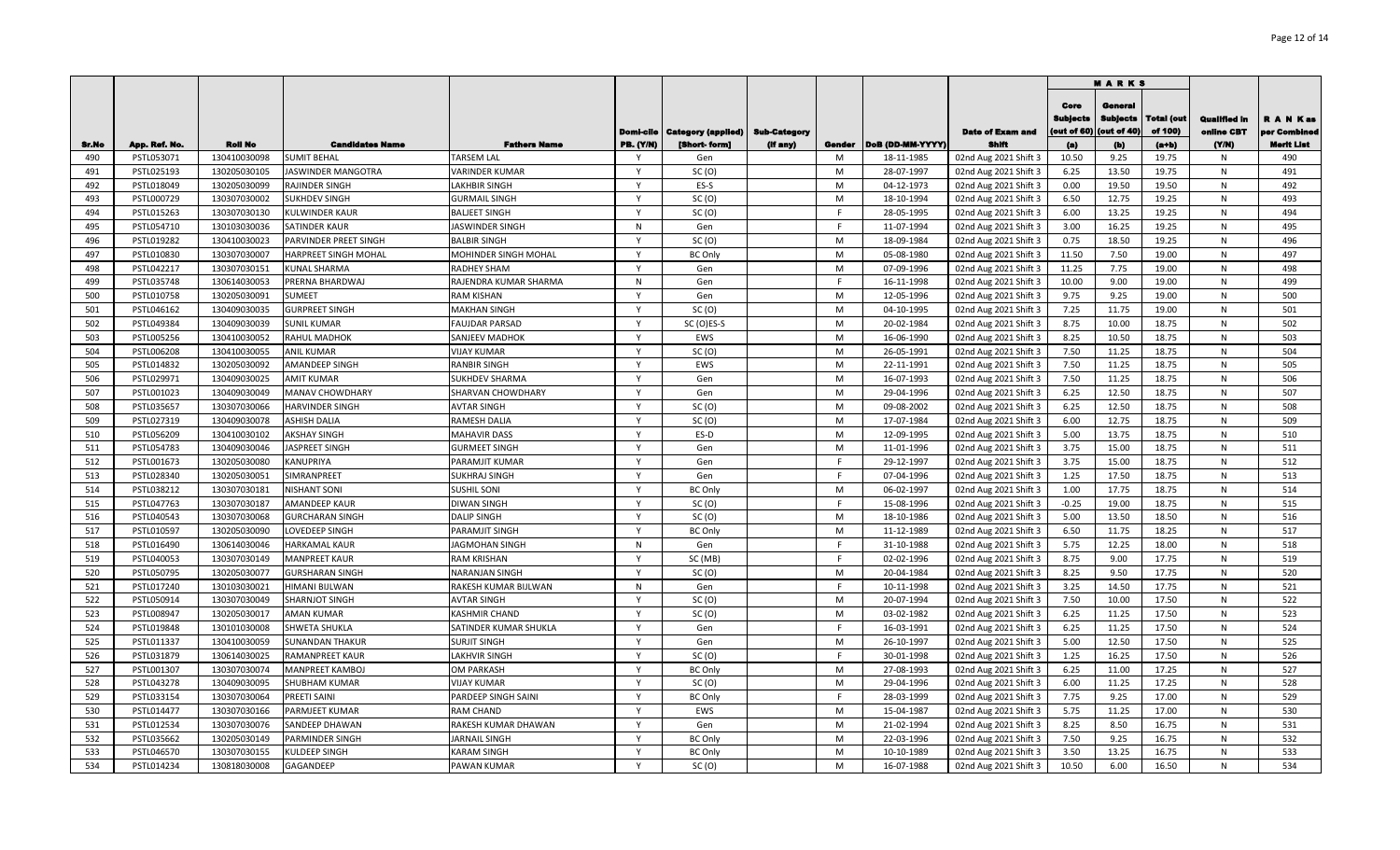|              |                             |                |                                 |                                       |                  |                                          |          |             |                  |                                | <b>MARKS</b>                           |                                           |                              |                            |                                                |
|--------------|-----------------------------|----------------|---------------------------------|---------------------------------------|------------------|------------------------------------------|----------|-------------|------------------|--------------------------------|----------------------------------------|-------------------------------------------|------------------------------|----------------------------|------------------------------------------------|
|              |                             | <b>Roll No</b> |                                 |                                       | Domi-cile        | <b>Category (applied)   Sub-Category</b> |          |             | DoB (DD-MM-YYYY) | <b>Date of Exam and</b>        | Core<br><b>Subjects</b><br>(out of 60) | General<br><b>Subjects</b><br>(out of 40) | <b>Total (out</b><br>of 100) | Qualified in<br>online CBT | R A N Kas<br>per Combined<br><b>Merit List</b> |
| Sr.No<br>535 | App. Ref. No.<br>PSTL042395 | 130307030152   | <b>Candidates Name</b><br>DALEL | <b>Fathers Name</b><br><b>RANDHIR</b> | <b>PB. (Y/N)</b> | [Short- form]<br><b>BC Only</b>          | (if any) | Gender<br>M | 07-01-1999       | Shift<br>02nd Aug 2021 Shift 3 | (a)<br>8.75                            | (b)<br>7.75                               | $(a+b)$<br>16.50             | (Y/N)<br>N                 | 535                                            |
| 536          | PSTL008429                  | 130307030105   | SARABJEET KAUR                  | SANTOKH SINGH                         | Y                | SC(0)                                    |          | F           | 04-03-1996       | 02nd Aug 2021 Shift 3          | 5.25                                   | 11.25                                     | 16.50                        | N                          | 536                                            |
| 537          | PSTL030842                  | 130410030031   | <b>HARINDER SINGH</b>           | <b>BALWINDER SINGH</b>                | <b>V</b>         | Gen                                      |          | M           | 20-01-1991       | 02nd Aug 2021 Shift 3          | 1.50                                   | 15.00                                     | 16.50                        | N                          | 537                                            |
| 538          | PSTL037793                  | 130410030080   | <b>MANJEET SINGH</b>            | PIARA SINGH                           | Y                | SC(0)                                    |          | M           | 25-10-1995       | 02nd Aug 2021 Shift 3          | 8.00                                   | 8.25                                      | 16.25                        | N                          | 538                                            |
| 539          | PSTL034289                  | 130205030057   | NAVSURAJ SINGH                  | <b>GURMEET SINGH</b>                  | <sup>Y</sup>     | Gen                                      |          | M           | 18-10-1995       | 02nd Aug 2021 Shift 3          | 7.50                                   | 8.75                                      | 16.25                        | N                          | 539                                            |
| 540          | PSTL020611                  | 130409030067   | <b>HARPREET SINGH</b>           | SADHU SINGH                           | $\mathsf{Y}$     | <b>BC Only</b>                           |          | M           | 16-08-1981       | 02nd Aug 2021 Shift 3          | 4.00                                   | 12.25                                     | 16.25                        | N                          | 540                                            |
| 541          | PSTL037346                  | 130307030146   | <b>SURINDER KAUR</b>            | <b>KEWAL SINGH</b>                    | $\mathsf{Y}$     | <b>BC Only</b>                           |          | E           | 16-07-1989       | 02nd Aug 2021 Shift 3          | 7.00                                   | 8.75                                      | 15.75                        | N                          | 541                                            |
| 542          | PSTL051834                  | 130409030042   | <b>MANDEEP SINGH</b>            | <b>ARJAN SINGH</b>                    | Y                | Gen                                      |          | M           | 18-12-1990       | 02nd Aug 2021 Shift 3          | 4.50                                   | 11.25                                     | 15.75                        | N                          | 542                                            |
| 543          | PSTL012243                  | 130307030127   | <b>GURWINDER SINGH</b>          | <b>BALVIR SINGH</b>                   | $\mathsf{Y}$     | Gen                                      |          | M           | 18-11-1991       | 02nd Aug 2021 Shift 3          | 3.50                                   | 12.25                                     | 15.75                        | N                          | 543                                            |
| 544          | PSTL032517                  | 130410030077   | PREM SINGH                      | AHELKAR SINGH                         | Y                | SC(0)                                    |          | M           | 19-02-1997       | 02nd Aug 2021 Shift 3          | 11.50                                  | 4.00                                      | 15.50                        | N                          | 544                                            |
| 545          | PSTL050997                  | 130307030072   | RAJVINDER SINGH                 | <b>AVTAR SINGH</b>                    | $\mathsf{Y}$     | SC(0)                                    |          | M           | 05-06-1995       | 02nd Aug 2021 Shift 3          | 6.00                                   | 9.50                                      | 15.50                        | N                          | 545                                            |
| 546          | PSTL003741                  | 130410030005   | <b>DEVINDER SINGH</b>           | <b>AVTAR SINGH</b>                    | Y                | SC(0)                                    |          | M           | 22-10-1987       | 02nd Aug 2021 Shift 3          | 10.00                                  | 5.00                                      | 15.00                        | N                          | 546                                            |
| 547          | PSTL042355                  | 130410030085   | RAJWINDER KAUR                  | PARAMJEET SINGH                       | $\mathsf{Y}$     | SC (MB)                                  |          | E           | 17-08-1993       | 02nd Aug 2021 Shift 3          | 8.75                                   | 6.25                                      | 15.00                        | N                          | 547                                            |
| 548          | PSTL049216                  | 130307030192   | <b>HARDEEP SINGH</b>            | SUKHWINDER SINGH                      | $\mathsf{Y}$     | SC(0)                                    |          | M           | 05-09-1996       | 02nd Aug 2021 Shift 3          | 7.50                                   | 7.50                                      | 15.00                        | N                          | 548                                            |
| 549          | PSTL016773                  | 130818030040   | <b>SANDEEP KAUR</b>             | <b>PIARA SINGH</b>                    | $\mathsf{Y}$     | SC(0)                                    |          | F           | 29-07-1996       | 02nd Aug 2021 Shift 3          | 6.25                                   | 8.75                                      | 15.00                        | N                          | 549                                            |
| 550          | PSTL045869                  | 130205030121   | <b>MAMTA RANI</b>               | JEEVAN SINGH                          | Y                | SC (MB)                                  |          | F           | 24-02-1999       | 02nd Aug 2021 Shift 3          | 5.00                                   | 10.00                                     | 15.00                        | N                          | 550                                            |
| 551          | PSTL044718                  | 130614030055   | RADHIKA PAHWA                   | SATINDER KUMAR SHUKLA                 | $\mathsf{Y}$     | Gen                                      |          | E           | 24-01-1995       | 02nd Aug 2021 Shift 3          | 3.75                                   | 11.25                                     | 15.00                        | N                          | 551                                            |
| 552          | PSTL047558                  | 130818030029   | ROHIT KASHYAP                   | <b>KEWAL KRISHAN</b>                  | Y                | <b>BC Only</b>                           |          | M           | 07-07-1995       | 02nd Aug 2021 Shift 3          | 3.75                                   | 11.25                                     | 15.00                        | N                          | 552                                            |
| 553          | PSTL005749                  | 130307030004   | <b>MOOLPAL SINGH</b>            | <b>HARDEV SINGH</b>                   | Y                | SC (MB)                                  |          | M           | 08-08-1995       | 02nd Aug 2021 Shift 3          | 3.75                                   | 11.25                                     | 15.00                        | N                          | 553                                            |
| 554          | PSTL026227                  | 130205030107   | <b>AJAY KUMAR</b>               | MOHINDER LAL                          |                  | SC(0)                                    |          | M           | 16-10-1985       | 02nd Aug 2021 Shift 3          | 2.50                                   | 12.50                                     | 15.00                        | N                          | 554                                            |
| 555          | PSTL024938                  | 130205030047   | <b>MOHAN LAL</b>                | <b>TARSEM LAL</b>                     | Y                | SC(0)                                    |          | M           | 08-05-1983       | 02nd Aug 2021 Shift 3          | 10.25                                  | 4.25                                      | 14.50                        | N                          | 555                                            |
| 556          | PSTL013586                  | 130409030062   | <b>VARINDER KUMAR</b>           | <b>DES RAJ</b>                        |                  | SC(0)                                    |          | M           | 23-11-1991       | 02nd Aug 2021 Shift 3          | 6.50                                   | 8.00                                      | 14.50                        | N                          | 556                                            |
| 557          | PSTL032573                  | 130205030147   | <b>HARMEET SINGH</b>            | <b>AVTAR SINGH</b>                    | Y                | <b>BC Only</b>                           |          | M           | 25-04-1995       | 02nd Aug 2021 Shift 3          | 4.25                                   | 10.25                                     | 14.50                        | N                          | 557                                            |
| 558          | PSTL014266                  | 130410030015   | <b>JASKARAN SINGH</b>           | PARAMJIT SINGH                        | $\mathsf{v}$     | SC(0)                                    |          | M           | 31-07-2001       | 02nd Aug 2021 Shift 3          | 3.25                                   | 11.25                                     | 14.50                        | N                          | 558                                            |
| 559          | PSTL000316                  | 130307030162   | <b>HARJEET SINGH</b>            | <b>BANT SINGH</b>                     | $\mathsf{Y}$     | SC(0)                                    |          | M           | 15-05-1993       | 02nd Aug 2021 Shift 3          | 4.00                                   | 10.25                                     | 14.25                        | N                          | 559                                            |
| 560          | PSTL021439                  | 130205030038   | <b>MANJINDER SINGH</b>          | JASWINDER SINGH                       | Y                | SC(0)                                    |          | M           | 27-06-1996       | 02nd Aug 2021 Shift 3          | 1.75                                   | 12.50                                     | 14.25                        | N                          | 560                                            |
| 561          | PSTL009787                  | 130307030125   | <b>RAMANDEEP KAUR</b>           | HARWINDER SINGH                       | Y                | Gen                                      |          | E           | 20-03-1994       | 02nd Aug 2021 Shift 3          | 4.50                                   | 9.50                                      | 14.00                        | N                          | 561                                            |
| 562          | PSTL048253                  | 130307030090   | <b>HARJINDER SINGH</b>          | <b>JARNAIL SINGH</b>                  | $\mathsf{Y}$     | SC(0)                                    |          | M           | 05-03-1994       | 02nd Aug 2021 Shift 3          | 3.50                                   | 10.50                                     | 14.00                        | N                          | 562                                            |
| 563          | PSTL009889                  | 130307030107   | <b>ROHIT GARG</b>               | <b>VIJAY KUMAR</b>                    | $\mathsf{Y}$     | Gen                                      |          | M           | 11-06-1992       | 02nd Aug 2021 Shift 3          | 7.50                                   | 6.25                                      | 13.75                        | N                          | 563                                            |
| 564          | PSTL003614                  | 130205030134   | <b>GUNDEEP SINGH</b>            | <b>HARDEEP SINGH</b>                  | $\mathsf{Y}$     | <b>BC Only</b>                           |          | M           | 19-06-1985       | 02nd Aug 2021 Shift 3          | 4.25                                   | 9.50                                      | 13.75                        | N                          | 564                                            |
| 565          | PSTL042256                  | 130205030065   | <b>RAJESH KUMAR</b>             | SURENDER SINGH                        | Y                | SC (MB)                                  |          | M           | 13-11-1991       | 02nd Aug 2021 Shift 3          | 3.75                                   | 10.00                                     | 13.75                        | N                          | 565                                            |
| 566          | PSTL017851                  | 130205030098   | <b>ARUN SAINI</b>               | <b>KISHAN SAINI</b>                   | Y                | <b>BC Only</b>                           |          | M           | 30-12-1996       | 02nd Aug 2021 Shift 3          | 3.75                                   | 10.00                                     | 13.75                        | N                          | 566                                            |
| 567          | PSTL017001                  | 130307030015   | <b>RANJEET SINGH</b>            | MOHINDER SINGH                        | Y                | SC(0)                                    |          | M           | 26-06-1993       | 02nd Aug 2021 Shift 3          | 1.00                                   | 12.75                                     | 13.75                        | N                          | 567                                            |
| 568          | PSTL033940                  | 130409030084   | <b>INDERJEET KAUR</b>           | PARGAT SINGH                          | $\mathsf{Y}$     | Gen                                      |          | E           | 10-11-1995       | 02nd Aug 2021 Shift 3          | 9.50                                   | 4.00                                      | 13.50                        | N                          | 568                                            |
| 569          | PSTL006496                  | 130101030002   | SUKHWINDER SINGH                | <b>HARCHAND SINGH</b>                 | Y                | SC(0)                                    |          | M           | 05-07-1992       | 02nd Aug 2021 Shift 3          | 6.75                                   | 6.75                                      | 13.50                        | N                          | 569                                            |
| 570          | PSTL005751                  | 130409030009   | SIMARNJEET SINGH                | <b>SUKHDEV SINGH</b>                  | $\mathsf{Y}$     | ES-S                                     |          | M           | 18-06-1986       | 02nd Aug 2021 Shift 3          | 1.25                                   | 12.25                                     | 13.50                        | N                          | 570                                            |
| 571          | PSTL030437                  | 130818030020   | <b>DILPREET KAUR</b>            | PARGAT SINGH                          | Y                | Gen                                      |          | F           | 08-02-1993       | 02nd Aug 2021 Shift 3          | 3.50                                   | 9.75                                      | 13.25                        | N                          | 571                                            |
| 572          | PSTL014034                  | 130410030063   | <b>DINESH KUMAR</b>             | <b>BALDEV SINGH</b>                   | Y                | <b>BC Only</b>                           |          | M           | 21-08-1998       | 02nd Aug 2021 Shift 3          | 8.75                                   | 4.25                                      | 13.00                        | N                          | 572                                            |
| 573          | PSTL042597                  | 130103030031   | <b>AMANPREET KAUR</b>           | <b>GURCHARAN SINGH</b>                | <b>V</b>         | SC(0)                                    |          | E           | 27-07-1993       | 02nd Aug 2021 Shift 3          | 7.50                                   | 5.25                                      | 12.75                        | N                          | 573                                            |
| 574          | PSTL004883                  | 130307030163   | <b>GURVINDER PAL SIGH</b>       | <b>RANJIT SINGH</b>                   | Y                | SC(0)                                    |          | M           | 22-01-1990       | 02nd Aug 2021 Shift 3          | 5.00                                   | 7.75                                      | 12.75                        | N                          | 574                                            |
| 575          | PSTL036004                  | 130205030150   | <b>GULKARANPREET SINGH</b>      | <b>RANJEET SINGH</b>                  | Y                | Gen                                      |          | M           | 20-10-1992       | 02nd Aug 2021 Shift 3          | 6.25                                   | 6.25                                      | 12.50                        | N                          | 575                                            |
| 576          | PSTL011529                  | 130205030024   | <b>GURJANT SINGH</b>            | SATNAM SINGH                          | $\mathsf{Y}$     | <b>BC Only</b>                           |          | M           | 28-05-1995       | 02nd Aug 2021 Shift 3          | 4.50                                   | 8.00                                      | 12.50                        | N                          | 576                                            |
| 577          | PSTL017268                  | 130818030090   | PANKAJ MOONGLIA                 | PERMINDER KUMAR                       | $\mathsf{Y}$     | <b>BC Only</b>                           |          | M           | 23-12-1997       | 02nd Aug 2021 Shift 3          | 6.50                                   | 5.75                                      | 12.25                        | N                          | 577                                            |
| 578          | PSTL048248                  | 130205030072   | <b>RAJWANT KAUR</b>             | <b>AMARJEET SINGH</b>                 | Y                | EWS                                      |          | F           | 04-04-1993       | 02nd Aug 2021 Shift 3          | 5.00                                   | 7.25                                      | 12.25                        | N                          | 578                                            |
| 579          | PSTL037420                  | 130409030032   | <b>RAJINDER KUMAR</b>           | <b>RAM LAL</b>                        | Y                | <b>BC Only</b>                           |          | M           | 27-09-1993       | 02nd Aug 2021 Shift 3          | 3.50                                   | 8.75                                      | 12.25                        | N                          | 579                                            |